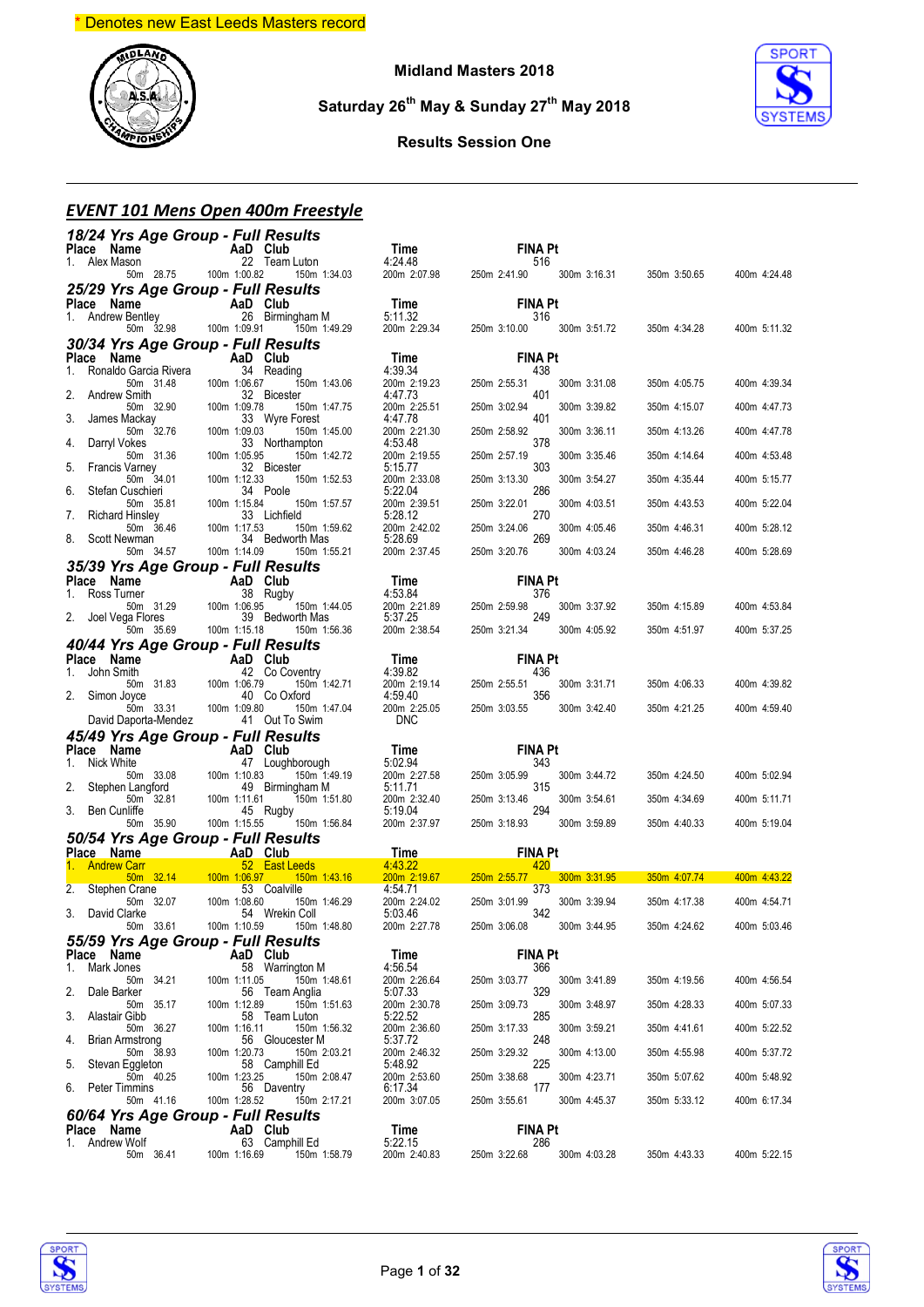



|                     | <b>65/69 Yrs Age Group - Full Results</b>   |              |                              |              |              |
|---------------------|---------------------------------------------|--------------|------------------------------|--------------|--------------|
| Place Name AaD Club |                                             | Time         | <b>FINA Pt</b>               |              |              |
| Peter lles<br>1.    | 65 South Beds                               | 5:50.73      | 221                          |              |              |
| 50m 39.02           | 100m 1:21.70<br>150m 2:06.35                | 200m 2:52.63 | 250m 3:37.97<br>300m 4:23.05 | 350m 5:08.16 | 400m 5:50.73 |
| 2. Robert Cramb     | 65 Birmingham M                             | 6:10.23      | 188                          |              |              |
| 50m 41.48           | 100m 1:26.51<br>150m 2:12.70                | 200m 2:59.77 | 250m 3:47.53<br>300m 4:35.13 | 350m 5:23.00 | 400m 6:10.23 |
| 3. Clive Whittaker  | 68 Birmingham M                             | 6:50.26      | 138                          |              |              |
| 50m 47.14           | 100m 1:38.41<br>150m 2:31.95                | 200m 3:25.08 | 250m 4:16.96<br>300m 5:10.20 | 350m 6:03.51 | 400m 6:50.26 |
| 4. Rodney Marks     | 68 Deepings                                 | 7:33.73      | 102                          |              |              |
| 50m 47.88           | 150m 2:41.55<br>100m 1:42.10                | 200m 3:41.38 | 250m 4:39.68<br>300m 5:39.59 | 350m 6:39.02 | 400m 7:33.73 |
| Derek Lindsay       | 67 Rugby                                    | DQ           |                              |              |              |
|                     | 70/74 Yrs Age Group - Full Results          |              |                              |              |              |
| Place Name          | <b>Example 2 AaD</b> Club                   | Time         | <b>FINA Pt</b>               |              |              |
| Graham Padgett      | 71 Warrington M                             | 5:35.31      | 253                          |              |              |
| 50m 38.84           | 100m 1:20.37<br>150m 2:02.63                | 200m 2:45.34 | 250m 3:28.05<br>300m 4:11.15 | 350m 4:53.96 | 400m 5:35.31 |
| 2. Peter Stephens   | 71 Royal Navy                               | 6:17.43      | 177                          |              |              |
| 50m 42.18           | 100m 1:28.90<br>150m 2:17.35                | 200m 3:06.49 | 250m 3:54.86<br>300m 4:43.63 | 350m 5:32.92 | 400m 6:17.43 |
| 3. Barry Davies     | 72 Rugby                                    | 6:38.22      | 151                          |              |              |
| 50m 44.89           | 100m 1:34.01<br>150m 2:25.27                | 200m 3:17.10 | 250m 4:08.08<br>300m 4:58.58 | 350m 5:48.90 | 400m 6:38.22 |
| 4. William Sampson  | 73 Melton M'bry                             | 7:17.55      | 114                          |              |              |
| 50m 47.41           | 100m 1:42.41<br>150m 2:38.69                | 200m 3:34.82 | 250m 4:31.40<br>300m 5:28.54 | 350m 6:25.98 | 400m 7:17.55 |
|                     | 80 Yrs/Over Age Group - Full Results        |              |                              |              |              |
| Place Name          | <b>Example 2</b> AaD Club                   | Time         | <b>FINA Pt</b>               |              |              |
| 1. Edward Hoy       | 90 Shrewsbury                               | 9:07.28      | 58                           |              |              |
| 50m 1:00.42         | 100m 2:07.84<br>150m 3:18.25                | 200m 4:29.59 | 300m 6:51.42<br>250m 5:40.45 | 350m 8:00.84 | 400m 9:07.28 |
|                     |                                             |              |                              |              |              |
|                     | <b>EVENT 102 Womens Open 400m Freestyle</b> |              |                              |              |              |
|                     |                                             |              |                              |              |              |
|                     | 18/24 Yrs Age Group - Full Results          |              |                              |              |              |
| Place Name AaD Club |                                             | Time         | <b>FINA Pt</b>               |              |              |

|    | Place Name                                       |                 | AaD Club                                          | <b>Time</b>                           | <b>FINA Pt</b>      |              |              |              |
|----|--------------------------------------------------|-----------------|---------------------------------------------------|---------------------------------------|---------------------|--------------|--------------|--------------|
| 1. | Aimee Carter                                     |                 | 24 Gloucester M                                   | 4:39.42                               | 591                 |              |              |              |
| 2. | 50m 31.03<br>Lucy Gale                           | 100m 1:04.91    | 150m 1:39.91<br>23 Boldmere                       | 200m 2:15.93<br>4:58.49               | 250m 2:51.32<br>485 | 300m 3:27.63 | 350m 4:04.18 | 400m 4:39.42 |
| 3. | 50m 33.24<br>Alexandra Dobell                    | 100m 1:10.86    | 150m 1:49.20<br>21 Pershore                       | 200m 2:27.22<br>5:10.25               | 250m 3:05.30<br>431 | 300m 3:43.47 | 350m 4:21.33 | 400m 4:58.49 |
| 4. | 50m 34.88<br>Tania Pearson                       | 100m 1:12.98    | 150m 1:52.39<br>24 Birmingham M                   | 200m 2:32.37<br>5:23.48               | 250m 3:12.36<br>381 | 300m 3:52.60 | 350m 4:32.38 | 400m 5:10.25 |
| 5. | 50m 37.06<br>Hannah Mansfield                    | 100m 1:17.94    | 150m 1:59.08<br>24 Bicester                       | 200m 2:40.60<br>5:41.02               | 250m 3:21.20<br>325 | 300m 4:02.61 | 350m 4:44.34 | 400m 5:23.48 |
|    | 50m 37.37                                        | 100m 1:18.95    | 150m 2:02.26                                      | 200m 2:45.93                          | 250m 3:29.95        | 300m 4:14.20 | 350m 4:57.88 | 400m 5:41.02 |
|    | 25/29 Yrs Age Group - Full Results               |                 |                                                   |                                       |                     |              |              |              |
|    | Place Name                                       | <b>AaD</b> Club |                                                   | Time                                  | <b>FINA Pt</b>      |              |              |              |
| 1. | Rebecca Ewers<br>50m 35.38<br>Bethan Hockley     | 100m 1:13.49    | 27 Co Coventry<br>150m 1:52.19<br>27 Kenilworth M | 5:07.82<br>200m 2:31.14<br><b>DNC</b> | 442<br>250m 3:10.96 | 300m 3:50.42 | 350m 4:29.69 | 400m 5:07.82 |
|    |                                                  |                 |                                                   |                                       |                     |              |              |              |
|    | 30/34 Yrs Age Group - Full Results               |                 |                                                   |                                       | <b>FINA Pt</b>      |              |              |              |
| 1. | Place Name                                       |                 | AaD Club<br>31 Daventry                           | Time<br>5:13.71                       | 417                 |              |              |              |
| 2. | Lorraine Longstaff<br>50m 34.01<br>Claire Evelyn | 100m 1:11.94    | 150m 1:51.71<br>31 South Beds                     | 200m 2:32.52<br>5:22.50               | 250m 3:13.50<br>384 | 300m 3:55.05 | 350m 4:36.47 | 400m 5:13.71 |
| 3. | 50m 34.01<br>Amy Kelly                           | 100m 1:13.23    | 150m 1:54.65<br>32 Wellingboro                    | 200m 2:37.06<br>5:34.50               | 250m 3:18.99<br>344 | 300m 4:01.41 | 350m 4:43.49 | 400m 5:22.50 |
| 4. | 50m 34.31<br>Carrie Power                        | 100m 1:13.48    | 150m 1:54.65<br>30 Durrington                     | 200m 2:37.97<br>5:42.72               | 250m 3:22.20<br>320 | 300m 4:06.49 | 350m 4:51.49 | 400m 5:34.50 |
|    | 50m 36.51<br><b>Ruth Pearce</b>                  | 100m 1:17.60    | 150m 2:00.85<br>33 Bedworth Mas                   | 200m 2:44.97<br><b>DNC</b>            | 250m 3:29.19        | 300m 4:13.80 | 350m 4:58.89 | 400m 5:42.72 |
|    |                                                  |                 |                                                   |                                       |                     |              |              |              |
|    | 35/39 Yrs Age Group - Full Results               |                 |                                                   |                                       | <b>FINA Pt</b>      |              |              |              |
| 1. | Place Name<br>Janine Dickinson                   | AaD Club        | 37 Kenilworth M                                   | Time<br>5:03.35                       | 462                 |              |              |              |
|    | 50m 34.91                                        | 100m 1:12.41    | 150m 1:50.60                                      | 200m 2:29.11                          | 250m 3:07.58        | 300m 3:46.21 | 350m 4:25.14 | 400m 5:03.35 |
| 2. | Nicola Burdett                                   |                 | 39 Leic Peng                                      | 5:06.91                               | 446                 |              |              |              |
|    | 50m 34.04                                        | 100m 1:10.99    | 150m 1:49.11                                      | 200m 2:28.24                          | 250m 3:08.18        | 300m 3:47.75 | 350m 4:27.99 | 400m 5:06.91 |
| 3. | Anne Turner                                      |                 | 37 BC&PMast                                       | 5:16.55                               | 406                 |              |              |              |
| 4. | 50m 37.28<br>Karen Dela                          | 100m 1:17.69    | 150m 1:58.43<br>37 Bicester                       | 200m 2:39.21<br>5:53.15               | 250m 3:19.11<br>292 | 300m 3:58.87 | 350m 4:38.12 | 400m 5:16.55 |
|    | 50m 38.67                                        | 100m 1:20.12    | 150m 2:03.96                                      | 200m 2:49.37                          | 250m 3:34.68        | 300m 4:20.86 | 350m 5:07.28 | 400m 5:53.15 |
|    | 40/44 Yrs Age Group - Full Results               |                 |                                                   |                                       |                     |              |              |              |
|    | Place Name                                       |                 | AaD Club                                          | Time                                  | <b>FINA Pt</b>      |              |              |              |
| 1. | Sophie Matthews                                  |                 | 44 Co Coventry                                    | 5:09.82                               | 433                 |              |              |              |
|    | 50m 35.36                                        | 100m 1:13.90    | 150m 1:53.29                                      | 200m 2:32.18                          | 250m 3:11.75        | 300m 3:51.45 | 350m 4:31.18 | 400m 5:09.82 |
| 2. | <b>Kristy Nicholls</b>                           |                 | 40 Melton M'bry                                   | 6:11.71                               | 251                 |              |              |              |
| 3. | 50m 41.29                                        | 100m 1:26.73    | 150m 2:13.84<br>42 Leicester Ma                   | 200m 3:01.45                          | 250m 3:49.46<br>193 | 300m 4:37.73 | 350m 5:25.98 | 400m 6:11.71 |
|    | Laura Davison<br>$50m -$                         | 100m -          | $150m -$                                          | 6:45.19<br>200m-                      | $250m -$            | 300m 5:01.21 | $350m -$     | 400m 6:45.19 |
|    | 45/49 Yrs Age Group - Full Results               |                 |                                                   |                                       |                     |              |              |              |
|    | Place Name                                       |                 | AaD Club                                          | Time                                  | <b>FINA Pt</b>      |              |              |              |
|    | Rachel Lloyd                                     |                 | 46 Rugby                                          | 5:02.77                               | 464                 |              |              |              |
|    | 50m 34.25                                        | 100m 1:11.87    | 150m 1:50.25                                      | 200m 2:29.27                          | 250m 3:07.83        | 300m 3:46.83 | 350m 4:25.58 | 400m 5:02.77 |
| 2. | Susan Geill<br>50m 34.76                         | 100m 1:11.67    | 47 Co Coventry<br>150m 1:49.51                    | 5:15.48<br>200m 2:28.68               | 410<br>250m 3:09.26 | 300m 3:50.95 | 350m 4:32.91 | 400m 5:15.48 |
|    | 3. Helen Akers                                   |                 | 47 Long Eaton                                     | 5:23.56                               | 380                 |              |              |              |



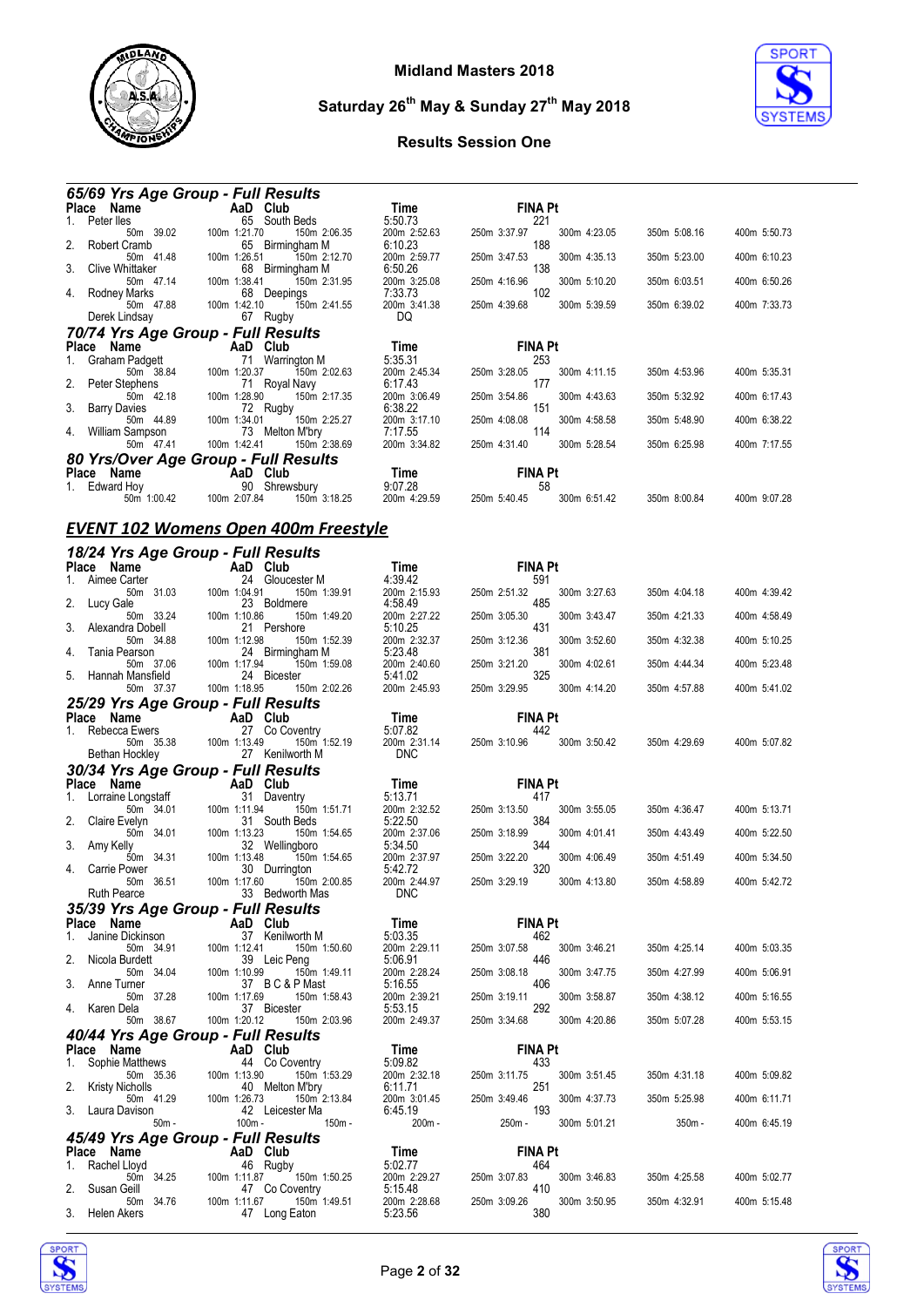



| 50m 35.57                                                                                                                                                 | 100m 1:13.82 | 150m 1:53.69                                                 | 200m 2:35.03                                | 250m 3:15.87<br>300m 3:58.18                                                                        | 350m 4:41.14                         | 400m 5:23.56       |
|-----------------------------------------------------------------------------------------------------------------------------------------------------------|--------------|--------------------------------------------------------------|---------------------------------------------|-----------------------------------------------------------------------------------------------------|--------------------------------------|--------------------|
| 4. Samantha Usher                                                                                                                                         |              | 46 Bicester                                                  | 5:30.55                                     | 357                                                                                                 |                                      |                    |
| 50m 36.50<br>Jacqueline Briggs                                                                                                                            | 100m 1:16.66 | 150m 1:58.42<br>49 South Lincs                               | 200m 2:41.21<br>6:34.22                     | 250m 3:23.64<br>300m 4:06.28<br>210                                                                 | 350m 4:48.94                         | 400m 5:30.55       |
| ine Briggs       49<br>50m  41.85    100m 1:29.75                                                                                                         |              | 150m 2:19.95                                                 | 200m 3:10.50                                | 250m 4:01.46<br>300m 4:52.95                                                                        | 350m 5:44.49                         | 400m 6:34.22       |
| 50/54 Yrs Age Group - Full Results                                                                                                                        |              |                                                              |                                             |                                                                                                     |                                      |                    |
| Place Name AaD Club                                                                                                                                       |              |                                                              | Time                                        | <b>FINA Pt</b>                                                                                      |                                      |                    |
| <b>Claire Coventry</b><br>$1_{\cdot}$                                                                                                                     |              | 52 Co Coventry                                               | 5:55.63                                     | 286                                                                                                 |                                      |                    |
| ioventry 52 (<br>50m 40.78 100m 1:25.82                                                                                                                   |              | 150m 2:11.97                                                 | 200m 2:58.68                                | 300m 4:29.41<br>250m 3:44.20                                                                        | 350m 5:14.09                         | 400m 5:55.63       |
| Kathryn Welland<br>50m 40.72                                                                                                                              | 100m 1:25.33 | 51 Kenilworth M<br>150m 2:11.75                              | 5:56.58<br>200m 2:57.00                     | 284<br>250m 3:42.63<br>300m 4:27.98                                                                 | 350m 5:13.70                         | 400m 5:56.58       |
| 3. Claire King                                                                                                                                            |              | 53 Bedworth Mas                                              | 6:45.75                                     | 193                                                                                                 |                                      |                    |
| 50m 45.00                                                                                                                                                 | 100m 1:34.37 | 150m 2:25.85                                                 | 200m 3:17.72                                | 250m 4:10.61<br>300m 5:03.84                                                                        | 350m 5:56.64                         | 400m 6:45.75       |
| 4. Amber Hunt                                                                                                                                             |              | 51 Brighton Dol<br>50m 50.64 100m 1:47.04 150m 2:47.41       | 7:35.82                                     | 136                                                                                                 |                                      | 400m 7:35.82       |
|                                                                                                                                                           |              |                                                              | 200m 3:47.91                                | 250m 4:47.06<br>300m 5:46.37                                                                        | 350m 6:39.79                         |                    |
| 55/59 Yrs Age Group - Full Results<br>Place Name                                                                                                          |              |                                                              |                                             | <b>FINA Pt</b>                                                                                      |                                      |                    |
| 1. Hannah Ueckermann                                                                                                                                      |              | ann <b>AaD Club</b><br>ann 55 Witham Dolph                   |                                             | 360                                                                                                 |                                      |                    |
| 50m 37.98                                                                                                                                                 | 100m 1:18.82 | 150m 2:00.31                                                 | <b>Time</b><br>5:29.54<br>200m 2:41.69 250m | 250m 3:23.45<br>300m 4:05.51                                                                        | 350m 4:48.06                         | 400m 5:29.54       |
| Vatt 56 E<br>50m 41.03 100m 1:25.30<br>2. Susan Watt                                                                                                      |              | 56 Evesham                                                   | 5:56.35                                     | 285                                                                                                 |                                      |                    |
|                                                                                                                                                           |              | 150m 2:10.39                                                 | 200m 2:55.96                                | 250m 3:41.29 300m 4:26.89                                                                           | 350m 5:12.90                         | 400m 5:56.35       |
| 60/64 Yrs Age Group - Full Results                                                                                                                        |              |                                                              |                                             |                                                                                                     |                                      |                    |
|                                                                                                                                                           |              | 64 Camphill Ed                                               | $Time$<br>$5:30.35$                         | <b>FINA Pt</b><br>357                                                                               |                                      |                    |
|                                                                                                                                                           |              | 150m 2:00.93                                                 | 200m 2:43.93                                | 250m 3:25.61<br>300m 4:07.46                                                                        | 350m 4:49.38                         | 400m 5:30.35       |
| Place Name<br>1. Anne Bourne 1.18.50<br>1. Anne Bourne 50m<br>50m 37.92<br>2. Lindsey Gowland<br>50m 39.82<br>100m 1:24.21<br>3. Susan Cramb<br>64 Birmin |              | 61 BC&PMast                                                  | 6:01.71                                     | 272                                                                                                 |                                      |                    |
|                                                                                                                                                           |              | 150m 2:10.20                                                 | 200m 2:56.95                                | 250m 3:43.66<br>300m 4:30.05                                                                        | 350m 5:16.47                         | 400m 6:01.71       |
| 50m  49.51                                                                                                                                                | 100m 1:43.86 | 64 Birmingham M<br>150m 2:40.78                              | 7:24.69<br>200m 3:38.51                     | 146<br>250m 4:35.81 300m 5:33.05                                                                    | 350m 6:29.48                         | 400m 7:24.69       |
| Karen Jennings                                                                                                                                            |              | 61 Spondon Mast                                              | <b>DNC</b>                                  |                                                                                                     |                                      |                    |
| 70/74 Yrs Age Group - Full Results                                                                                                                        |              |                                                              |                                             |                                                                                                     |                                      |                    |
|                                                                                                                                                           |              |                                                              |                                             | <b>FINA Pt</b>                                                                                      |                                      |                    |
| Place Name AaD Club<br>1. Rachel Barton 70 Trafford Met<br>50m 41.43 100m 1:27.50 150m 2                                                                  |              |                                                              |                                             |                                                                                                     |                                      |                    |
| 2. Andrea Minor                                                                                                                                           |              | 150m 2:15.05                                                 |                                             | Time<br>6:20.20<br>200m 3:03.32<br>7:19.08<br>250m 3:03.132<br>152<br>250m 3:03.132<br>300m 4:40.51 | 350m 5:30.05                         | 400m 6:20.20       |
| 50m 47.20                                                                                                                                                 | 100m 1:41.54 | 70 South Beds<br>150m 2:37.76                                | 200m 3:34.12                                | 250m 4:30.71 300m 5:26.51                                                                           | 350m 6:23.09                         | 400m 7:19.08       |
| 75/79 Yrs Age Group - Full Results                                                                                                                        |              |                                                              |                                             |                                                                                                     |                                      |                    |
|                                                                                                                                                           |              |                                                              |                                             | <b>FINA Pt</b>                                                                                      |                                      |                    |
| <b>Place Name AaD Club</b><br>1. Elaine Bromwich 76 Birmingham M<br>50m 52.48 100m 1:50.78 150m 2:51.28                                                   |              |                                                              |                                             | Time FINA P<br>7:50.33 123<br>200m 3:51.62 250m 4:52.99                                             |                                      |                    |
|                                                                                                                                                           |              |                                                              |                                             | 300m 5:53.74<br>250m 4:52.99                                                                        | 350m 6:54.11                         | 400m 7:50.33       |
|                                                                                                                                                           |              |                                                              |                                             |                                                                                                     |                                      |                    |
|                                                                                                                                                           |              |                                                              |                                             |                                                                                                     |                                      |                    |
| <b>EVENT 103 Mens Open 200m Butterfly</b>                                                                                                                 |              |                                                              |                                             |                                                                                                     |                                      |                    |
| 25/29 Yrs Age Group - Full Results                                                                                                                        |              |                                                              |                                             |                                                                                                     |                                      |                    |
|                                                                                                                                                           |              |                                                              | Time                                        | FINA Pt                                                                                             | 100<br>50                            | 150                |
| <b>Place Name</b><br>1. Aaron Flynn <b>Capacity</b> 28 Wellin                                                                                             |              | 28 Wellingboro                                               | 2:13.34                                     | 539                                                                                                 | 30.04<br>1:03.68                     | 1:38.47            |
| 30/34 Yrs Age Group - Full Results                                                                                                                        |              |                                                              |                                             |                                                                                                     |                                      |                    |
|                                                                                                                                                           |              |                                                              | Time<br>3:19.70                             | <b>FINA Pt</b><br>- 160                                                                             | 50<br>100<br>44.49<br>1:36.40        | 150<br>2:30.20     |
| Place Name<br>1. Richard Hinsley<br>1. Richard Hinsley<br>1. Subsetted                                                                                    |              |                                                              |                                             |                                                                                                     |                                      |                    |
| 45/49 Yrs Age Group - Full Results<br>Place Name                                                                                                          |              |                                                              | Time                                        | <b>FINA Pt</b>                                                                                      | 50<br>100                            | 150                |
| Christopher Morgan                                                                                                                                        |              |                                                              | <b>DNC</b>                                  |                                                                                                     |                                      |                    |
| Michael Wilks <b>Contract Contract Contract Contract</b>                                                                                                  |              | rgan <b>AaD Club</b><br>rgan 46 Out To Swim<br>49 Leamington | DQ                                          |                                                                                                     |                                      |                    |
| 50/54 Yrs Age Group - Full Results                                                                                                                        |              |                                                              |                                             |                                                                                                     |                                      |                    |
| Place Name                                                                                                                                                |              | AaD Club                                                     | Time                                        | <b>FINA Pt</b>                                                                                      | 50<br>100                            | 150                |
| Clive Keay<br>1.                                                                                                                                          |              | 52 Bilston                                                   | 2:32.46                                     | 361<br>304                                                                                          | 32.34<br>1:09.62                     | 1:50.43            |
| 2. David Clarke                                                                                                                                           |              | 54 Wrekin Coll<br>54 BC&PMast                                | 2:41.34<br>3:05.78                          | 199                                                                                                 | 35.14<br>1:15.71<br>39.31<br>1:26.77 | 1:58.38<br>2:17.06 |
| 3. Philip Carpenter                                                                                                                                       |              |                                                              |                                             |                                                                                                     |                                      |                    |
| 55/59 Yrs Age Group - Full Results<br>Place Name                                                                                                          |              | AaD Club                                                     | Time                                        | <b>FINA Pt</b>                                                                                      | 50<br>100                            | 150                |
| 1. Mark Jones                                                                                                                                             |              | 58 Warrington M                                              | 2:56.95                                     | 230                                                                                                 | 39.75<br>1:25.92                     | 2:11.45            |
| 65/69 Yrs Age Group - Full Results                                                                                                                        |              |                                                              |                                             |                                                                                                     |                                      |                    |
| Place Name                                                                                                                                                |              | AaD Club                                                     | Time                                        | <b>FINA Pt</b>                                                                                      | 50<br>100                            | 150                |
| 1. Paul Millington                                                                                                                                        |              | 66 Camphill Ed                                               | 3:43.53                                     | 114                                                                                                 | 53.09<br>1:48.10                     | 2:45.81            |
|                                                                                                                                                           |              |                                                              |                                             |                                                                                                     |                                      |                    |
| <b>EVENT 104 Womens Open 200m Butterfly</b>                                                                                                               |              |                                                              |                                             |                                                                                                     |                                      |                    |
| 18/24 Yrs Age Group - Full Results                                                                                                                        |              |                                                              |                                             |                                                                                                     |                                      |                    |
| Place Name                                                                                                                                                |              | AaD Club                                                     | Time                                        | <b>FINA Pt</b>                                                                                      | 50<br>100                            | 150                |
| 1. Emily Gordon                                                                                                                                           |              | 22 Boldmere                                                  | 2:44.33                                     | 385                                                                                                 | 33.91<br>1:14.49                     | 1:58.44            |
| 25/29 Yrs Age Group - Full Results                                                                                                                        |              |                                                              |                                             |                                                                                                     |                                      |                    |
| Place Name<br>1. Katie Walker-Stabeler                                                                                                                    |              | AaD Club<br>29 Birmingham M                                  | Time<br>2:35.23                             | <b>FINA Pt</b><br>457                                                                               | 50<br>100<br>34.01<br>1:13.49        | 150<br>1:54.53     |
| 30/34 Yrs Age Group - Full Results                                                                                                                        |              |                                                              |                                             |                                                                                                     |                                      |                    |
| Place Name                                                                                                                                                |              | AaD Club                                                     | Time                                        | <b>FINA Pt</b>                                                                                      | 100<br>50                            | 150                |
| 1. Alice Lane<br>Sasha Forster                                                                                                                            |              | 31 Birmingham M<br>34 Bracknell                              | 2:39.19<br><b>DNC</b>                       | 424                                                                                                 | 35.91<br>1:16.40                     | 1:58.22            |



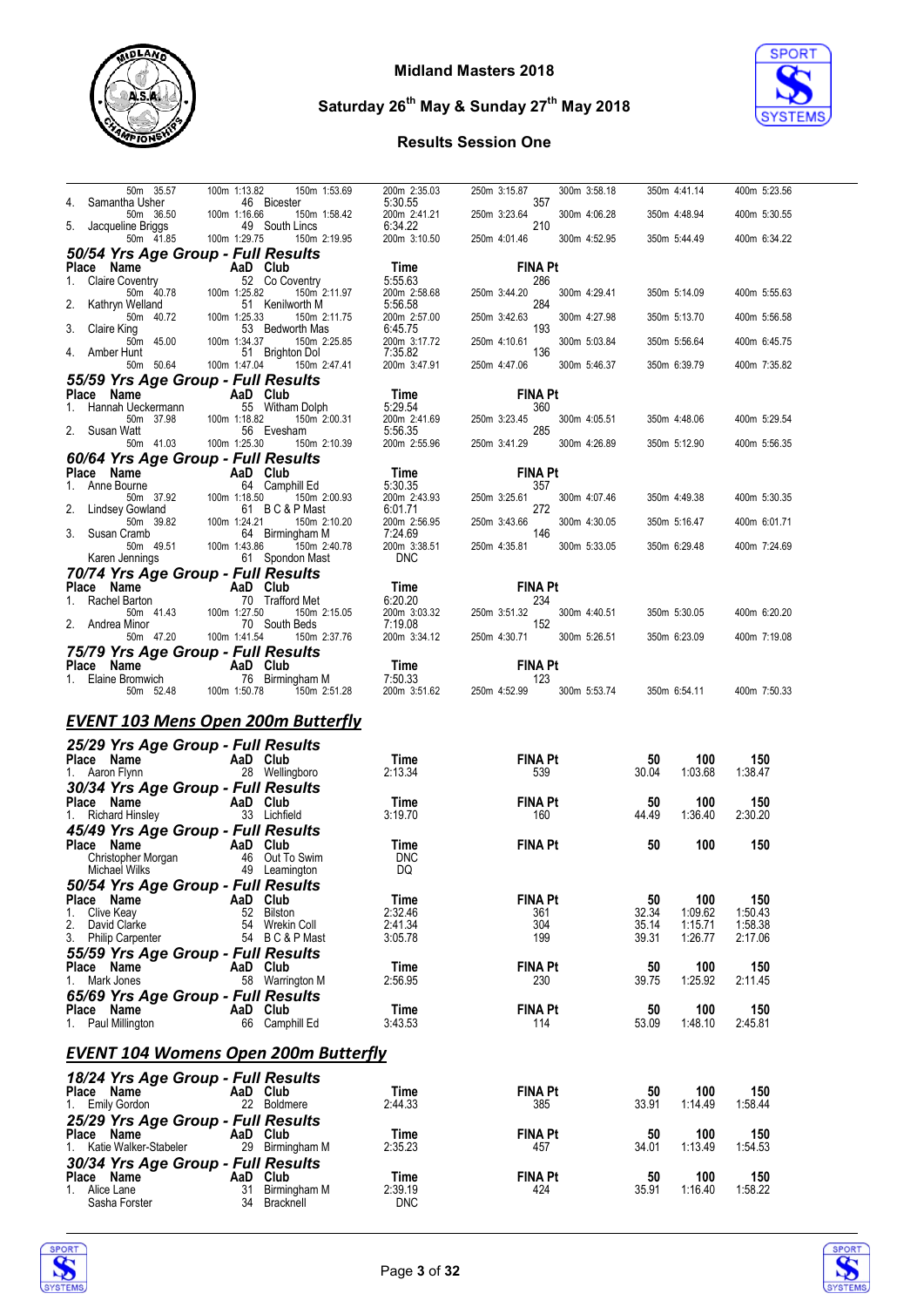



| 40/44 Yrs Age Group - Full Results        |          |                 |            |                |       |         |         |
|-------------------------------------------|----------|-----------------|------------|----------------|-------|---------|---------|
| Place Name                                |          | AaD Club        | Time       | <b>FINA Pt</b> | 50    | 100     | 150     |
| 1. Emma Johnson                           |          | 41 Birmingham M | 2:50.49    | 345            | 36.68 | 1:19.17 | 2:04.16 |
|                                           |          |                 |            |                |       |         |         |
| 45/49 Yrs Age Group - Full Results        |          |                 |            |                |       |         |         |
| Place Name                                |          | AaD Club        | Time       | <b>FINA Pt</b> | 50    | 100     | 150     |
| 1. Catherine Shearn                       |          | 49 Bracknell    | 3:10.74    | 246            | 41.96 | 1.31.36 | 2:21.78 |
| 2. Karen Howells                          |          | 47 Loughborough | 3:25.63    | 196            | 43.25 | 1:35.29 | 2:30.57 |
| 50/54 Yrs Age Group - Full Results        |          |                 |            |                |       |         |         |
| Place Name                                |          | AaD Club        | Time       | <b>FINA Pt</b> | 50    | 100     | 150     |
| Julie Gibson                              |          | 51 BelperMarlin | <b>DNC</b> |                |       |         |         |
| Judy Brown                                |          | 54 Warrington M | DQ         |                |       |         |         |
| 55/59 Yrs Age Group - Full Results        |          |                 |            |                |       |         |         |
| Place Name                                |          | AaD Club        | Time       | <b>FINA Pt</b> | 50    | 100     | 150     |
| 1. Elaine Seager                          |          | 55 Loughborough | 3:08.32    | 256            | 42.38 | 1:30.39 | 2:18.91 |
|                                           |          |                 |            |                |       |         |         |
| 60/64 Yrs Age Group - Full Results        |          |                 |            |                |       |         |         |
| Place Name                                |          | AaD Club        | Time       | <b>FINA Pt</b> | 50    | 100     | 150     |
| 1. Christine Gillard                      |          | 62 Calv Bing    | 4:01.30    | 121            | 51.68 | 1.53.76 | 2:57.71 |
|                                           |          |                 |            |                |       |         |         |
| <b>EVENT 105 Mens Open 50m Backstroke</b> |          |                 |            |                |       |         |         |
|                                           |          |                 |            |                |       |         |         |
| 18/24 Yrs Age Group - Full Results        |          |                 |            |                |       |         |         |
| Place Name                                |          | AaD Club        | Time       | <b>FINA Pt</b> |       |         |         |
| 1. Hayden Davies                          |          | 22 Flitwick     | 31.58      | 348            |       |         |         |
| 2. Conor Harrison                         |          | 19 Loughborough | 32.25      | 327            |       |         |         |
| 25/29 Yrs Age Group - Full Results        |          |                 |            |                |       |         |         |
| Place Name                                |          | AaD Club        | Time       | <b>FINA Pt</b> |       |         |         |
| 1. David Underhill                        |          | 28 Kenilworth M | 37.93      | 201            |       |         |         |
|                                           |          |                 |            |                |       |         |         |
| 35/39 Yrs Age Group - Full Results        |          |                 |            |                |       |         |         |
| Place Name                                | AaD Club |                 | Time       | <b>FINA Pt</b> |       |         |         |
| 1.<br>Alex Thurston                       |          | 37 NottmLeander | 28.95      | 452            |       |         |         |
| 2. Andrew Hagues                          |          | 36 Co Oxford    | 29.66      | 420            |       |         |         |
| 3. Jonathan Page                          |          | 36 Northampton  | 34.94      | 257            |       |         |         |
| 40/44 Yrs Age Group - Full Results        |          |                 |            |                |       |         |         |
| Place Name                                |          | AaD Club        | Time       | <b>FINA Pt</b> |       |         |         |
| Gordon Reeves<br>1.                       |          | 40 Worcester    | 28.48      | 474            |       |         |         |
| Robert Crane<br>2.                        |          | 42 Coalville    | 31.77      | 342            |       |         |         |
| Ben Harkin                                |          | 40 Warrington M | <b>DNC</b> |                |       |         |         |
| 45/49 Yrs Age Group - Full Results        |          |                 |            |                |       |         |         |
| Place Name                                |          | AaD Club        | Time       | <b>FINA Pt</b> |       |         |         |
| 1.<br>Stephen Langford                    |          | 49 Birmingham M | 33.38      | 294            |       |         |         |
| 2.<br>Michael Fawkner                     |          | 48 Camphill Ed  | 34.14      | 275            |       |         |         |
| 3. Ben Cunliffe                           |          | 45 Rugby        | 34.42      | 269            |       |         |         |
| 4. Nick White                             |          | 47 Loughborough | 35.80      | 239            |       |         |         |
|                                           |          |                 |            |                |       |         |         |
| 50/54 Yrs Age Group - Full Results        |          |                 |            |                |       |         |         |
| Place Name                                | AaD Club |                 | Time       | <b>FINA Pt</b> |       |         |         |
| lan Wilkes<br>1.                          |          | 51 Loughborough | 32.11      | 331            |       |         |         |
| 2.<br>Stephen Crane                       |          | 53 Coalville    | 32.42      | 321            |       |         |         |
| 3. Simon Edwards                          |          | 51 CarltonForum | 32.71      | 313            |       |         |         |
| 4. Marcel Scholten                        |          | 52 Modernian    | 34.20      | 274            |       |         |         |
| 55/59 Yrs Age Group - Full Results        |          |                 |            |                |       |         |         |
| Place Name <b>AaD</b> Club                |          |                 | Time       | <b>FINA Pt</b> |       |         |         |
| Dale Barker<br>1.                         | 56       | Team Anglia     | 34.52      | 266            |       |         |         |
| 2.<br>Mark Jones                          | 58       | Warrington M    | 38.90      | 186            |       |         |         |
| 3.<br><b>Brian Armstrong</b>              | 56       | Gloucester M    | 43.92      | 129            |       |         |         |
| 60/64 Yrs Age Group - Full Results        |          |                 |            |                |       |         |         |
| Place Name                                | AaD      | Club            | Time       | <b>FINA Pt</b> |       |         |         |
| Graham Powell<br>1.                       | 62       | Team Luton      | 33.63      | 288            |       |         |         |
| 2.<br><b>Trevor Clark</b>                 | 64       | Kenilworth M    | 34.71      | 262            |       |         |         |
| 3.<br>David Bradford                      | 60       | Etwall          | 37.00      | 216            |       |         |         |
| Steve Burcham                             |          | 61 Kenilworth M | <b>DNC</b> |                |       |         |         |
|                                           |          |                 |            |                |       |         |         |
| 65/69 Yrs Age Group - Full Results        |          |                 |            |                |       |         |         |
| Place Name                                |          | AaD Club        | Time       | <b>FINA Pt</b> |       |         |         |
| Scot Hatfield<br>1.                       |          | 66 Kenilworth M | 40.75      | 162            |       |         |         |
| 2.<br><b>Clive Whittaker</b>              | 68       | Birmingham M    | 1:00.12    | 50             |       |         |         |
| 70/74 Yrs Age Group - Full Results        |          |                 |            |                |       |         |         |
| Place Name                                |          | AaD Club        | Time       | <b>FINA Pt</b> |       |         |         |
| Robin Oldfield<br>1.                      |          | 71 Shrewsbury   | 41.16      | 157            |       |         |         |
|                                           |          |                 |            |                |       |         |         |



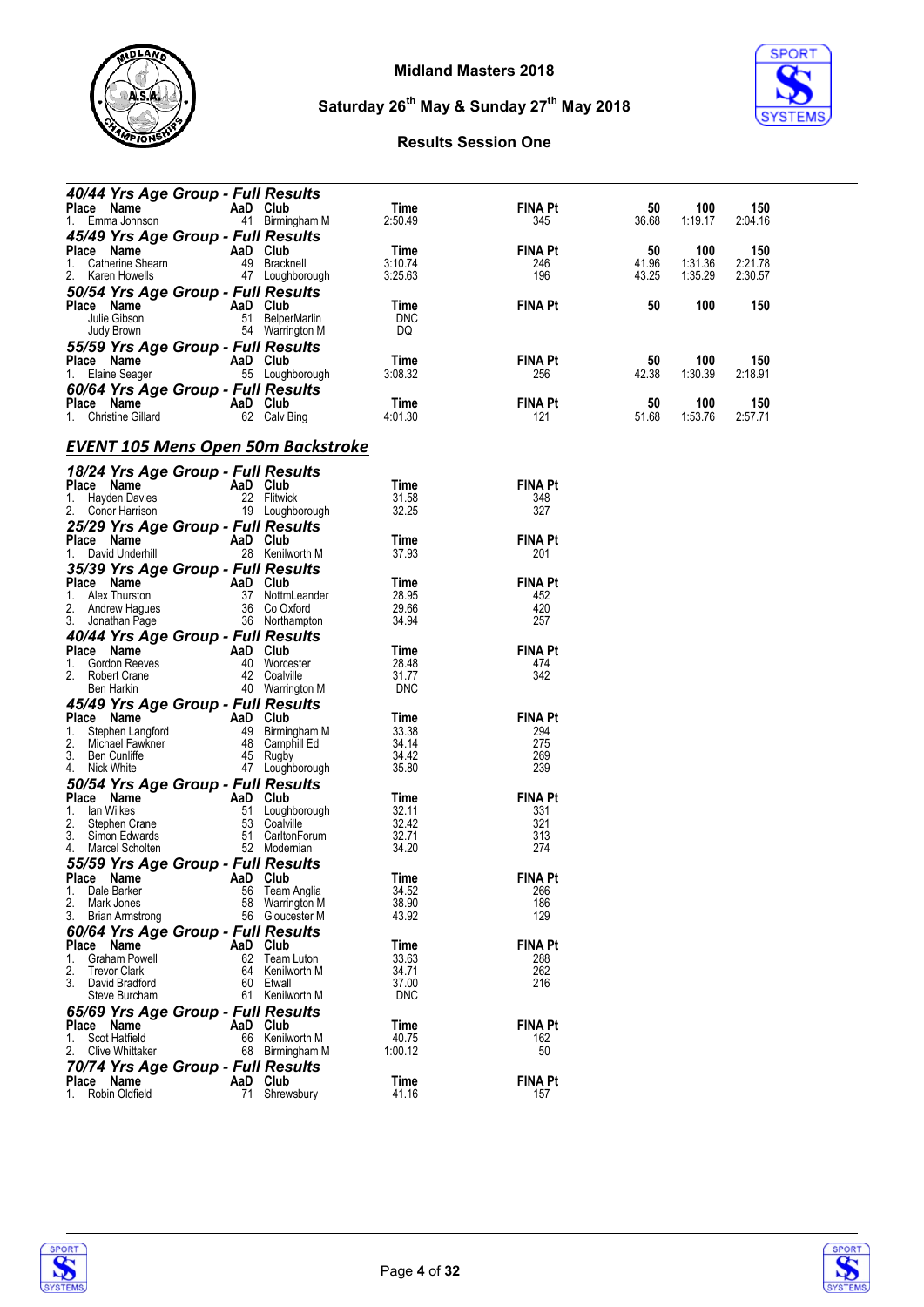



#### **Results Session One**

#### *EVENT 106 Womens Open 50m Backstroke*

| 18/24 Yrs Age Group - Full Results                  |                |                                    |                    |                       |                |
|-----------------------------------------------------|----------------|------------------------------------|--------------------|-----------------------|----------------|
| Place Name                                          | AaD Club       |                                    | Time               | <b>FINA Pt</b>        |                |
| 1.<br><b>Isobel Bowers</b><br>2.<br>Hannah Brown    | 21             | 19 Wyre Forest                     | 31.81<br>33.62     | 525<br>445            |                |
| 3.<br>Chloe Bird                                    |                | Wellingboro<br>23 Kenilworth M     | 35.09              | 391                   |                |
| 4.<br>Rhianne Fisher                                |                | 22 Boldmere                        | 36.00              | 362                   |                |
| 5.<br>Helena Szmalec                                |                | 24 StaffordApex                    | 38.58              | 294                   |                |
| Sophie Hodgson                                      |                | 19 Kenilworth M                    | <b>DNC</b>         |                       |                |
| 25/29 Yrs Age Group - Full Results                  |                |                                    |                    |                       |                |
| Place Name<br>Elizabeth Hannah<br>1.                | AaD Club       | 26 Birmingham M                    | Time<br>34.07      | <b>FINA Pt</b><br>427 |                |
| 30/34 Yrs Age Group - Full Results                  |                |                                    |                    |                       |                |
| Place Name                                          | AaD Club       |                                    | Time               | <b>FINA Pt</b>        |                |
| 1.<br>Alice Lane                                    | 31             | Birmingham M                       | 34.04              | 428                   |                |
| 2.<br>Sara Gamble                                   |                | 30 Birmingham M                    | 35.65              | 373                   |                |
| 3.<br>Carrie Power                                  |                | 30 Durrington                      | 40.61              | 252                   |                |
| 35/39 Yrs Age Group - Full Results                  |                |                                    |                    |                       |                |
| Place Name                                          | AaD Club       |                                    | Time               | <b>FINA Pt</b>        |                |
| Sara Lang<br>1.<br>2.<br>Clare Pearce               |                | 38 Southport<br>38 Shrewsbury      | 35.14<br>39.72     | 389<br>269            |                |
| 40/44 Yrs Age Group - Full Results                  |                |                                    |                    |                       |                |
| Place Name                                          | AaD Club       |                                    | Time               | <b>FINA Pt</b>        |                |
| 1.<br>Jill Groves                                   |                | 44 Kenilworth M                    | 34.22              | 422                   |                |
| 2.<br>Suzanne Hurst                                 |                | 44 Birmingham M                    | 35.07              | 392                   |                |
| 3.<br>Clare Wilkinson<br>4.                         |                | 42 Kenilworth M<br>41 Bedworth Mas | 39.05<br>40.63     | 284<br>252            |                |
| Carolyn Dyall<br>5.<br>Mandy Houghton               |                | 43 South Lincs                     | 41.60              | 234                   |                |
| 6.<br>Kristy Nicholls                               |                | 40 Melton M'bry                    | 42.42              | 221                   |                |
| 7.<br>Eleanor Nouhov                                |                | 43 Camphill Ed                     | 45.59              | 178                   |                |
| 45/49 Yrs Age Group - Full Results                  |                |                                    |                    |                       |                |
| Place Name                                          | AaD Club       |                                    | Time               | <b>FINA Pt</b>        |                |
| 1.<br>Lydia Anne Lock<br>2.<br>Jacqueline Briggs    |                | 49 Leic Peng<br>49 South Lincs     | 35.01<br>46.13     | 394<br>172            |                |
| 50/54 Yrs Age Group - Full Results                  |                |                                    |                    |                       |                |
| Place<br>Name                                       | AaD Club       |                                    | Time               | <b>FINA Pt</b>        |                |
| 1.<br>Jennifer Powell                               |                | 50 Perry B & TS                    | 36.91              | 336                   |                |
| 2.<br>Kathryn Hughes                                |                | 51 Coalville                       | 38.73              | 291                   |                |
| 3.<br>Amber Hunt                                    |                | 51 Brighton Dol                    | 1:01.44            | 72                    |                |
| 55/59 Yrs Age Group - Full Results                  |                |                                    |                    |                       |                |
| Place Name                                          | AaD Club       |                                    | Time<br><b>DNC</b> | <b>FINA Pt</b>        |                |
| Susan Arrowsmith                                    |                | 56 NottmLeander                    |                    |                       |                |
| 60/64 Yrs Age Group - Full Results<br>Place Name    | AaD Club       |                                    | Time               | <b>FINA Pt</b>        |                |
| 1.<br>Anne Bourne                                   |                | 64 Camphill Ed                     | 44.82              | 187                   |                |
| Rosalind Johnson                                    |                | 61 Maidenhead                      | <b>DNC</b>         |                       |                |
| 65/69 Yrs Age Group - Full Results                  |                |                                    |                    |                       |                |
| Place Name                                          | AaD Club       |                                    | Time               | <b>FINA Pt</b>        |                |
| Kathleen Tunnicliffe<br>1.                          |                | 66 BC&PMast                        | 39.71              | 270                   |                |
| <b>EVENT 107 Mens Open 100m Freestyle</b>           |                |                                    |                    |                       |                |
| 18/24 Yrs Age Group - Full Results                  |                |                                    |                    |                       |                |
| Place Name                                          | AaD Club       |                                    | Time               | <b>FINA Pt</b>        | 50             |
| 1.<br><b>Brandon Hamilton</b>                       | 21             | Kenilworth M                       | 53.05              | 607                   | 25.44          |
| 2.<br>Alex Mason                                    | 22             | Team Luton                         | 57.35              | 481                   | 27.32          |
| 3.<br>Benjamin Walker<br>4.<br><b>Hayden Davies</b> | 23<br>22       | Kenilworth M<br>Flitwick           | 1:00.34<br>1:01.02 | 413<br>399            | 28.94<br>28.39 |
| 5.<br>Alex Jenkins                                  |                | 24 Camphill Ed                     | 1:01.66            | 387                   | 29.46          |
| 6.<br>Conor Harrison                                | 19             | Loughborough                       | 1:02.68            | 368                   | 30.42          |
| Dennam Carpenter                                    | 22             | Kidlington                         | <b>DNC</b>         |                       |                |
| Ashley Thomasson                                    | 22             | Wellingboro                        | <b>DNC</b>         |                       |                |
| 25/29 Yrs Age Group - Full Results                  |                |                                    |                    |                       |                |
| Place Name<br>1.<br><b>Andrew Bentley</b>           | AaD Club<br>26 | Birmingham M                       | Time<br>1:01.72    | <b>FINA Pt</b><br>386 | 50<br>29.51    |
| 2.<br>Adam Henderson                                | 27             | Rugby                              | 1:04.27            | 341                   | 28.69          |
| 30/34 Yrs Age Group - Full Results                  |                |                                    |                    |                       |                |
| Place Name                                          | AaD            | Club                               | Time               | <b>FINA Pt</b>        | 50             |
| 1.<br>Ronaldo Garcia Rivera                         | 34             | Reading                            | 58.64              | 450                   | 28.50          |
| 2.<br>Darryl Vokes<br>3.<br>Stefan Cuschieri        | 33             | Northampton<br>34 Poole            | 1:03.00<br>1:03.80 | 362<br>349            | 29.65<br>30.70 |
|                                                     |                |                                    |                    |                       |                |



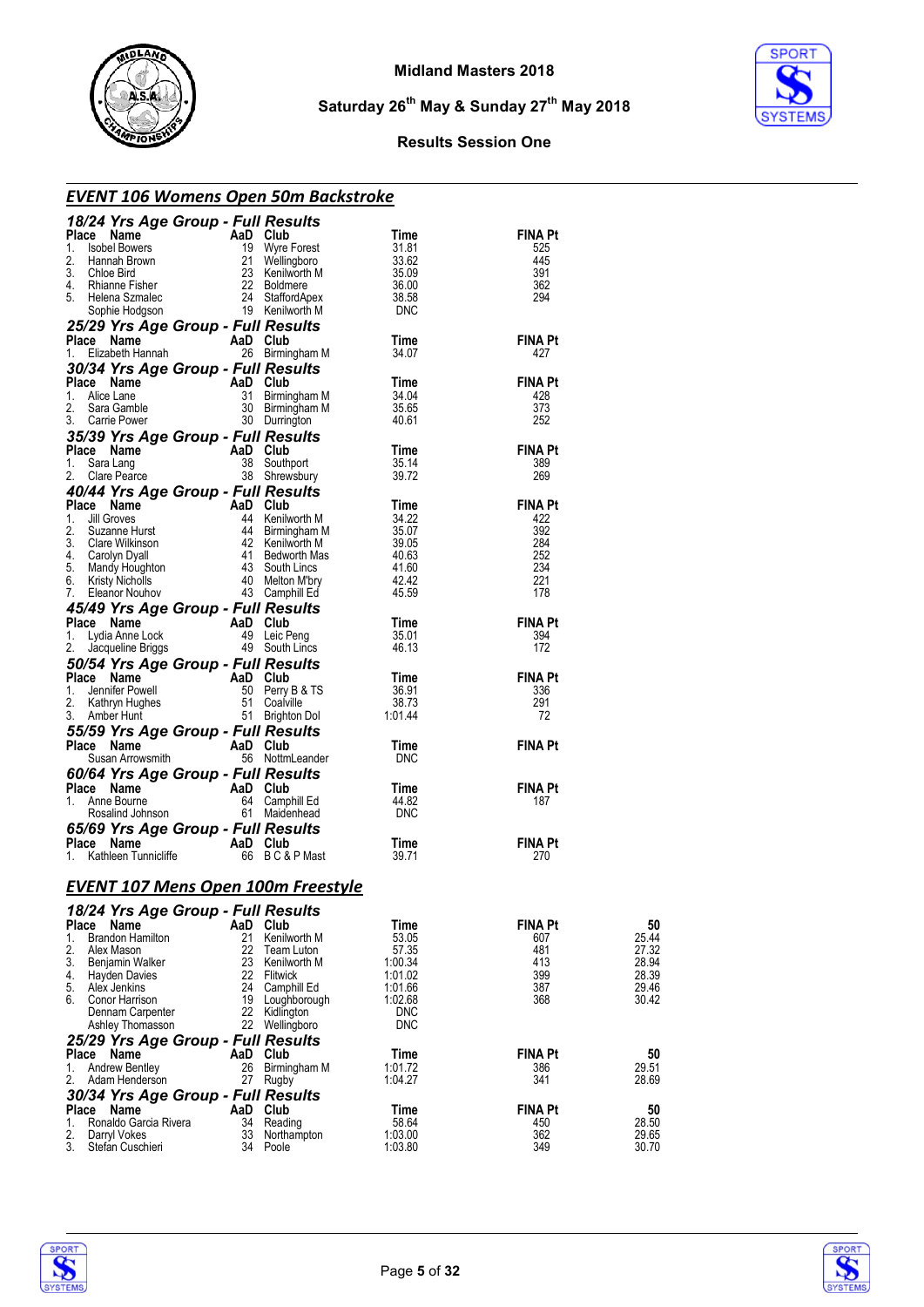



| 35/39 Yrs Age Group - Full Results           |           |                                   |                       |                       |                |
|----------------------------------------------|-----------|-----------------------------------|-----------------------|-----------------------|----------------|
| <b>Place</b><br><b>Name</b>                  |           | AaD Club                          | Time                  | <b>FINA Pt</b>        | 50             |
| Alex Thurston<br>1.                          | 37        | NottmLeander                      | 57.44                 | 478                   | 27.33          |
| 2.<br>Andrew Hagues                          | 36        | Co Oxford                         | 59.45                 | 431                   | 28.53          |
| 3.<br>Luke Swain<br>4.<br>Michael Coleman    |           | 35 Birmingham M<br>39 Wellingboro | 1:00.68<br>1:03.07    | 406<br>361            | 28.83<br>29.88 |
| 40/44 Yrs Age Group - Full Results           |           |                                   |                       |                       |                |
| Place<br>Name                                | AaD Club  |                                   | Time                  | <b>FINA Pt</b>        | 50             |
| Neal Smith<br>1.                             | 41        | Kenilworth M                      | 55.11                 | 542                   | 25.93          |
| 2.<br>Gordon Reeves                          | 40        | Worcester                         | 57.53                 | 476                   | 27.96          |
| 3.<br>Matt Leach                             | 42        | NottmLeander                      | 58.20                 | 460                   | 28.14          |
| 4.<br>John Smith<br>5.<br>Robert Crane       | 42        | 42 Co Coventry<br>Coalville       | 58.66<br>59.74        | 449<br>425            | 28.04<br>28.30 |
| 6.<br>Masayuki Yoshida                       |           | 44 Ealing                         | 1:02.80               | 366                   | 29.67          |
| 7.<br>Robert Egan                            |           | 43 Kenilworth M                   | 1:08.03               | 288                   | 32.31          |
| 8.<br>Neil Symons                            |           | 41 Co Coventry                    | 1:21.08               | 170                   | 37.98          |
| 45/49 Yrs Age Group - Full Results           |           |                                   |                       |                       |                |
| <b>Place</b><br>Name                         | AaD       | Club                              | Time                  | <b>FINA Pt</b>        | 50             |
| Michael Fawkner<br>1.<br>2.<br>Nick White    | 48<br>47  | Camphill Ed                       | 1:04.71<br>1:06.49    | 334<br>308            | 31.74<br>32.11 |
| 3.<br>Clive Smith                            |           | Loughborough<br>49 Etwall         | 1:14.35               | 220                   | 35.73          |
| 50/54 Yrs Age Group - Full Results           |           |                                   |                       |                       |                |
| <b>Place</b><br>Name                         |           | AaD Club                          | Time                  | <b>FINA Pt</b>        | 50             |
| 1.<br>lan Wilkes                             | 51        | Loughborough                      | 59.15                 | 438                   | 28.49          |
| 2.<br>Marcel Scholten                        | 52        | Modernian                         | 59.30                 | 435                   | 28.00          |
| 3.<br>Darran Redman-Dyke                     | 52        | Camphill Ed                       | 59.56                 | 429                   | 30.04          |
| 4.<br>Colin Robbins<br>5.<br>Simon Rigg      | 54<br>51  | NottmLeander<br>Rugby             | 1:02.42<br>1:03.57    | 373<br>353            | 29.87<br>30.54 |
| 6.<br>Roy McWhirter                          |           | 50 Kenilworth M                   | 1:04.39               | 339                   | 30.11          |
| 7.<br>John Hamilton                          |           | 53 Kenilworth M                   | 1:05.00               | 330                   | 31.98          |
| 8.<br><b>Philip Carpenter</b>                | 54        | B C & P Mast                      | 1:05.33               | 325                   | 31.17          |
| 9.<br>David Clarke                           | 54        | Wrekin Coll                       | 1:05.37               | 324                   | 31.67          |
| 10. Stuart Pearce<br>11. Ian Stones          | 54<br>51  | Co Lincoln P<br>Kenilworth M      | 1:09.16<br>1:10.87    | 274<br>254            | 33.13<br>33.78 |
| <b>Richard Stock</b>                         | 51        | Leic Peng                         | <b>DNC</b>            |                       |                |
| 55/59 Yrs Age Group - Full Results           |           |                                   |                       |                       |                |
| Place Name                                   | AaD       | Club                              | Time                  | <b>FINA Pt</b>        | 50             |
| Mark Jones<br>1.                             | 58        | Warrington M                      | 1:07.19               | 299                   | 32.83          |
| 2.<br>John Littlewood                        | 56        | <b>Bicester</b>                   | 1:11.24               | 251                   | 34.19          |
| 3.<br><b>Peter Timmins</b>                   | 56        | Daventry                          | 1:18.94               | 184                   | 37.87          |
| <b>Charles Hillyer</b>                       |           | 58 Leicester Ma                   | <b>DNC</b>            |                       |                |
| 60/64 Yrs Age Group - Full Results           |           | Club                              |                       |                       |                |
| <b>Place</b><br>Name<br>Neville Barton<br>1. | AaD<br>64 | <b>Trafford Met</b>               | Time<br>1:02.88       | <b>FINA Pt</b><br>365 | 50<br>30.32    |
| 2.<br>David Bradford                         | 60        | Etwall                            | 1:06.69               | 305                   | 31.49          |
| 3.<br><b>Trevor Clark</b>                    | 64        | Kenilworth M                      | 1:07.59               | 293                   | 32.06          |
| 4.<br>Robert Steel                           | 61        | NottmLeander                      | 1:09.38               | 271                   | 33.56          |
| 5.<br>Christopher Marshall                   | 62        | South Beds                        | 1:11.01               | 253                   | 33.08          |
| lan Goodall<br>6.<br><b>William Croston</b>  | 61        | Northampton<br>62 Kenilworth M    | 1:14.40<br><b>DNC</b> | 220                   | 35.80          |
| 65/69 Yrs Age Group - Full Results           |           |                                   |                       |                       |                |
| <b>Place</b><br>Name                         | AaD       | Club                              | Time                  | <b>FINA Pt</b>        | 50             |
| 1.<br>Robert Cramb                           | 65        | Birmingham M                      | 1:11.38               | 249                   | 34.06          |
| 2.<br>Peter lles                             | 65        | South Beds                        | 1:13.36               | 229                   | 35.12          |
| 3.<br>Scot Hatfield                          | 66        | Kenilworth M                      | 1:17.11               | 197                   |                |
| 4.<br>Paul Millington<br>5.                  | 66        | Camphill Ed<br>68 Etwall          | 1:20.94<br>1:23.24    | 171<br>157            | 39.95<br>40.24 |
| Christopher Thorp<br>6.<br>Derek Lindsay     | 67        | Rugby                             | 1:27.01               | 137                   | 40.57          |
| 7.<br>Rodney Marks                           | 68        | Deepings                          | 1:30.41               | 122                   | 42.79          |
| 8.<br><b>Clive Whittaker</b>                 | 68        | Birmingham M                      | 1:35.60               | 103                   | 46.66          |
| 70/74 Yrs Age Group - Full Results           |           |                                   |                       |                       |                |
| Place Name                                   | AaD       | Club                              | Time                  | <b>FINA Pt</b>        | 50             |
| 1.<br>Peter Stephens                         | 71        | Royal Navy                        | 1:20.70               | 172                   | 39.45          |
| 2.<br>Barry Davies<br>3.<br>Robin Oldfield   | 72<br>71  | Rugby<br>Shrewsbury               | 1:20.95<br>1:23.55    | 171<br>155            | 38.00<br>39.84 |
| 4.<br>William Sampson                        | 73        | Melton M'bry                      | 1:28.89               | 129                   | 42.39          |
| 75/79 Yrs Age Group - Full Results           |           |                                   |                       |                       |                |
| Place<br>Name                                |           | AaD Club                          | Time                  | <b>FINA Pt</b>        | 50             |
| Keith Ingram<br>1.                           |           | 78 Birmingham M                   | 1:29.03               | 128                   | 41.56          |
| <b>80 Yrs/Over Age Group - Full Results</b>  |           |                                   |                       |                       |                |
| Place Name                                   |           | AaD Club                          | Time                  | FINA Pt               | 50             |
| Edward Hoy<br>1.                             | 90        | Shrewsbury                        | 2:02.65               | 49                    | 58.02          |



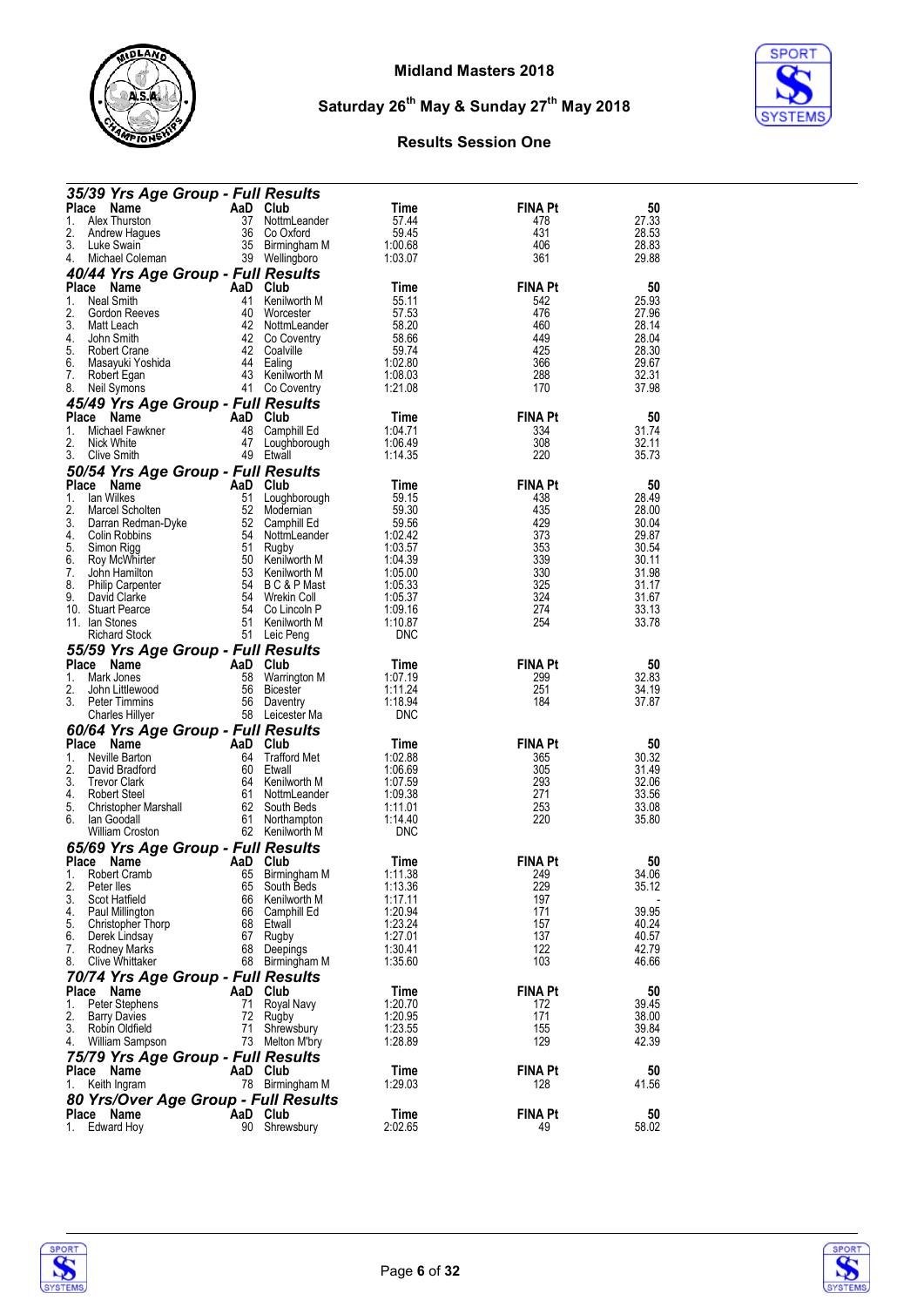



#### **Results Session One**

## *EVENT 108 Womens Open 100m Freestyle*

|          | 18/24 Yrs Age Group - Full Results               |           |                                 |                    |                       |                |
|----------|--------------------------------------------------|-----------|---------------------------------|--------------------|-----------------------|----------------|
| Place    | Name                                             | AaD Club  |                                 | Time               | <b>FINA Pt</b>        | 50             |
| 1.       | Aimee Carter                                     | 24        | Gloucester M                    | 1:01.41            | 569                   | 29.49          |
| 2.<br>3. | <b>Emily Gordon</b><br>Lucy Gale                 | 23        | 22 Boldmere<br><b>Boldmere</b>  | 1:05.43<br>1:05.81 | 471<br>462            | 31.06<br>31.35 |
| 4.       | <b>Isobel Bowers</b>                             | 19        | Wyre Forest                     | 1:06.17            | 455                   | 31.70          |
| 5.       | Alexandra Dobell                                 |           | 21 Pershore                     | 1:06.96            | 439                   | 32.75          |
| 6.       | Rhianne Fisher                                   | 22        | Boldmere                        | 1:09.21            | 398                   | 32.23          |
| 7.       | Hannah Brown                                     | 21        | Wellingboro                     | 1:09.26            | 397                   | 33.29          |
| 8.       | Chloe Bird                                       | 23        | Kenilworth M                    | 1:10.36            | 378                   | 33.31          |
| 9.       | Helena Szmalec                                   | 24        | StaffordApex                    | 1:11.48            | 361                   | 33.63          |
|          | 10. Katherine Molloy<br>11. Hannah Manstield     |           | 19 Wellingboro<br>24 Bicester   | 1:14.60<br>1:15.11 | 317<br>311            | 35.72<br>35.98 |
|          | Sophie Hodgson                                   |           | 19 Kenilworth M                 | <b>DNC</b>         |                       |                |
|          | 25/29 Yrs Age Group - Full Results               |           |                                 |                    |                       |                |
|          | Place<br>Name                                    |           | AaD Club                        | Time               | <b>FINA Pt</b>        | 50             |
| 1.       | Katie Walker-Stabeler                            | 29        | Birmingham M                    | 1:01.07            | 579                   | 29.46          |
| 2.       | G Gardner-Stockley                               | 25        | N'wich Seals                    | 1:04.94            | 481                   | 31.29          |
| 3.       | Caroline Saxon                                   | 27        | Birmingham M                    | 1:05.29            | 474                   | 30.93          |
| 4.       | Elizabeth Hannah                                 |           | 26 Birmingham M                 | 1:06.81            | 442                   | 31.92          |
| 5.       | Rebecca Ewers                                    | 27        | Co Coventry                     | 1:09.66            | 390                   | 34.14          |
| 6.<br>7. | Alison McGregor                                  |           | 28 Bicester<br>28 Witham Dolph  | 1:09.76            | 388<br>284            | 33.00<br>34.96 |
| 8.       | Nicola Ueckermann<br>Olwyn Lee                   |           | 26 OadbyWigston                 | 1:17.38<br>1:22.72 | 233                   | 39.50          |
|          | 30/34 Yrs Age Group - Full Results               |           |                                 |                    |                       |                |
|          | Place Name                                       | AaD Club  |                                 | Time               | <b>FINA Pt</b>        | 50             |
| 1.       | Samantha Eagle                                   | 33        | Birmingham M                    | 1:00.41            | 598                   | 29.00          |
| 2.       | Alice Lane                                       | 31        | Birmingham M                    | 1:01.44            | 568                   | 30.10          |
| 3.       | Leanne Atkins                                    |           | 32 Long Eaton                   | 1:02.48            | 540                   | 30.16          |
| 4.       | Claire Evelyn                                    | 31        | South Beds                      | 1:03.48            | 515                   | 30.81          |
| 5.       | Lorraine Longstaff                               | 31        | Daventry                        | 1:05.81            | 462                   | 32.04          |
| 6.       | <b>Claire Hotchkiss</b>                          |           | 31 Birmingham M                 | 1:05.83            | 462                   | 31.96          |
|          | Sasha Forster                                    |           | 34 Bracknell                    | <b>DNC</b>         |                       |                |
|          | Joanne Blount                                    |           | 33 Swindon Dolp                 | <b>DNC</b>         |                       |                |
|          | 35/39 Yrs Age Group - Full Results               |           |                                 |                    |                       |                |
|          | Place Name                                       | AaD Club  |                                 | Time               | <b>FINA Pt</b>        | 50<br>29.46    |
| 1.       | Carla King<br>Joy Ravenhall                      | 35<br>39  | South Beds<br>Co Coventry       | 1:02.05<br>1:06.92 | 552<br>440            | 32.11          |
| 3.       | Helen Brittain                                   | 37        | Rugby                           | 1:11.34            | 363                   | 33.92          |
| 4.       | Clare Pearce                                     | 38        | Shrewsbury                      | 1:11.83            | 356                   | 34.80          |
| 5.       | <b>Claire Potter</b>                             | 39        | Birmingham M                    | 1:13.73            | 329                   | 34.34          |
| 6.       | Karen Dela                                       | 37        | Bicester                        | 1:16.59            | 293                   | 36.50          |
| 7.       | Joanne Bailey                                    |           | 37 Boldmere                     | 1:37.53            | 142                   | 45.85          |
|          | Anne Turner                                      |           | 37 BC&PMast                     | <b>DNC</b>         |                       |                |
|          | 40/44 Yrs Age Group - Full Results               |           |                                 |                    |                       |                |
| Place    | Name                                             | AaD<br>42 | Club                            | Time               | <b>FINA Pt</b>        | 50             |
| 1.<br>2. | Laura Matkin                                     |           |                                 |                    |                       |                |
| 3.       |                                                  |           | <b>Bedworth Mas</b>             | 1:14.21            | 322                   | 35.99          |
|          | Carolyn Dyall                                    | 41        | Bedworth Mas                    | 1:14.90            | 314                   | 35.03          |
|          | Eleanor Nouhov                                   | 43        | Camphill Ed                     | 1:24.04            | 222                   | 40.38          |
| 4.       | Katherine Neustadt                               |           | 43 Wyre Forest                  | 1:34.26            | 157                   | 43.96          |
|          | 45/49 Yrs Age Group - Full Results<br>Place Name | AaD       | Club                            | Time               | <b>FINA Pt</b>        | 50             |
| 1.       | Melanie McWhirter                                | 45        | Co Coventry                     | 1:04.27            | 497                   | 30.90          |
|          | Rachel Lloyd                                     | 46        | Rugby                           | 1:04.71            | 486                   | 31.11          |
| 3.       | Susan Geill                                      | 47        | Co Coventry                     | 1:07.91            | 421                   | 32.92          |
| 4.       | Justine Doody                                    | 46        | B C & P Mast                    | 1:08.87            | 403                   | 33.24          |
| 5.       | Joanne Hiley                                     | 48        | Bedworth Mas                    | 1:09.40            | 394                   | 32.77          |
| 6.       | Helen Akers                                      | 47        | Long Eaton                      | 1:09.89            | 386                   | 33.32          |
| 7.       | <b>Sharon Evans</b>                              | 46        | Northgate                       | 1:10.73            | 372                   | 33.51          |
| 8.       | Samantha Usher                                   | 46        | Bicester                        | 1:14.13            | 323                   | 35.72          |
|          | 50/54 Yrs Age Group - Full Results               |           |                                 |                    |                       |                |
| 1.       | Place Name                                       | AaD<br>54 | Club                            | Time               | <b>FINA Pt</b><br>441 | 50             |
| 2.       | Judy Brown<br>Kathryn Hughes                     | 51        | Warrington M<br>Coalville       | 1:06.87<br>1:11 21 | 365                   | 32.43<br>33.97 |
| 3.       | Kathryn Welland                                  | 51        | Kenilworth M                    | 1:12.49            | 346                   | 35.16          |
| 4.       | <b>Claire Coventry</b>                           | 52        | Co Coventry                     | 1:14.72            | 316                   | 36.05          |
| 5.       | Claire King                                      | 53        | Bedworth Mas                    | 1:22.72            | 233                   | 39.10          |
| 6.       | Amber Hunt                                       | 51        | Brighton Dol                    | 1:35.85            | 149                   | 46.97          |
|          | Julie Gibson                                     | 51        | <b>BelperMarlin</b>             | <b>DNC</b>         |                       |                |
|          | 55/59 Yrs Age Group - Full Results               |           |                                 |                    |                       |                |
| Place    | Name                                             | AaD       | Club                            | Time               | <b>FINA Pt</b>        | 50             |
| 1.<br>2. | Karen Stacey<br>Julie Fisher                     | 57<br>57  | Kenilworth M<br><b>Boldmere</b> | 1:11.05<br>1:44.78 | 367<br>114            | 33.72<br>48.33 |

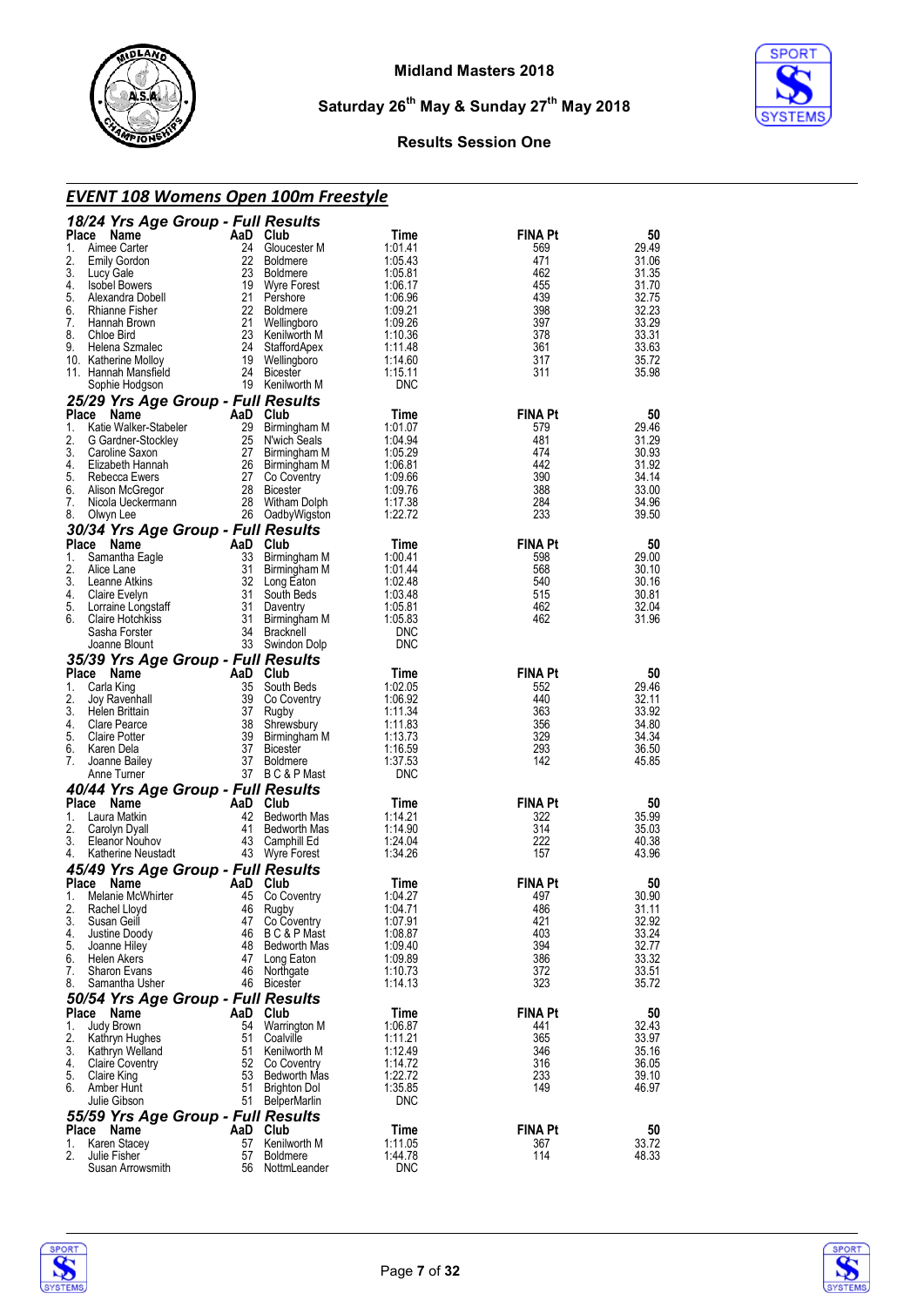

**SPORT** 

# **Saturday 26th May & Sunday 27th May 2018**

| 60/64 Yrs Age Group - Full Results<br>Place Name   |        | AaD Club                                | Time            | <b>FINA Pt</b> | 50             |
|----------------------------------------------------|--------|-----------------------------------------|-----------------|----------------|----------------|
| <b>Christine Gillard</b><br>1.                     |        | 62 Calv Bing                            | 1:23.95         | 223            | 39.74          |
| Susan Cramb<br>2.                                  | 64     | Birmingham M                            | 1:37.01         | 144            | 47.57          |
| Rosalind Johnson                                   | 61     | Maidenhead                              | <b>DNC</b>      |                |                |
| 65/69 Yrs Age Group - Full Results<br>Place Name   |        | AaD Club                                | Time            | FINA Pt        | 50             |
| Kathleen Tunnicliffe<br>1.                         |        | 66 BC&PMast                             | 1:16.74         | 291            | 38.10          |
| 70/74 Yrs Age Group - Full Results                 |        |                                         |                 |                |                |
| Place Name<br>Andrea Minor<br>1.                   |        | AaD Club<br>70 South Beds               | Time<br>1:38.43 | FINA Pt        | 50<br>46.90    |
|                                                    |        |                                         |                 | 138            |                |
| <u>EVENT 109 Mens/Womens Open 200m Medley Team</u> |        |                                         |                 |                |                |
|                                                    |        |                                         |                 |                |                |
| 072+ Yrs Age Group - Full Results<br>Place Name    |        | A.G Club                                | Time            | <b>FINA Pt</b> |                |
| Wellingboro<br>1.                                  |        | 072+ Wellingboro                        | 2:07.62         |                |                |
|                                                    |        | Hannah Brown<br>Aaron Flynn             |                 |                | 36.09<br>30.74 |
|                                                    |        | Michael Coleman                         |                 |                | 30.88          |
| Kenilworth M<br>2.                                 |        | Amy Kelly<br>072+ Kenilworth M          | 2:14.17         |                | 29.91          |
|                                                    |        | Chloe Bird                              |                 |                | 37.89          |
|                                                    |        | <b>Ruth Rimze</b><br><b>Ben Walker</b>  |                 |                | 39.32<br>31.70 |
|                                                    |        | <b>Brandon Hamilton</b>                 |                 |                | 25.26          |
| 100+ Yrs Age Group - Full Results                  |        |                                         |                 |                |                |
| Place Name<br>Birmingham M<br>1.                   | 100+   | A.G Club<br>Birmingham M                | Time<br>2:08.06 | <b>FINA Pt</b> |                |
|                                                    |        | Liam Herbert                            |                 |                | 29.09          |
|                                                    |        | <b>IAlice Lane</b><br>Samantha Eagle    |                 |                | 36.45<br>34.21 |
|                                                    |        | <b>Andrew Bentley</b>                   |                 |                | 28.31          |
| 120+ Yrs Age Group - Full Results                  |        |                                         |                 |                |                |
| Place Name<br><b>Bedworth Mas</b>                  |        | A.G Club<br>120+ Bedworth Mas           | Time<br>DQ      | <b>FINA Pt</b> |                |
|                                                    |        | Joanne Hiley                            |                 |                | 37.87          |
|                                                    |        | Sophie Newman<br>Joel Vega Flores       |                 |                | 43.13<br>34.31 |
|                                                    |        | Scott Newman                            |                 |                |                |
| 160+ Yrs Age Group - Full Results                  |        |                                         |                 |                |                |
| Place Name<br>Birmingham M<br>1.                   |        | A.G Club<br>160+ Birmingham M           | Time<br>2:15.04 | <b>FINA Pt</b> |                |
|                                                    |        | Suzanne Hurst                           |                 |                | 35.29          |
|                                                    |        | <b>Claire Potter</b><br>Luke Swain      |                 |                | 39.96<br>32.44 |
|                                                    |        | Steve Langford                          |                 |                | 27.35          |
| Kenilworth M<br>2.                                 | 160+   | Kenilworth M<br>Kathryn Welland         | 2:22.64         |                | 45.29          |
|                                                    |        | Robert Egan                             |                 |                | 36.11          |
|                                                    |        | Neal Smith<br>Bethan Hockley            |                 |                | 27.05<br>34.19 |
| <b>Bicester</b><br>3.                              |        | 160+ Bicester                           | 2:30.42         |                |                |
|                                                    |        | <b>Francis Varney</b><br>Samantha Usher |                 |                | 35.46<br>42.35 |
|                                                    |        | John Littlewood                         |                 |                | 36.96          |
|                                                    |        | Karen Dela                              |                 |                | 35.65          |
| 200+ Yrs Age Group - Full Results<br>Place Name    |        | A.G Club                                | Time            | <b>FINA Pt</b> |                |
| Kenilworth M<br>1.                                 |        | 200+ Kenilworth M                       | 2:13.39         |                |                |
|                                                    |        | Jill Groves<br>Clare Wilkinson          |                 |                | 35.03<br>35.81 |
|                                                    |        | Roy McWhirter                           |                 |                | 31.58          |
| Loughborough<br>2.                                 | 200+   | Scott Hatfield<br>Loughborough          | 2:20.43         |                | 30.97          |
|                                                    |        | Elaine Seagar                           |                 |                | 40.90          |
|                                                    |        | Nick White<br>lan Wilkes                |                 |                | 36.50<br>28.78 |
|                                                    |        | Karen Howells                           |                 |                | 34.25          |
| Camphill Ed<br>3.                                  | $200+$ | Camphill Ed<br>Anne Bourne              | 2:28.14         |                | 42.12          |
|                                                    |        | Jane Stalker                            |                 |                | 39.60          |
|                                                    |        | Michael Fawkner<br>Paul Millington      |                 |                | 31.66<br>34.76 |
| 240+ Yrs Age Group - Full Results                  |        |                                         |                 |                |                |
| Place Name                                         |        | A.G Club                                | Time            | <b>FINA Pt</b> |                |
| Camphill Ed<br>1.                                  | 240+   | Camphill Ed<br>Diana Nash               | 2:34.74         |                | 39.57          |
|                                                    |        | Kate Nash                               |                 |                | 46.82          |
|                                                    |        | <b>Steve Nash</b><br>Andy Wolf          |                 |                | 35.01<br>33.34 |
|                                                    |        |                                         |                 |                |                |



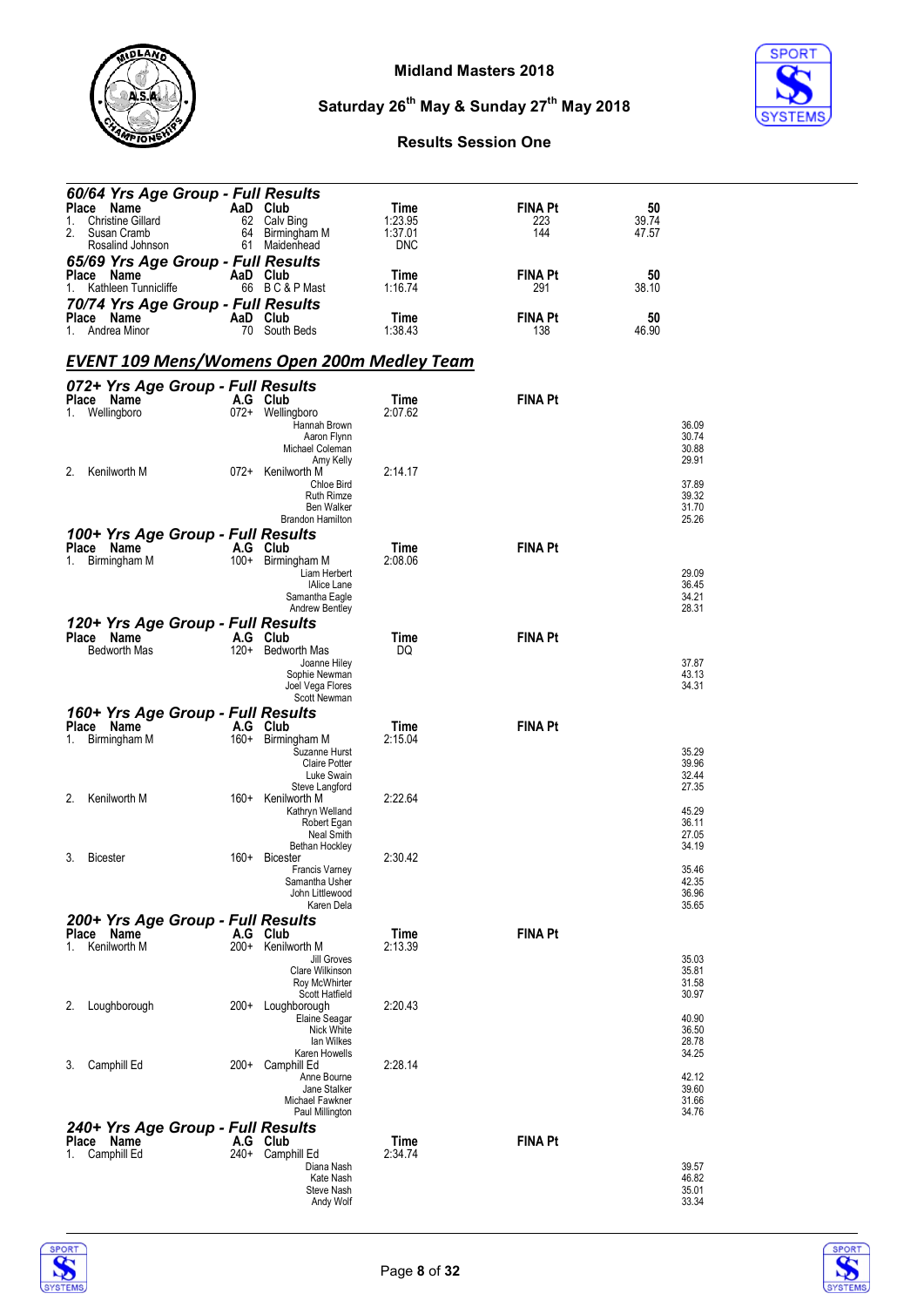



#### **Results Session One**

#### *280+ Yrs Age Group - Full Results*

**Place Name A.G Club Time FINA Pt**<br>
1. Birmingham M 280+ Birmingham M 5:10.09<br>
Elaine Bromwich<br>
FINA Pt<br>
Elaine Bromwich<br>
Robert Cramb<br>
Susan Cramp<br>
46.70<br>
46.70





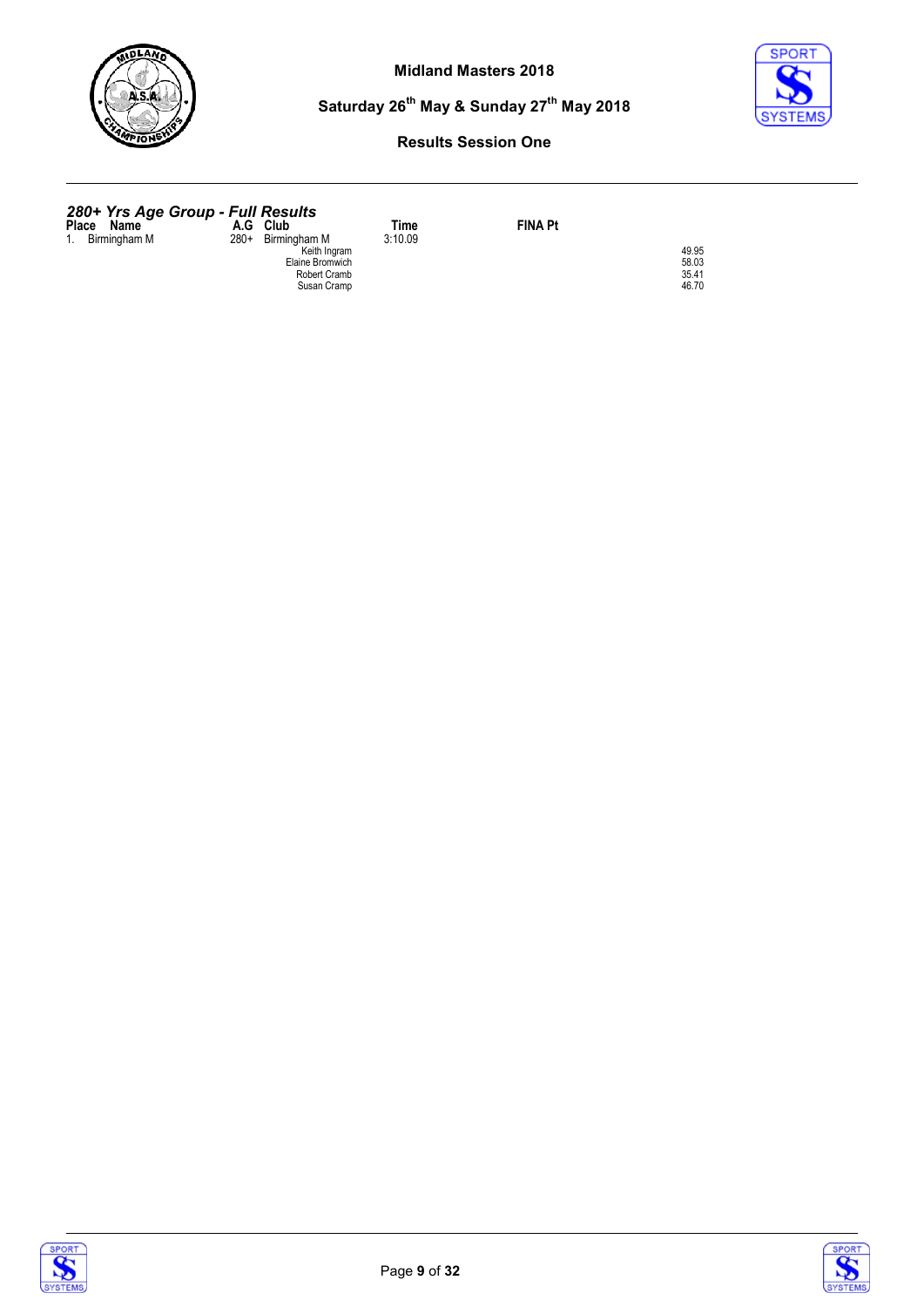



#### **Results Session Two**

#### *EVENT 201 Mens Open 200m Backstroke*

| 25/29 Yrs Age Group - Full Results<br>Place Name<br>1. Liam Herbert       | AaD Club | 25 Birmingham M                    | Time<br>2:16.63       | <b>FINA Pt</b><br>462 | 50<br>31.28    | 100<br>1:05.56     | 150<br>1:40.90     |
|---------------------------------------------------------------------------|----------|------------------------------------|-----------------------|-----------------------|----------------|--------------------|--------------------|
| 30/34 Yrs Age Group - Full Results<br>Place Name<br>1. Andrew Smith       | AaD Club | 32 Bicester                        | Time<br>2:29.52       | <b>FINA Pt</b><br>352 | 50<br>34.61    | 100<br>1:13.32     | 150<br>1:52.38     |
| 40/44 Yrs Age Group - Full Results<br>Place Name<br>1. Simon Joyce        | AaD Club | 40 Co Oxford                       | Time<br>2:38.56       | <b>FINA Pt</b><br>295 | 50<br>38.14    | 100<br>1:18.33     | 150<br>1:58.88     |
| 45/49 Yrs Age Group - Full Results<br>Place Name<br>Christopher Morgan    | AaD Club | 46 Out To Swim                     | Time<br><b>DNC</b>    | <b>FINA Pt</b>        | 50             | 100                | 150                |
| 50/54 Yrs Age Group - Full Results<br>Place Name<br>$1-$<br>Stephen Crane | AaD Club |                                    | Time<br>2:30.77       | <b>FINA Pt</b><br>343 | 50<br>36.07    | 100<br>1:13.89     | 150<br>1:52.47     |
| 2. Andrew Carr                                                            |          | 52 East Leeds                      | $2:41.18*$            | 281                   | 38.74          | 1:18.93            | 1:59.99            |
| 55/59 Yrs Age Group - Full Results<br>Place Name                          | AaD Club |                                    | Time                  | <b>FINA Pt</b>        | 50             | 100                | 150                |
| 1.<br>Dale Barker                                                         |          | 56 Team Anglia                     | 2:47.27               | 251                   | 40.62          | 1:23.24            | 2:06.18            |
| 2.<br>Mark Jones<br>3. Alastair Gibb                                      |          | 58 Warrington M<br>58 Team Luton   | 2:49.04<br>2:55.93    | 244<br>216            | 40.60<br>41.71 | 1:24.22<br>1:25.91 | 2:07.48<br>2:11.28 |
| 60/64 Yrs Age Group - Full Results                                        |          |                                    |                       |                       |                |                    |                    |
| Place Name<br>AaD Club                                                    |          |                                    | Time                  | <b>FINA Pt</b>        | 50             | 100                | 150                |
| 1. Graham Powell<br>Steve Burcham                                         |          | 62 Team Luton<br>61 Kenilworth M   | 2:52.87<br><b>DNC</b> | 228                   | 40.74          | 1:25.03            | 2:09.51            |
| 70/74 Yrs Age Group - Full Results                                        |          |                                    |                       |                       |                |                    |                    |
| Place Name<br>AaD Club                                                    |          |                                    | Time                  | <b>FINA Pt</b>        | 50             | 100                | 150                |
| 1. Graham Padgett                                                         |          | 71 Warrington M                    | 3:07.20               | 179                   | 44.88          | 1:31.48            | 2:19.80            |
| `EVENT 202 Womens Open 200m Backstroke                                    |          |                                    |                       |                       |                |                    |                    |
| 18/24 Yrs Age Group - Full Results<br>Place Name<br>AaD Club              |          |                                    | Time                  | <b>FINA Pt</b>        | 50             | 100                | 150                |
| 1. Hannah Brown                                                           |          | 21 Wellingboro                     | 2:46.67               | 366                   | 37.53          | 1:19.27            | 2:03.06            |
| 2. Hannah Mansfield                                                       |          | 24 Bicester<br>19 Kenilworth M     | 3:03.03<br>DQ.        | 276                   | 43.48          | 1:30.41            | 2:18.50            |
| Sophie Hodgson<br>25/29 Yrs Age Group - Full Results                      |          |                                    |                       |                       |                |                    |                    |
| Place Name                                                                | AaD Club |                                    | Time                  | <b>FINA Pt</b>        | 50             | 100                | 150                |
| 1. Katie Walker-Stabeler<br>2.                                            |          | 29 Birmingham M                    | 2:36.14<br>2:40.20    | 445<br>412            | 37.08<br>36.66 | 1:16.79<br>1:17.05 | 1:57.08<br>1:58.49 |
| Elizabeth Hannah<br>30/34 Yrs Age Group - Full Results                    |          | 26 Birmingham M                    |                       |                       |                |                    |                    |
| Place Name                                                                | AaD Club |                                    | Time                  | <b>FINA Pt</b>        | 50             | 100                | 150                |
| Samantha Eagle<br>1.                                                      |          | 33 Birmingham M                    | 2:29.58               | 506                   | 34.57          | 1:12.12            | 1:50.73            |
| 35/39 Yrs Age Group - Full Results<br>Place Name                          | AaD Club |                                    | Time                  | <b>FINA Pt</b>        | 50             | 100                | 150                |
| 1. Janine Dickinson                                                       |          | 37 Kenilworth M                    | 2:40.42               | 410                   | 38.72          | 1:19.69            | 2:00.54            |
| 2. Sara Lang                                                              |          | 38 Southport                       | 2:43.01               | 391                   | 38.27          | 1:19.38            | 2:01.84            |
| 40/44 Yrs Age Group - Full Results<br>Place Name                          |          |                                    | Time                  | <b>FINA Pt</b>        | 50             | 100                | 150                |
| AaD Club<br>44 Kenilw<br>1. Jill Groves                                   |          | 44 Kenilworth M                    | 2:44.74               | 379                   | 37.19          | 1:19.05            | 2:02.22            |
| 2. Suzanne Hurst                                                          |          | 44 Birmingham M                    | 2:50.82               | 340                   | 38.87          | 1:22.07            | 2:07.01            |
| 45/49 Yrs Age Group - Full Results<br>Place Name                          | AaD Club |                                    | Time                  | FINA Pt               | 50             | 100                | 150                |
| Lydia Anne Lock<br>1.                                                     |          | 49 Leic Pena                       | 2:40.80               | 407                   | 36.87          | 1:18.16            | 2:00.17            |
| 2. Rachel Lloyd<br>3. Emma Klimowicz                                      |          | 46 Rugby<br>47 Corby               | 2:47.94<br>2:57.68    | 357<br>302            | 38.78<br>40.02 | 1:21.60<br>1:24.05 | 2:05.29<br>2:10.08 |
| 50/54 Yrs Age Group - Full Results                                        |          |                                    |                       |                       |                |                    |                    |
| Place Name                                                                | AaD Club |                                    | Time                  | <b>FINA Pt</b>        | 50             | 100                | 150                |
| Judy Brown<br>1.<br>2.<br>Jennifer Powell                                 |          | 54 Warrington M<br>50 Perry B & TS | 2:38.49<br>3:00.70    | 425<br>287            | 37.39<br>41.59 | 1:17.03<br>1:27.22 | 1:58.15<br>2:14.83 |
| 55/59 Yrs Age Group - Full Results                                        |          |                                    |                       |                       |                |                    |                    |
| Place Name                                                                | AaD Club |                                    | Time                  | <b>FINA Pt</b>        | 50             | 100                | 150                |
| Susan Arrowsmith                                                          |          | 56 NottmLeander                    | <b>DNC</b>            |                       |                |                    |                    |
| 60/64 Yrs Age Group - Full Results<br>Place Name                          | AaD Club |                                    | Time                  | <b>FINA Pt</b>        | 50             | 100                | 150                |
| Catherine Chase<br>1.                                                     |          | 61 Camphill Ed                     | 3:31.54               | 179                   | 51.00          | 1:44.32            | 2:38.85            |
| 65/69 Yrs Age Group - Full Results                                        |          |                                    |                       |                       |                |                    |                    |
| Place Name<br>Kathleen Tunnicliffe<br>1.                                  | AaD Club | 66 BC&PMast                        | Time<br>3:13.97       | FINA Pt<br>232        | 50<br>48.10    | 100<br>1:36.95     | 150<br>2:26.13     |
| 70/74 Yrs Age Group - Full Results                                        |          |                                    |                       |                       |                |                    |                    |
| Place Name                                                                | AaD Club |                                    | Time                  | <b>FINA Pt</b>        | 50             | 100                | 150                |
| Rachel Barton                                                             |          | 70 Trafford Met                    | DQ                    |                       |                |                    |                    |



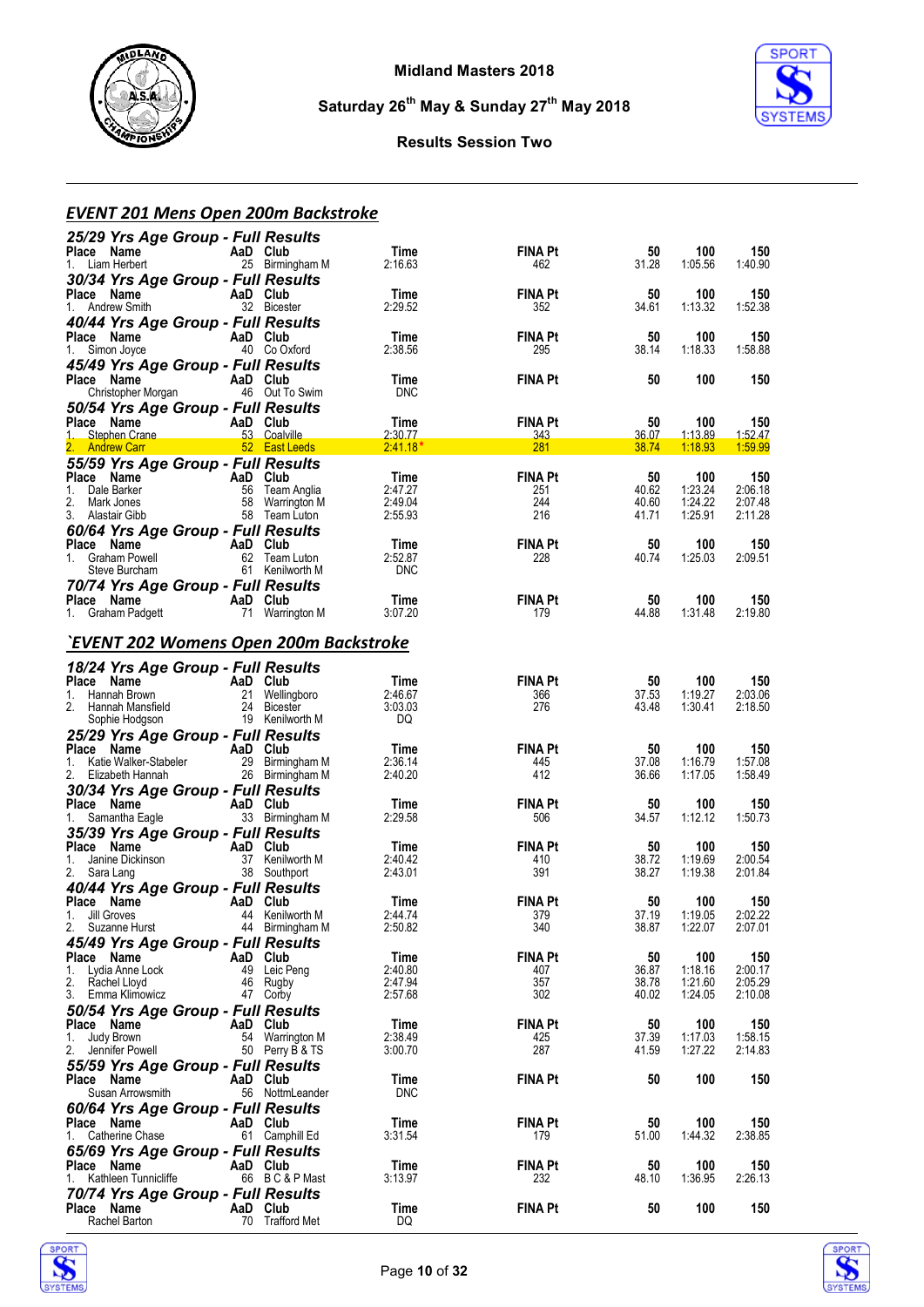



#### **Results Session Two**

## *EVENT 203 Mens Open 50m Butterfly*

| 18/24 Yrs Age Group - Full Results                                                                |                |                                                                                    |                          |                       |
|---------------------------------------------------------------------------------------------------|----------------|------------------------------------------------------------------------------------|--------------------------|-----------------------|
| Place<br>Name                                                                                     | AaD Club       |                                                                                    | Time                     | <b>FINA Pt</b>        |
| 1.<br>Benjamin Walker<br>2.<br>Alex Jenkins                                                       | 23<br>24       | Kenilworth M<br>Camphill Ed                                                        | 30.53<br>32.13           | 364<br>312            |
| 3.<br>Joshua Sutherland                                                                           |                | 24 Camphill Ed<br>24 Birmingham<br>22 Wellingboro<br>22 Kidlington<br>Birmingham M | 36.44                    | 214                   |
| Ashley Thomasson                                                                                  |                |                                                                                    | DNC                      |                       |
| Dennam Carpenter<br>Hayden Davies                                                                 |                | 22 Kidlington<br>22 Flitwick                                                       | DNC<br><b>DNC</b>        |                       |
| 25/29 Yrs Age Group - Full Results                                                                |                |                                                                                    |                          |                       |
| Place<br>Name                                                                                     | AaD Club       |                                                                                    | Time                     | FINA Pt               |
| 1.<br>David Underhill                                                                             |                | 28 Kenilworth M                                                                    | 32.03                    | 315                   |
| 30/34 Yrs Age Group - Full Results                                                                |                |                                                                                    |                          |                       |
| AaD Club<br>34 Nottm<br>32 Bicest<br>32 Bicest<br>33 Northa<br>Place<br>Name<br>1.<br>Mark Wilson |                | NottmLeander                                                                       | Time<br>28.87            | <b>FINA Pt</b><br>430 |
| 2.<br>Andrew Smith                                                                                |                | 32 Bicester                                                                        | 30.04                    | 382                   |
| 3.<br><b>Francis Varney</b>                                                                       |                | <b>Bicester</b>                                                                    | 30.61                    | 361                   |
| 4.<br>Darryl Vokes<br>5.<br>Richard Hinsley                                                       | 33             | Northampton<br>33 Lichfield                                                        | 31.03<br>35.54           | 346<br>230            |
| 35/39 Yrs Age Group - Full Results                                                                |                |                                                                                    |                          |                       |
| Place<br>Name                                                                                     | AaD Club       |                                                                                    | Time                     | <b>FINA Pt</b>        |
| 1.<br>Andrew Hagues                                                                               | 36             | Co Oxford                                                                          | 27.68                    | 488                   |
| 2.<br><b>Haseley Gordon</b><br>3.                                                                 | 37<br>39       | NottmLeander                                                                       | 29.49                    | 403<br>368            |
| Michael Coleman<br>4.<br>Luke Swain                                                               | 35             | Wellingboro<br>Birmingham M                                                        | 30.41<br>32.08           | 313                   |
| 5.<br>Jonathan Page                                                                               |                | 36 Northampton                                                                     | 34.84                    | 244                   |
| 6.<br>Joel Vega Flores                                                                            | 39             | Bedworth Mas                                                                       | 34.93                    | 243                   |
| Alex Thurston<br>A Viloria Rodriguez                                                              | 37             | NottmLeander<br>37 Boldmere                                                        | <b>DNC</b><br><b>DNC</b> |                       |
| 40/44 Yrs Age Group - Full Results                                                                |                |                                                                                    |                          |                       |
| Place<br>Name                                                                                     | AaD            | Club                                                                               | Time                     | FINA Pt               |
| 1.<br>Neal Smith                                                                                  | 41             | Kenilworth M                                                                       | 26.78                    | 539                   |
| 2.<br>John Smith<br>3.<br>Matt Leach                                                              | 42<br>42       | Co Coventry<br>NottmLeander                                                        | 27.86<br>28.95           | 479<br>426            |
| 4.<br>Robert Crane                                                                                |                | 42 Coalville                                                                       | 30.23                    | 375                   |
| 45/49 Yrs Age Group - Full Results                                                                |                |                                                                                    |                          |                       |
| Place<br>Name                                                                                     | AaD Club       |                                                                                    | Time                     | <b>FINA Pt</b>        |
| 1.<br>Stephen Langford                                                                            | 49             | Birmingham M                                                                       | 31.14                    | 343                   |
| 2.<br>Michael Fawkner<br>3.<br>Michael Wilks                                                      | 48             | Camphill Ed<br>49 Leamington                                                       | 31.96<br>36.59           | 317<br>211            |
| 50/54 Yrs Age Group - Full Results                                                                |                |                                                                                    |                          |                       |
| Place Name                                                                                        | AaD Club       |                                                                                    | Time                     | <b>FINA Pt</b>        |
| 1.<br>lan Wilkes                                                                                  | 51             | Loughborough                                                                       | 28.72                    | 437                   |
| 2.<br>Simon Edwards<br>3.<br>Roy McWhirter                                                        | 51             | CarltonForum<br>50 Kenilworth M                                                    | 31.77<br>31.82           | 323<br>321            |
| 4.<br><b>Philip Carpenter</b>                                                                     | 54             | B C & P Mast                                                                       | 32.46                    | 302                   |
| Marcel Scholten                                                                                   | 52             | Modernian                                                                          | DNC                      |                       |
| lan Stones                                                                                        |                |                                                                                    |                          |                       |
|                                                                                                   |                | 51 Kenilworth M                                                                    | <b>DNC</b>               |                       |
| 55/59 Yrs Age Group - Full Results                                                                |                |                                                                                    |                          |                       |
| Place<br>Name<br>Colin Hall<br>1.                                                                 | AaD<br>55      | Club                                                                               | Time<br>35.24            | FINA Pt<br>236        |
| 2.<br>Mark Shipston                                                                               | 58             | Co Coventry<br>NottmLeander                                                        | 35.53                    | 230                   |
| 3.<br><b>Brian Armstrong</b>                                                                      | 56             | Gloucester M                                                                       | 36.83                    | 207                   |
| John Littlewood                                                                                   | 56             | Bicester                                                                           | DNC                      |                       |
| <b>Charles Hillyer</b>                                                                            |                | 58 Leicester Ma                                                                    | <b>DNC</b>               |                       |
| 60/64 Yrs Age Group - Full Results<br>Place<br>Name                                               | AaD            | Club                                                                               | Time                     | FINA Pt               |
| 1.<br>Graham Powell                                                                               | 62             | Team Luton                                                                         | 32.29                    | 307                   |
| 2.<br><b>Trevor Clark</b>                                                                         | 64 -           | Kenilworth M                                                                       | 32.56                    | 300                   |
| 3.<br>David Bradford<br>4.<br>Christopher Marshall                                                | 60<br>62       | Etwall<br>South Beds                                                               | 33.91<br>36.94           | 265<br>205            |
| 5.<br>lan Goodall                                                                                 | 61             | Northampton                                                                        | 41.88                    | 141                   |
| <b>William Croston</b>                                                                            |                | 62 Kenilworth M                                                                    | <b>DNC</b>               |                       |
| 65/69 Yrs Age Group - Full Results                                                                |                |                                                                                    |                          |                       |
| Place<br>Name<br>1.<br><b>Robert Cramb</b>                                                        | AaD Club<br>65 | Birmingham M                                                                       | Time<br>35.13            | FINA Pt<br>238        |
| 2.<br>Peter lles                                                                                  | 65             | South Beds                                                                         | 35.66                    | 228                   |
| 3.<br>Scot Hatfield                                                                               | 66             | Kenilworth M                                                                       | 38.80                    | 177                   |
| 4.<br>Paul Millington                                                                             | 66             | Camphill Ed                                                                        | 43.06                    | 129                   |
| 70/74 Yrs Age Group - Full Results<br>Place<br>Name                                               | AaD            | Club                                                                               | Time                     | FINA Pt               |

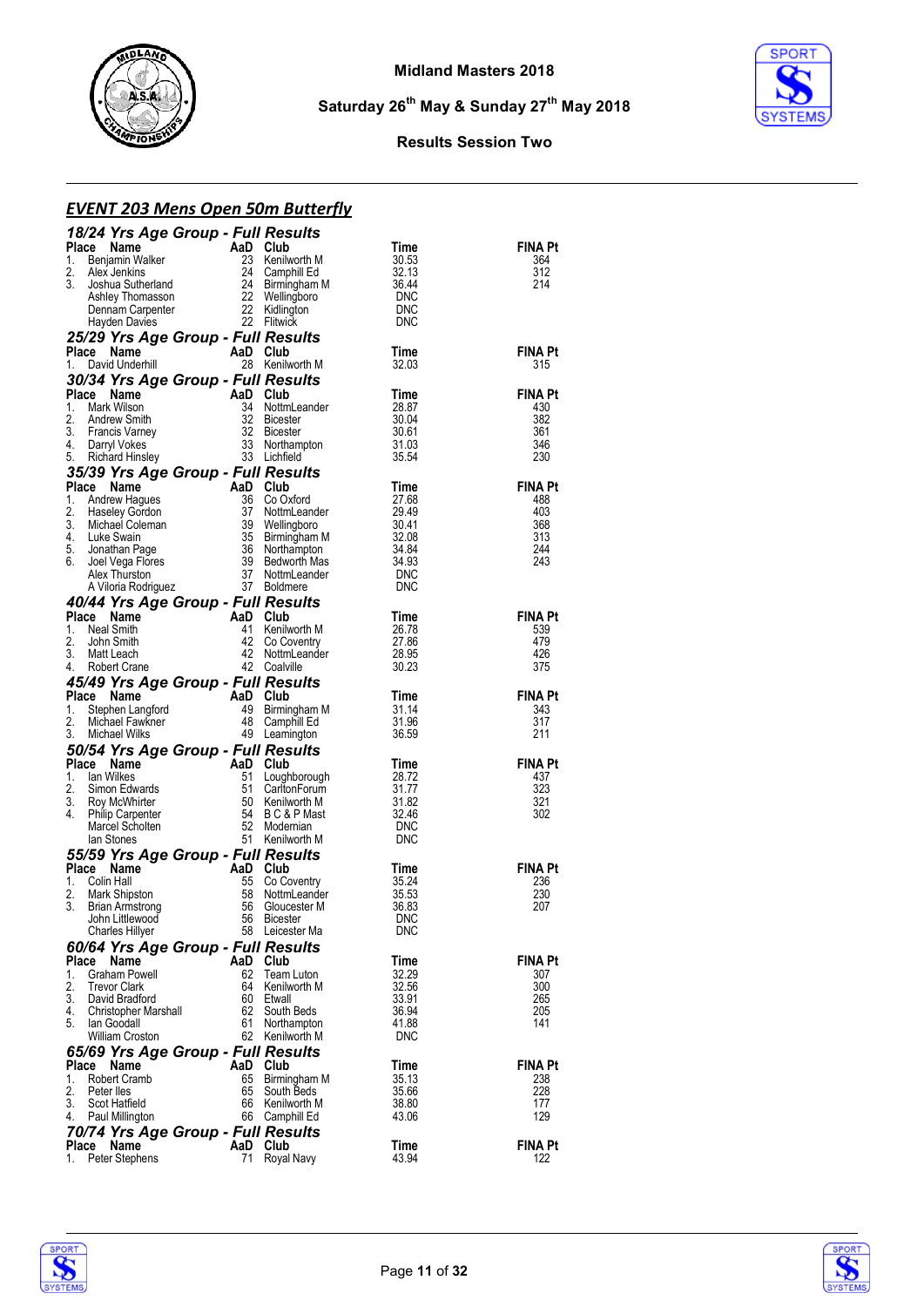

**SPORT** 

**Saturday 26th May & Sunday 27th May 2018**

#### **Results Session Two**

| <u>EVENT 204 Womens Open 50m Butterfly</u><br><b>EIVI EU .</b><br><b>24 Yrs Age Group - Full Resurse<br/> Le Name AaD Club<br/> Emily Gordon 22 Boldmere<br/> Aimee Seager 19 Loughborough<br/> Helena Szmalec 24 StaffordApex<br/> Hanna Brown 21 Wellingboro<br/> Lucy Gale 23 Boldmere<br/> Rhianne Fisher 22</b>                                                                                                                                       |     |                                                                        |                                                                  |                |  |  |
|------------------------------------------------------------------------------------------------------------------------------------------------------------------------------------------------------------------------------------------------------------------------------------------------------------------------------------------------------------------------------------------------------------------------------------------------------------|-----|------------------------------------------------------------------------|------------------------------------------------------------------|----------------|--|--|
| 18/24 Yrs Age Group - Full Results                                                                                                                                                                                                                                                                                                                                                                                                                         |     |                                                                        |                                                                  |                |  |  |
| Place Name                                                                                                                                                                                                                                                                                                                                                                                                                                                 |     |                                                                        | Time                                                             | <b>FINA Pt</b> |  |  |
| 1. Emily Gordon<br>2.                                                                                                                                                                                                                                                                                                                                                                                                                                      |     |                                                                        | 31.61                                                            | 458<br>414     |  |  |
| 3.                                                                                                                                                                                                                                                                                                                                                                                                                                                         |     |                                                                        | 32.70<br>36.19<br>36.30<br>37.18                                 | 305            |  |  |
| 4.                                                                                                                                                                                                                                                                                                                                                                                                                                                         |     |                                                                        |                                                                  | 302            |  |  |
| 5.                                                                                                                                                                                                                                                                                                                                                                                                                                                         |     |                                                                        |                                                                  | 281            |  |  |
| 6.                                                                                                                                                                                                                                                                                                                                                                                                                                                         |     |                                                                        | 37.37                                                            | 277            |  |  |
| 7.                                                                                                                                                                                                                                                                                                                                                                                                                                                         |     |                                                                        | 39.73                                                            | 231            |  |  |
| 25/29 Yrs Age Group - Full Results<br><b>The View State Croup - Full New York Cardian Club</b><br>C Gardner-Stockley<br>Alison McGregor 28 Bicester<br>Nicola Ueckermann 28 Witham Dolph<br>Bethan Hockley 27 Kenilworth M<br>Caroline Saxon 27 Birmingham M<br>Turn Results                                                                                                                                                                               |     |                                                                        |                                                                  |                |  |  |
| Place Name                                                                                                                                                                                                                                                                                                                                                                                                                                                 |     |                                                                        | Time                                                             | <b>FINA Pt</b> |  |  |
| 1.                                                                                                                                                                                                                                                                                                                                                                                                                                                         |     |                                                                        | $\begin{array}{c} 32.70 \\ 35.23 \\ 38.77 \\ \hline \end{array}$ | 414            |  |  |
| 2.<br>3.                                                                                                                                                                                                                                                                                                                                                                                                                                                   |     |                                                                        |                                                                  | 331<br>248     |  |  |
| 4.                                                                                                                                                                                                                                                                                                                                                                                                                                                         |     |                                                                        | 39.05                                                            | 243            |  |  |
|                                                                                                                                                                                                                                                                                                                                                                                                                                                            |     |                                                                        | DNC                                                              |                |  |  |
| Caroline Saxon<br><b>30/34 Yrs Age Group - Full Results</b><br><b>1.</b> Samantha Eagle<br><b>2.</b> Alice Lane<br>3. Lorraine Longstaff<br>3. Lorraine Longstaff<br>4. Sara Gamble<br>5. Carrier Power and Burningham M<br>5. Caroline Power and Burningham                                                                                                                                                                                               |     |                                                                        |                                                                  |                |  |  |
|                                                                                                                                                                                                                                                                                                                                                                                                                                                            |     |                                                                        |                                                                  | <b>FINA Pt</b> |  |  |
|                                                                                                                                                                                                                                                                                                                                                                                                                                                            |     |                                                                        |                                                                  | 501            |  |  |
|                                                                                                                                                                                                                                                                                                                                                                                                                                                            |     |                                                                        |                                                                  | 452            |  |  |
|                                                                                                                                                                                                                                                                                                                                                                                                                                                            |     |                                                                        |                                                                  | 445            |  |  |
|                                                                                                                                                                                                                                                                                                                                                                                                                                                            |     |                                                                        |                                                                  | 360            |  |  |
|                                                                                                                                                                                                                                                                                                                                                                                                                                                            |     |                                                                        |                                                                  | 272            |  |  |
|                                                                                                                                                                                                                                                                                                                                                                                                                                                            |     |                                                                        |                                                                  |                |  |  |
| 4. Sala Corre Power<br>Sasha Forster<br><b>35/39 Yrs Age Group - Full Results<br/> Name Mame AaD Club</b><br>$\frac{35}{2}$ Co Coventry<br>$\frac{39}{2}$ Co Coventry                                                                                                                                                                                                                                                                                      |     |                                                                        | Time                                                             | <b>FINA Pt</b> |  |  |
|                                                                                                                                                                                                                                                                                                                                                                                                                                                            |     |                                                                        | 32.47                                                            | 423            |  |  |
|                                                                                                                                                                                                                                                                                                                                                                                                                                                            |     |                                                                        | 36.91                                                            | 288            |  |  |
| 3.                                                                                                                                                                                                                                                                                                                                                                                                                                                         |     |                                                                        |                                                                  | 274            |  |  |
| Comparison of the Company Ray Company Ray Company Ray Company Ray Company Company Company Company Company Company Company Company Company Company Company Company Company Company Company Company Company Company Company Comp<br>4.                                                                                                                                                                                                                       |     | Rugby 36.91<br>B C & P Mast 37.53<br>Shrewsbury 39.29<br>38 Shrewsbury |                                                                  | 238            |  |  |
| 40/44 Yrs Age Group - Full Results<br>Place Name And Club<br>1. Emma Johnson<br>2. Laura Matkin<br>2. Laura Matkin<br>3. Sarah Brooksbank<br>4. Mandy Houghton<br>4. Mandy Houghton<br>5. Carolyn Dyall<br>6. Katherine Neustadt<br>6. Katherine N                                                                                                                                                                                                         |     |                                                                        |                                                                  |                |  |  |
|                                                                                                                                                                                                                                                                                                                                                                                                                                                            |     |                                                                        | Time                                                             | <b>FINA Pt</b> |  |  |
|                                                                                                                                                                                                                                                                                                                                                                                                                                                            |     |                                                                        |                                                                  | 371            |  |  |
|                                                                                                                                                                                                                                                                                                                                                                                                                                                            |     |                                                                        |                                                                  | 295            |  |  |
|                                                                                                                                                                                                                                                                                                                                                                                                                                                            |     |                                                                        |                                                                  | 282            |  |  |
|                                                                                                                                                                                                                                                                                                                                                                                                                                                            |     |                                                                        |                                                                  | 278<br>194     |  |  |
|                                                                                                                                                                                                                                                                                                                                                                                                                                                            |     |                                                                        |                                                                  | 103            |  |  |
|                                                                                                                                                                                                                                                                                                                                                                                                                                                            |     |                                                                        |                                                                  |                |  |  |
| <b>Prace Name And Constant Manufarm And Captain</b><br>1. Emma Johnson<br>2. Laura Matkin 42 Bedworth Mas<br>3. Sarah Brooksbank 41 Leic Peng 37.15<br>4. Mandy Houghton 43 South Lincs 37.32<br>6. Carolyn Dyall 41 Bedworth Mas<br>6. Katheri<br>Place Name<br>Ce Name<br>Joanne Hiley<br>Joanne Hiley<br>Ruth Krone<br>Ali Skirvin 49 Strat Sharks<br>Ali Skirvin 49 Strat Sharks<br>Jacqueline Briggs<br>19 South Lincs<br>16 September 19 South Lincs |     |                                                                        | Time                                                             | <b>FINA Pt</b> |  |  |
| 1.                                                                                                                                                                                                                                                                                                                                                                                                                                                         |     | Bedworth Mas                                                           | 33.32                                                            | 391            |  |  |
| 2.                                                                                                                                                                                                                                                                                                                                                                                                                                                         |     |                                                                        | 37.01                                                            | 285            |  |  |
| 3.                                                                                                                                                                                                                                                                                                                                                                                                                                                         |     | Birmingham M<br>Strat Sharks<br>South Lincs                            | 38.54                                                            | 253            |  |  |
| 4.                                                                                                                                                                                                                                                                                                                                                                                                                                                         |     |                                                                        | 53.91                                                            | 92             |  |  |
| <b>50/54 Yrs Age Group - Full Results<br/> Place Name<br/> 1. Hayley Bird<br/> 2. Jennifer Powell<br/> 2. Jennifer Powell<br/> 3. Kathryn Hughes<br/> 4. Claire King<br/> 5. Kathryn Hunt<br/> 5. Claire King<br/> 5. Amber Hunt<br/> 5. Amber Hunt</b>                                                                                                                                                                                                    |     |                                                                        |                                                                  |                |  |  |
|                                                                                                                                                                                                                                                                                                                                                                                                                                                            |     |                                                                        | Time                                                             | <b>FINA Pt</b> |  |  |
|                                                                                                                                                                                                                                                                                                                                                                                                                                                            |     |                                                                        | 33.56                                                            | 383            |  |  |
|                                                                                                                                                                                                                                                                                                                                                                                                                                                            |     | Perry $B \& S$                                                         | 36.85<br>37.07                                                   | 289            |  |  |
|                                                                                                                                                                                                                                                                                                                                                                                                                                                            |     |                                                                        | 41.92                                                            | 284<br>196     |  |  |
| 5.<br>Amber Hunt                                                                                                                                                                                                                                                                                                                                                                                                                                           | 51  | Bedworth Mas<br>Prighton Dol<br>Brighton Dol                           | 59.93                                                            | 67             |  |  |
| Julie Gibson                                                                                                                                                                                                                                                                                                                                                                                                                                               |     | 51 BelperMarlin                                                        | <b>DNC</b>                                                       |                |  |  |
| 55/59 Yrs Age Group - Full Results                                                                                                                                                                                                                                                                                                                                                                                                                         |     |                                                                        |                                                                  |                |  |  |
| Place<br>Name                                                                                                                                                                                                                                                                                                                                                                                                                                              | AaD | Club                                                                   | Time                                                             | <b>FINA Pt</b> |  |  |
| Karen Stacey<br>1.                                                                                                                                                                                                                                                                                                                                                                                                                                         | 57  | Kenilworth M                                                           | 36.68                                                            | 293            |  |  |
| 2.<br>Elaine Seager                                                                                                                                                                                                                                                                                                                                                                                                                                        | 55  | Loughborough                                                           | 38.69                                                            | 250            |  |  |
| 60/64 Yrs Age Group - Full Results                                                                                                                                                                                                                                                                                                                                                                                                                         |     |                                                                        |                                                                  |                |  |  |
| Place<br>Name                                                                                                                                                                                                                                                                                                                                                                                                                                              | AaD | Club                                                                   | Time                                                             | <b>FINA Pt</b> |  |  |
| 1.<br><b>Lindsey Gowland</b>                                                                                                                                                                                                                                                                                                                                                                                                                               | 61  | B C & P Mast                                                           | 36.97                                                            | 286            |  |  |
| Anne Bourne                                                                                                                                                                                                                                                                                                                                                                                                                                                | 64  | Camphill Ed                                                            | <b>DNC</b>                                                       |                |  |  |



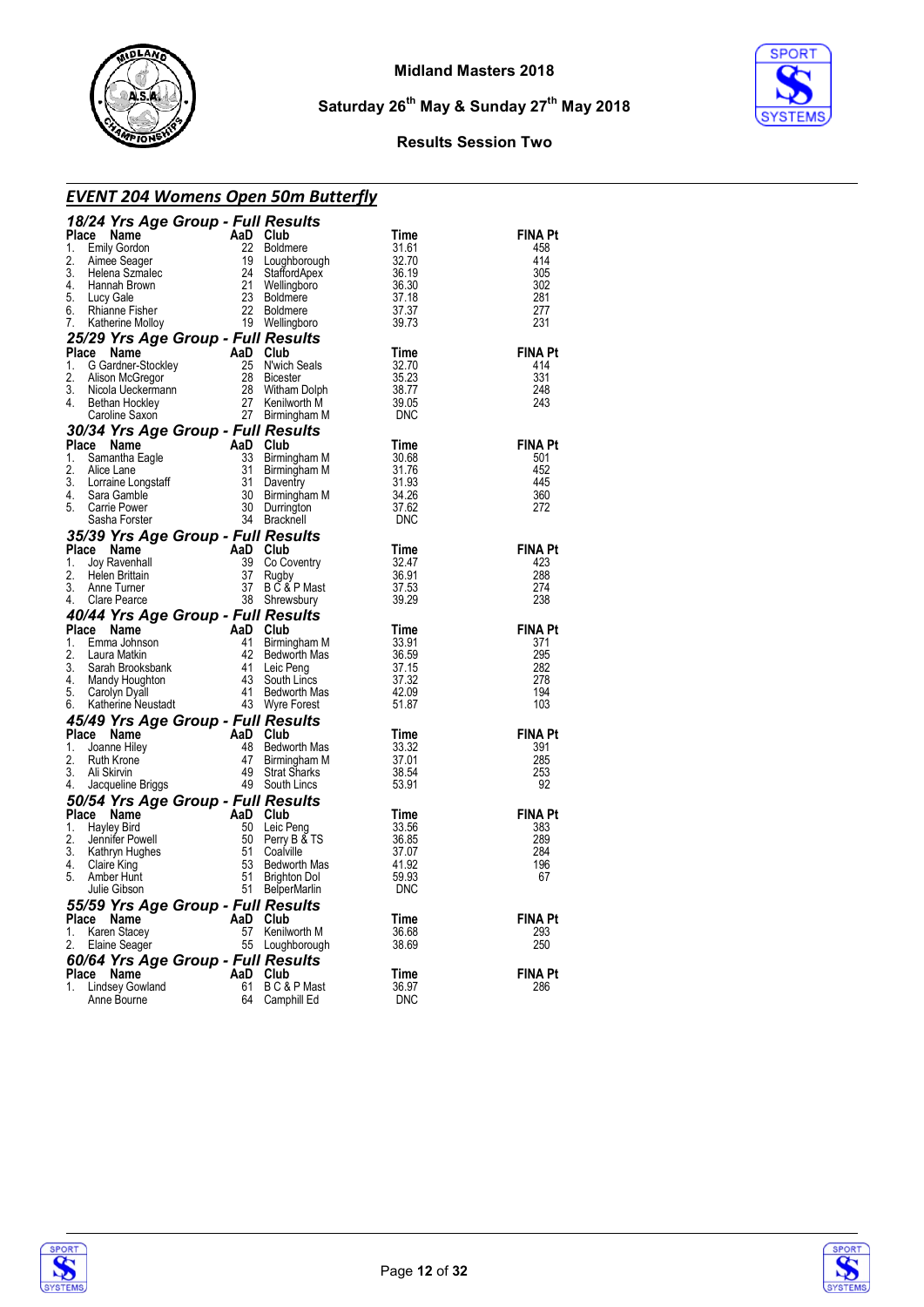



#### **Results Session Two**

| <b>EVENT 205 Mens Open 100m Breaststroke</b>                  |           |                                    |                       |                |                |
|---------------------------------------------------------------|-----------|------------------------------------|-----------------------|----------------|----------------|
| 18/24 Yrs Age Group - Full Results                            |           |                                    |                       |                |                |
| Place Name                                                    |           | AaD Club                           | Time                  | FINA Pt        | 50             |
| 1. David Jenkins<br>2.<br>Benjamin Walker                     |           | 20 Camphill Ed<br>23 Kenilworth M  | 1:15.72<br>1:21.82    | 396<br>313     | 35.88<br>38.18 |
| 3.<br>Joshua Sutherland                                       |           | 24 Birmingham M                    | 1:35.86               | 195            | 47.50          |
| 25/29 Yrs Age Group - Full Results                            |           |                                    |                       |                |                |
| Place Name                                                    |           | AaD Club                           | Time                  | <b>FINA Pt</b> | 50             |
| Aaron Flynn<br>1.<br>2.<br>Devesh Chohan                      | 28<br>26  | Wellingboro                        | 1:06.05<br>1:15.81    | 596<br>394     | 31.40<br>34.51 |
| 3. Adam Henderson                                             |           | Rugby<br>27 Rugby                  | 1:20.57               | 328            | 36.90          |
| 35/39 Yrs Age Group - Full Results                            |           |                                    |                       |                |                |
| Place Name                                                    |           | AaD Club                           | Time                  | FINA Pt        | 50             |
| Haseley Gordon<br>1.                                          |           | 37 NottmLeander<br>37 NottmLeander | 1:11.85<br><b>DNC</b> | 463            | 33.93          |
| Alex Thurston                                                 |           |                                    |                       |                |                |
| 40/44 Yrs Age Group - Full Results<br>Place Name              |           | AaD Club                           | Time                  | <b>FINA Pt</b> | 50             |
| 1.<br>Masayuki Yoshida                                        |           | 44 Ealing                          | 1:13.19               | 438            | 34.58          |
| 2.<br>David Bower                                             |           | 40 BelperMarlin                    | 1:13.96               | 425            | 33.87          |
| 3.<br>James Colvin<br>4. Robert Egan                          |           | 42 NottmLeander<br>43 Kenilworth M | 1:16.44<br>1:20.02    | 385<br>335     | 35.59<br>37.39 |
| Ben Harkin                                                    |           | 40 Warrington M                    | <b>DNC</b>            |                |                |
| 45/49 Yrs Age Group - Full Results                            |           |                                    |                       |                |                |
| Place Name                                                    | AaD Club  |                                    | Time                  | <b>FINA Pt</b> | 50             |
| 1.<br>Michael Fawkner<br>2.<br>Desmond Burley                 |           | 48 Camphill Ed<br>48 Boldmere      | 1:18.54<br>1:21.71    | 354<br>315     | 36.80<br>39.25 |
| 3.<br>Michael Wilks                                           |           | 49 Leamington                      | 1:27.95               | 252            | 42.22          |
| 50/54 Yrs Age Group - Full Results                            |           |                                    |                       |                |                |
| Place Name                                                    |           | AaD Club                           | Time                  | <b>FINA Pt</b> | 50             |
| <b>Andrew Carr</b><br>1.<br>2.<br><b>Stuart Pearce</b>        |           | 52 East Leeds<br>54 Co Lincoln P   | 1:19.73<br>1:24.57    | 339<br>284     | 38.62<br>40.86 |
| Marcel Scholten                                               |           | 52 Modernian                       | <b>DNC</b>            |                |                |
| 55/59 Yrs Age Group - Full Results                            |           |                                    |                       |                |                |
| Place Name                                                    |           | AaD Club                           | Time                  | FINA Pt        | 50             |
| Mark Jones<br>1.<br>2.<br>Stevan Eggleton                     |           | 58 Warrington M<br>58 Camphill Ed  | 1:30.07<br>1:34.08    | 235<br>206     | 43.17<br>46.33 |
| 60/64 Yrs Age Group - Full Results                            |           |                                    |                       |                |                |
| Place Name                                                    |           | AaD Club                           | Time                  | <b>FINA Pt</b> | 50             |
| Neville Barton<br>1.<br>2.                                    |           | 64 Trafford Met<br>61 NottmLeander | 1:25.18<br>1:30.81    | 278<br>229     | 39.45<br>43.65 |
| Robert Steel<br>3.<br>lan Goodall                             |           | 61 Northampton                     | 1:39.34               | 175            | 45.25          |
| 65/69 Yrs Age Group - Full Results                            |           |                                    |                       |                |                |
| Place Name                                                    |           | AaD Club                           | Time                  | FINA Pt        | 50             |
| Rodney Marks<br>1.                                            |           | 68 Deepings<br>68 Etwall           | 1:37.22<br>1:49.01    | 187<br>132     | 46.08          |
| 2.<br>Christopher Thorp<br>70/74 Yrs Age Group - Full Results |           |                                    |                       |                | 50.06          |
| Place Name                                                    |           | AaD Club                           | Time                  | FINA Pt        | 50             |
| Robert Apel<br>1.                                             |           | 74 Kettering                       | 1:34.81               | 201            | 44.76          |
| 2.<br><b>Barry Davies</b>                                     |           | 72 Rugby                           | 1:46.68               | 141            | 51.85          |
| 75/79 Yrs Age Group - Full Results<br>Place<br>Name           |           | Club                               |                       | <b>FINA Pt</b> | 50             |
| 1.<br>Keith Ingram                                            | AaD<br>78 | Birmingham M                       | l ime<br>1:41.03      | 166            | 47.81          |
|                                                               |           |                                    |                       |                |                |
| <b>EVENT 206 Womens Open 100m Breaststroke</b>                |           |                                    |                       |                |                |
| 18/24 Yrs Age Group - Full Results                            |           |                                    |                       |                |                |
| Place Name                                                    |           | AaD Club                           | Time                  | FINA Pt        | 50             |
| Courtney Poxon<br>1.                                          | 19        | Walsall                            | 1:17.50               | 520            | 36.66          |
| 2.<br><b>Emily Gordon</b><br>3.<br>Chloe Bird                 | 22<br>23  | <b>Boldmere</b><br>Kenilworth M    | 1:19.62<br>1:24.27    | 480<br>405     | 37.31<br>39.03 |
| 4.<br>Tania Pearson                                           | 24        | Birmingham M                       | 1:27.58               | 360            | 42.07          |
| 25/29 Yrs Age Group - Full Results                            |           |                                    |                       |                |                |
| Place Name                                                    |           | AaD Club                           | Time                  | <b>FINA Pt</b> | 50             |
| Emma Fitzpatrick<br>1.<br>2.<br>Olwyn Lee                     | 25<br>26  | NottmLeander<br>OadbyWigston       | 1:25.18<br>1:52.72    | 392<br>169     | 40.06<br>54.14 |
| 30/34 Yrs Age Group - Full Results                            |           |                                    |                       |                |                |
| Place Name                                                    |           | AaD Club                           | Time                  | FINA Pt        | 50             |
| Sara Gamble<br>1.                                             | 30        | Birmingham M                       | 1:22.24               | 435            | 38.78          |
| 2.<br>Jane Stalker<br>3.<br>Katherine Loker                   | 33<br>33  | Camphill Ed<br>Trafford Met        | 1:25.25<br>1:26.16    | 391<br>379     | 40.14<br>40.37 |
| 4.<br>Amy Kelly                                               |           | 32 Wellingboro                     | 1:26.88               | 369            | 40.65          |
| 5.<br>Sophie Newman                                           | 31        | <b>Bedworth Mas</b>                | 1:38.25               | 255            | 44.30          |
| Joanne Blount                                                 |           | 33 Swindon Dolp                    | <b>DNC</b>            |                |                |



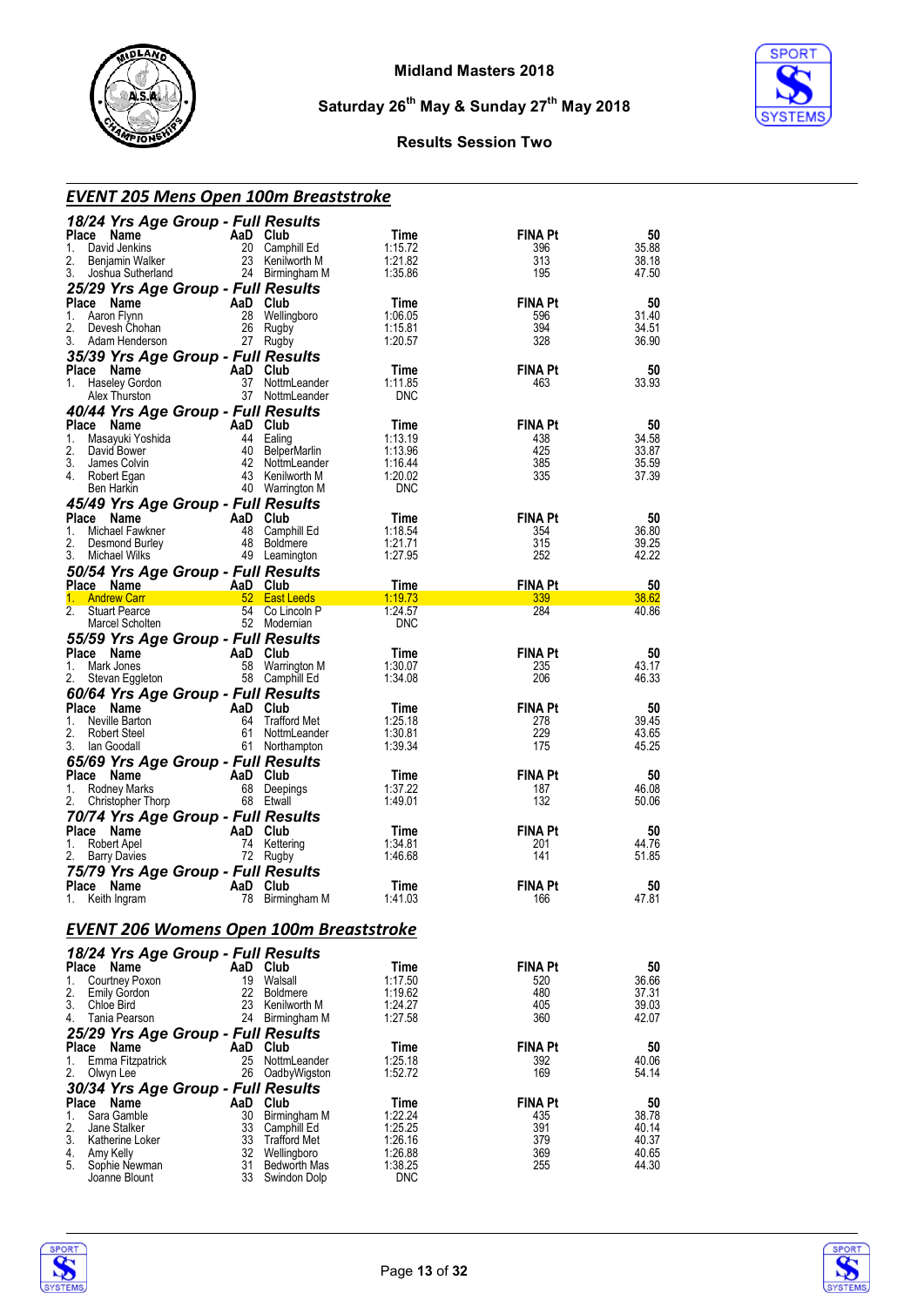

**SPORT** 

**Saturday 26th May & Sunday 27th May 2018**

#### **Results Session Two**

| 35/39 Yrs Age Group - Full Results               |          |                                 |                    |                |                |         |         |
|--------------------------------------------------|----------|---------------------------------|--------------------|----------------|----------------|---------|---------|
| Place Name                                       | AaD Club |                                 | Time               | <b>FINA Pt</b> | 50             |         |         |
| Carla King<br>1.                                 |          | 35 South Beds                   | 1:20.17            | 470            | 37.20          |         |         |
| 2.<br>Helen Brittain                             |          | 37 Rugby                        | 1:29.05            | 343            | 42.64          |         |         |
| 3.<br>Claire Potter                              |          | 39 Birmingham M                 | 1:31.06            | 321            | 43.84          |         |         |
| 4.<br>Joanne Bailey                              |          | 37 Boldmere                     | 1:55.95            | 155            | 54.77          |         |         |
| 40/44 Yrs Age Group - Full Results               |          |                                 |                    |                |                |         |         |
| Place Name                                       | AaD Club |                                 | Time               | <b>FINA Pt</b> | 50             |         |         |
| Clare Wilkinson<br>1.                            |          | 42 Kenilworth M                 | 1:19.25            | 487            | 37.74          |         |         |
| 2.<br>Emma Johnson                               |          | 41 Birmingham M                 | 1:23.73            | 413            | 39.66          |         |         |
| 3.<br><b>Ruth Rinze</b>                          |          | 40 Kenilworth M                 | 1:28.14            | 354            | 41.08          |         |         |
| 4.<br>Sarah Brooksbank<br>5.<br>Joanne Beedham   |          | 41 Leic Peng<br>40 Leicester Ma | 1:30.91<br>1:45.06 | 322<br>209     | 42.62<br>50.50 |         |         |
| Eleanor Nouhov<br>6.                             |          |                                 | 2:01.66            | 134            | 56.82          |         |         |
|                                                  |          | 43 Camphill Ed                  |                    |                |                |         |         |
| 45/49 Yrs Age Group - Full Results               |          |                                 |                    |                |                |         |         |
| Place Name                                       | AaD Club |                                 | Time               | <b>FINA Pt</b> | 50             |         |         |
| Melanie McWhirter<br>1.                          |          | 45 Co Coventry                  | 1:24.18            | 406            | 39.28          |         |         |
| 2.<br>Justine Doody<br>3.                        |          | 46 BC&PMast<br>49 Strat Sharks  | 1:26.43<br>1:31.15 | 375<br>320     | 41.80<br>43.45 |         |         |
| Ali Skirvin<br>4. Ruth Krone                     |          | 47 Birmingham M                 | 1:32.12            | 310            | 45.33          |         |         |
| 5.<br>Karen Howells                              |          | 47 Loughborough                 | 1:42.59            | 224            | 48.08          |         |         |
| 6.<br>Jacqueline Briggs                          |          | 49 South Lincs                  | 1:53.81            | 164            | 53.80          |         |         |
|                                                  |          |                                 |                    |                |                |         |         |
| 50/54 Yrs Age Group - Full Results<br>Place Name | AaD Club |                                 |                    | <b>FINA Pt</b> | 50             |         |         |
| 1.<br>Judy Brown                                 |          | 54 Warrington M                 | Time               |                | 43.70          |         |         |
|                                                  |          | 52 Co Coventry                  | 1:32.61            | 305            |                |         |         |
| 2.<br>Claire Coventry<br>3. Amanda Kearney       |          | 54 Boldmere                     | 1:36.83<br>1:52.36 | 267<br>170     | 46.43<br>52.86 |         |         |
| Elizabeth Burley                                 |          | 50 Boldmere                     | DQ                 |                |                |         |         |
|                                                  |          |                                 |                    |                |                |         |         |
| 55/59 Yrs Age Group - Full Results               |          |                                 |                    |                |                |         |         |
| Place Name                                       | AaD Club |                                 | Time               | <b>FINA Pt</b> | 50             |         |         |
| 1.<br>Hannah Ueckermann                          |          | 55 Witham Dolph                 | 1:28.63<br>1:40.85 | 348<br>236     | 41.91<br>47.57 |         |         |
| 2.<br>Pavlina Jackson                            |          | 56 Co Coventry                  |                    |                |                |         |         |
| 75/79 Yrs Age Group - Full Results               |          |                                 |                    |                |                |         |         |
| Place Name                                       | AaD Club |                                 | Time               | FINA Pt        | 50             |         |         |
| 1.<br>Elaine Bromwich                            |          | 76 Birmingham M                 | 2:07.81            | 116            | 1:00.91        |         |         |
| <b>EVENT 207 Mens Open 200m IM</b>               |          |                                 |                    |                |                |         |         |
|                                                  |          |                                 |                    |                |                |         |         |
| 18/24 Yrs Age Group - Full Results               |          |                                 |                    |                |                |         |         |
| Place Name                                       | AaD Club |                                 | Time               | FINA Pt        | 50             | 100     | 150     |
| 1.<br>David Jenkins                              |          | 20 Camphill Ed                  | 2:34.36            | 358            | 33.36          | 1:12.12 | 1:56.76 |
| 2.<br>Alex Jenkins                               |          | 24 Camphill Ed                  | 2:39.89            | 322            | 34.77          | 1:14.32 | 2:01.66 |
| Alex Mason                                       |          | 22 Team Luton                   | <b>DNC</b>         |                |                |         |         |
| 25/29 Yrs Age Group - Full Results               |          |                                 |                    |                |                |         |         |
| Place Name                                       | AaD Club |                                 | Time               | FINA Pt        | 50             | 100     | 150     |
| 1. Aaron Flynn                                   |          | 28 Wellingboro                  | 2:11.62            | 577            | 29.58          | 1:05.24 | 1:40.21 |
| 30/34 Yrs Age Group - Full Results               |          |                                 |                    |                |                |         |         |
| Place Name                                       | AaD Club |                                 | Time               | <b>FINA Pt</b> | 50             | 100     | 150     |
| Mark Wilson<br>1.                                |          | 34 NottmLeander                 | 2:36.32            | 344            | 30.71          | 1:12.61 | 2:01.30 |
|                                                  |          |                                 |                    |                |                |         |         |
| 35/39 Yrs Age Group - Full Results<br>Place Name | AaD Club |                                 | Time               | FINA Pt        | 50             | 100     | 150     |
| 1.<br>Ross Turner                                | 38       |                                 | 2:28.64            | 401            | 30.95          | 1:07.52 | 1:51.35 |
| 2.<br>Luke Swain                                 | 35       | Rugby<br>Birmingham M           | 2:45.45            | 290            | 34.51          | 1:18.57 | 2:08.72 |
| Alex Thurston                                    | 37       | NottmLeander                    | <b>DNC</b>         |                |                |         |         |
| Joel Vega Flores                                 | 39       | Bedworth Mas                    | DQ                 |                |                |         |         |
| 40/44 Yrs Age Group - Full Results               |          |                                 |                    |                |                |         |         |
| Place Name                                       | AaD      | Club                            | <b>Time</b>        | <b>FINA Pt</b> | 50             | 100     | 150     |
| David Bower<br>1.                                | 40       | BelperMarlin                    | 2:28.58            | 401            | 32.16          | 1:11.13 | 1:53.57 |
| 2.<br>James Colvin                               | 42       | NottmLeander                    | 2:36.49            | 343            | 33.31          | 1:16.25 | 2:00.69 |
| 3.<br>Simon Joyce                                | 40       | Co Oxford                       | 2:40.13            | 320            | 36.83          | 1:17.32 | 2:02.70 |
|                                                  |          |                                 |                    |                |                |         |         |
| 45/49 Yrs Age Group - Full Results<br>Place Name | AaD      | Club                            | Time               | <b>FINA Pt</b> | 50             | 100     | 150     |
| <b>Clive Smith</b><br>1.                         | 49       | Etwall                          | 3:13.76            | 181            | 42.24          | 1:36.51 | 2:31.71 |
| Christopher Morgan                               | 46       | Out To Swim                     | <b>DNC</b>         |                |                |         |         |
| Stephen Langford                                 | 49       | Birmingham M                    | DQ                 |                |                |         |         |
| 50/54 Yrs Age Group - Full Results               |          |                                 |                    |                |                |         |         |
| Place Name                                       | AaD⊣     | Club                            | Time               | <b>FINA Pt</b> | 50             | 100     | 150     |
| lan Wilkes<br>1.                                 | 51       | Loughborough                    | 2:36.31            | 345            | 30.55          | 1:10.33 | 2:01.20 |
| 2.<br>Roy McWhirter                              | 50       | Kenilworth M                    | 2:47.37            | 281            | 34.87          | 1:20.17 | 2:11.10 |
| 3.<br>Colin Robbins                              | 54       | NottmLeander                    | 2:47.74            | 279            | 34.95          | 1:18.58 | 2:09.71 |
| David Clarke                                     | 54       | Wrekin Coll                     | <b>DNC</b>         |                |                |         |         |
|                                                  |          |                                 |                    |                |                |         |         |
| 55/59 Yrs Age Group - Full Results<br>Place Name | AaD      | Club                            | Time               | <b>FINA Pt</b> | 50             | 100     | 150     |
| Mark Jones<br>1.                                 | 58       | Warrington M                    | 2:47.67            | 279            | 38.12          | 1:23.35 | 2:11.83 |
| 2.<br>Dale Barker                                | 56       | Team Anglia                     | 2:52.14            | 258            | 36.51          | 1:22.24 | 2:14.04 |
| 3.<br><b>Brian Armstrong</b>                     | 56       | Gloucester M                    | 3:05.17            | 207            | 38.67          | 1:30.95 | 2:24.42 |



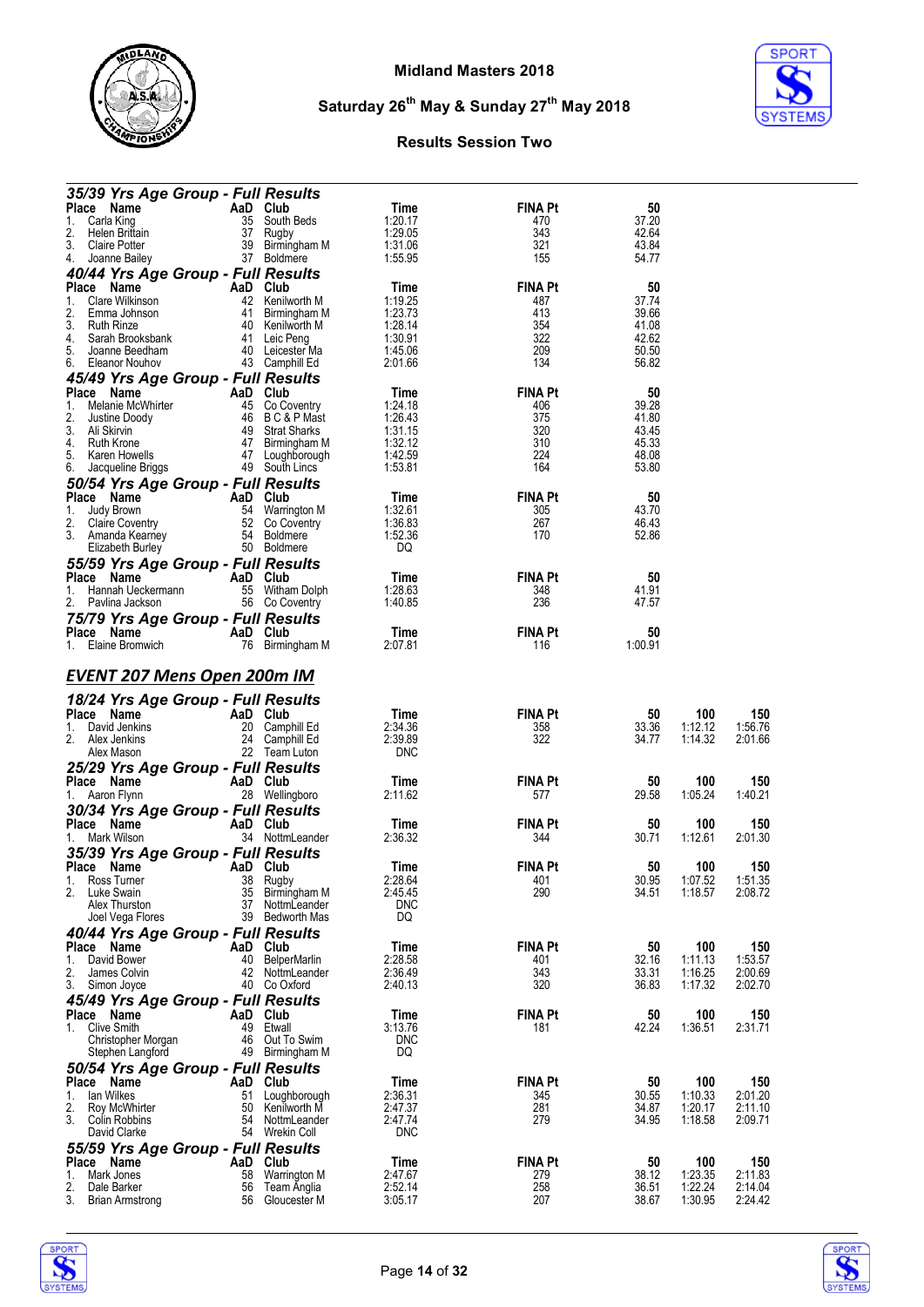

**SPORT** 

### **Results Session Two**

**Saturday 26th May & Sunday 27th May 2018**

| 60/64 Yrs Age Group - Full Results                               |                                         |                                                    |                       |                |                    |                    |
|------------------------------------------------------------------|-----------------------------------------|----------------------------------------------------|-----------------------|----------------|--------------------|--------------------|
| Place Name<br><b>Trevor Clark</b><br>1.                          | AaD<br>Club<br>64                       | Time<br>Kenilworth M<br>2:48.03                    | <b>FINA Pt</b><br>277 | 50<br>35.92    | 100<br>1:21.43     | 150<br>2:10.52     |
| 2.<br>Andrew Wolf                                                | 63<br>Camphill Ed                       | 2:52.50<br>3:03.54                                 | 256<br>213            | 37.70<br>39.13 | 1:21.16            | 2:13.30            |
| 3.<br>Christopher Marshall<br>65/69 Yrs Age Group - Full Results | 62 South Beds                           |                                                    |                       |                | 1:26.90            | 2:23.43            |
| Place Name                                                       | AaD Club                                | Time                                               | <b>FINA Pt</b>        | 50             | 100                | 150                |
| 1.<br>Paul Millington                                            | 66 Camphill Ed                          | 3:40.52                                            | 122                   | 50.99          | 1:50.64            | 3:00.18            |
| 70/74 Yrs Age Group - Full Results<br>Place Name                 | AaD<br>Club                             | Time                                               | FINA Pt               | 50             | 100                | 150                |
| Graham Padgett<br>1.                                             | 71                                      | Warrington M<br>3:10.79                            | 189                   | 44.35          | 1:32.89            | 2:28.80            |
| 2.<br>Peter Stephens                                             | 71<br>Royal Navy                        | 3:40.45                                            | 122                   | 51.97          | 1:53.04            | 2:57.65            |
| <b>EVENT 208 Womens Open 200m IM</b>                             |                                         |                                                    |                       |                |                    |                    |
| 18/24 Yrs Age Group - Full Results                               |                                         |                                                    |                       |                |                    |                    |
| Place Name<br>Aimee Carter<br>1.                                 | AaD Club<br>24                          | Time<br>2:28.22<br>Gloucester M                    | <b>FINA Pt</b><br>555 | 50<br>32.07    | 100<br>1:12.35     | 150<br>1:53.51     |
| 2.<br>Courtney Poxon                                             | 19<br>Walsall                           | 2:32.90                                            | 506                   | 33.76          | 1:12.69            | 1:56.07            |
| 3.<br><b>Emily Gordon</b>                                        | 22<br><b>Boldmere</b>                   | 2:39.57                                            | 445                   | 33.84          | 1:17.44            | 2:02.01            |
| 4.<br>Aimee Seager<br>5.<br>Tania Pearson                        | 19<br>24                                | 2:45.05<br>Loughborough<br>2:48.79<br>Birmingham M | 402<br>376            | 35.74<br>36.21 | 1:17.94<br>1:20.95 | 2:06.92<br>2:08.27 |
| 6.<br>Lucy Gale                                                  | 23<br><b>Boldmere</b>                   | 2:48.88                                            | 375                   | 38.32          | 1:20.74            | 2:10.37            |
| 7.<br>Alexandra Dobell<br>8.<br><b>Rhianne Fisher</b>            | 21<br>Pershore<br>22<br><b>Boldmere</b> | 2:50.33<br>2:56.32                                 | 366<br>330            | 35.89<br>39.23 | 1:18.38<br>1:22.79 | 2:11.27<br>2:15.73 |
| 9.<br>Katherine Molloy                                           | 19 Wellingboro                          | 3:04.88                                            | 286                   | 42.13          | 1:27.87            | 2:22.84            |
| 25/29 Yrs Age Group - Full Results<br>Place Name                 | AaD Club                                |                                                    | <b>FINA Pt</b>        |                |                    |                    |
| 1.<br>Rebecca Ewers                                              | 27                                      | Time<br>2:53.86<br>Co Coventry                     | 344                   | 50<br>39.47    | 100<br>1:27.60     | 150<br>2:17.12     |
| 2.<br>Bethan Hockley                                             | 27                                      | 2:59.53<br>Kenilworth M                            | 312                   | 39.44          | 1:27.69            | 2:19.52            |
| Caroline Saxon<br>30/34 Yrs Age Group - Full Results             | 27                                      | <b>DNC</b><br>Birmingham M                         |                       |                |                    |                    |
| Place Name                                                       | AaD Club                                | Time                                               | FINA Pt               | 50             | 100                | 150                |
| Claire Evelyn<br>1.                                              | 31<br>South Beds                        | 2:42.43                                            | 422                   | 34.32          | 1:14.86            | 2:04.94            |
| 2.<br>Claire Hotchkiss<br>3.<br>Jane Stalker                     | 31<br>33<br>Camphill Ed                 | 2:42.96<br>Birmingham M<br>2:50.13                 | 418<br>367            | 36.22<br>39.25 | 1:17.84<br>1:23.82 | 2:05.80<br>2:11.21 |
| Sasha Forster                                                    | 34<br>Bracknell                         | <b>DNC</b>                                         |                       |                |                    |                    |
| Carrie Power                                                     | 30<br>Durrington                        | <b>DNC</b>                                         |                       |                |                    |                    |
| 35/39 Yrs Age Group - Full Results<br>Place Name                 | AaD Club                                | Time                                               | FINA Pt               | 50             | 100                | 150                |
| Anne Turner<br>1.                                                | 37                                      | B C & P Mast<br>2:53.23                            | 348                   | 38.83          | 1:24.47            | 2:13.82            |
| 2.<br>Clare Pearce                                               | 38<br>Shrewsbury                        | 2:58.43                                            | 318                   | 39.82          | 1:24.89            | 2:17.64            |
| 40/44 Yrs Age Group - Full Results<br>Place Name                 | AaD Club                                | Time                                               | <b>FINA Pt</b>        | 50             | 100                | 150                |
| 1.<br>Suzanne Hurst                                              | 44                                      | Birmingham M<br>2:54.46                            | 340                   | 37.22          | 1:21.85            | 2:14.03            |
| 2.<br><b>Kristy Nicholls</b><br>3.<br>Laura Davison              | 40<br>42 Leicester Ma                   | 3:08.35<br>Melton M'bry<br>3:37.58                 | 270<br>175            | 40.76<br>48.67 | 1:30.56<br>1:53.66 | 2:24.06<br>2:50.20 |
| 45/49 Yrs Age Group - Full Results                               |                                         |                                                    |                       |                |                    |                    |
| Place Name                                                       | AaD Club                                | Time                                               | <b>FINA Pt</b>        | 50             | 100                | 150                |
| Rachel Lloyd<br>1.<br>2.<br>Justine Doody                        | 46<br>Rugby<br>46                       | 2:45.43<br>B C & P Mast<br>2:50.23                 | 399<br>366            | 35.75<br>37.40 | 1:20.58<br>1:24.38 | 2:08.36<br>2:11.62 |
| 3.<br>Emma Klimowicz                                             | 47 Corby                                | 3:01.07                                            | 304                   | 37.67          | 1:24.01            | 2:20.19            |
| 4.<br>Sharon Evans<br>5. Ali Skirvin                             | 46 Northgate<br>49 Strat Sharks         | 3:01.40<br>3:06.96                                 | 303<br>276            | 43.28<br>42.86 | 1:29.52<br>1:33.09 | 2:23.11<br>2:22.34 |
| 50/54 Yrs Age Group - Full Results                               |                                         |                                                    |                       |                |                    |                    |
| Place Name                                                       | AaD Club                                | Time                                               | FINA Pt               | 50             | 100                | 150                |
| 1. Kathryn Hughes<br>Judy Brown                                  | 51 Coalville<br>54 Warrington M         | 3:04.11<br><b>DNC</b>                              | 289                   | 39.49          | 1:28.02            | 2:23.21            |
| 55/59 Yrs Age Group - Full Results                               |                                         |                                                    |                       |                |                    |                    |
| Place Name                                                       | AaD Club                                | Time                                               | FINA Pt               | 50             | 100                | 150                |
| 1. Elaine Seager                                                 | 55 Loughborough                         | 3:01.12                                            | 304                   | 40.80          | 1:26.51            | 2:20.38            |
| 60/64 Yrs Age Group - Full Results<br>Place Name                 | AaD Club                                | <b>Time</b>                                        | FINA Pt               | 50             | 100                | 150                |
| 1. Catherine Chase                                               | 61 Camphill Ed                          | 3:18.66                                            | 230                   | 45.37          | 1:39.31            | 2:35.48            |



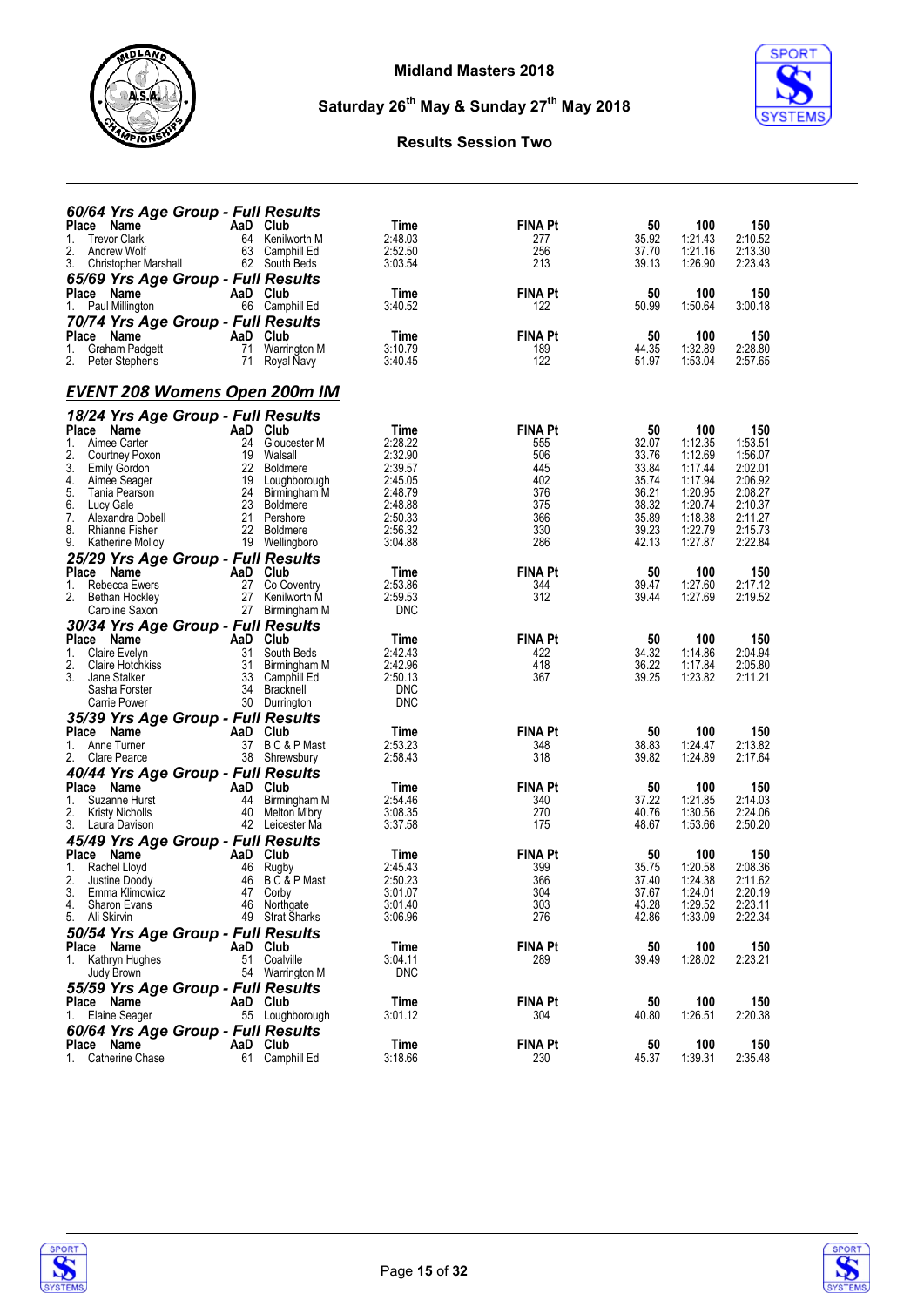



#### **Results Session Two**

#### *EVENT 209 Mens/Womens Open 200m Free.Team*

| 072+ Yrs Age Group - Full Results<br>Place Name<br>Kenilworth M          | A.G Club<br>072+ Kenilworth M                                                       | Time<br>1:56.64        | <b>FINA Pt</b> |                                  |
|--------------------------------------------------------------------------|-------------------------------------------------------------------------------------|------------------------|----------------|----------------------------------|
|                                                                          | Sophie Hodgson<br>Chloe Bird<br>David Underhill<br>Ben Walker                       |                        |                | 29.71<br>32.63<br>27.79<br>26.51 |
| Wellingboro<br>2.                                                        | 072+ Wellingboro<br>Amy Kelly<br>Katherine Molloy<br>Michael Coleman<br>Aaron Flynn | 1:56.92                |                | 30.71<br>33.53<br>28.30<br>24.38 |
| 100+ Yrs Age Group - Full Results                                        |                                                                                     |                        |                |                                  |
| Place Name<br>Birmingham M<br>1.                                         | A.G Club<br>100+ Birmingham M<br>Liam Herbert<br>Alice Lane<br>Samantha Eagle       | Time<br>1:50.35        | <b>FINA Pt</b> | 25.84<br>27.85<br>28.67          |
|                                                                          | <b>Andrew Bentley</b>                                                               |                        |                | 27.99                            |
| 120+ Yrs Age Group - Full Results<br>Place Name<br><b>Bicester</b><br>1. | A.G Club<br>120+ Bicester                                                           | Time<br>2:00.15        | <b>FINA Pt</b> |                                  |
|                                                                          | Andrew Smith<br><b>Francis Varney</b><br>Alison McGregor<br>Karen Dela              |                        |                | 26.24<br>27.40<br>31.67<br>34.84 |
| <b>Bedworth Mas</b><br>2.                                                | 120+ Bedworth Mas<br>Scott Newman<br>Joanne Hiley<br>Sophie Newman                  | 2:08.12                |                |                                  |
|                                                                          | Joel Vega Flores                                                                    |                        |                | 2.08.12                          |
| 160+ Yrs Age Group - Full Results<br>Place Name                          | A.G Club                                                                            | Time                   | <b>FINA Pt</b> |                                  |
| Birmingham M<br>1.                                                       | 160+ Birmingham M<br>Luke Swain<br>Suzanne Hurst<br>Emma Johnson<br>Steve Langford  | 1:58.53                |                | 27.52<br>31.75<br>31.53<br>27.73 |
| Kenilworth M<br>2.                                                       | 160+ Kenilworth M<br>Bethan Hockley<br>Jill Groves<br>Robert Egan<br>Scott Hatfield | 2:07.32                |                | 34.80<br>31.05<br>30.07<br>31.40 |
| 200+ Yrs Age Group - Full Results                                        |                                                                                     |                        |                |                                  |
| Place Name<br>Kenilworth M<br>1.                                         | A.G Club<br>200+ Kenilworth M                                                       | Time<br>2:03.44        | <b>FINA Pt</b> |                                  |
|                                                                          | Roy McWhirter<br>Karen Stacey<br>Clare Wilkinson<br><b>Trevor Clarke</b>            |                        |                | 29.17<br>32.32<br>32.41<br>29.54 |
| 2.<br>Camphill Ed                                                        | 200+ Camphill Ed                                                                    | 2:12.45                |                |                                  |
|                                                                          | Jane Stalker<br>Anne Bourne<br>Andy Wolf<br>Steve Nash                              |                        |                | 32.18<br>35.37<br>32.01<br>32.89 |
| 240+ Yrs Age Group - Full Results<br>Place Name                          | A.G Club                                                                            | Time                   | <b>FINA Pt</b> |                                  |
| Camphill Ed<br>1.                                                        | 240+ Camphill Ed<br>Kate Chase<br>Steve Eggleton<br>Paul Millington<br>Diana Nash   | 2:18.93                |                | 2.18.93                          |
| 280+ Yrs Age Group - Full Results                                        |                                                                                     |                        |                |                                  |
| Place Name<br>Birmingham M<br>1.                                         | A.G Club<br>280+ Birmingham M<br>Keith Ingram<br>Susan Cramp                        | <b>Time</b><br>2:48.14 | <b>FINA Pt</b> | 41.01<br>44.18                   |
|                                                                          | Elaine Bromwich<br>Robert Cramb                                                     |                        |                | 52.34<br>30.61                   |



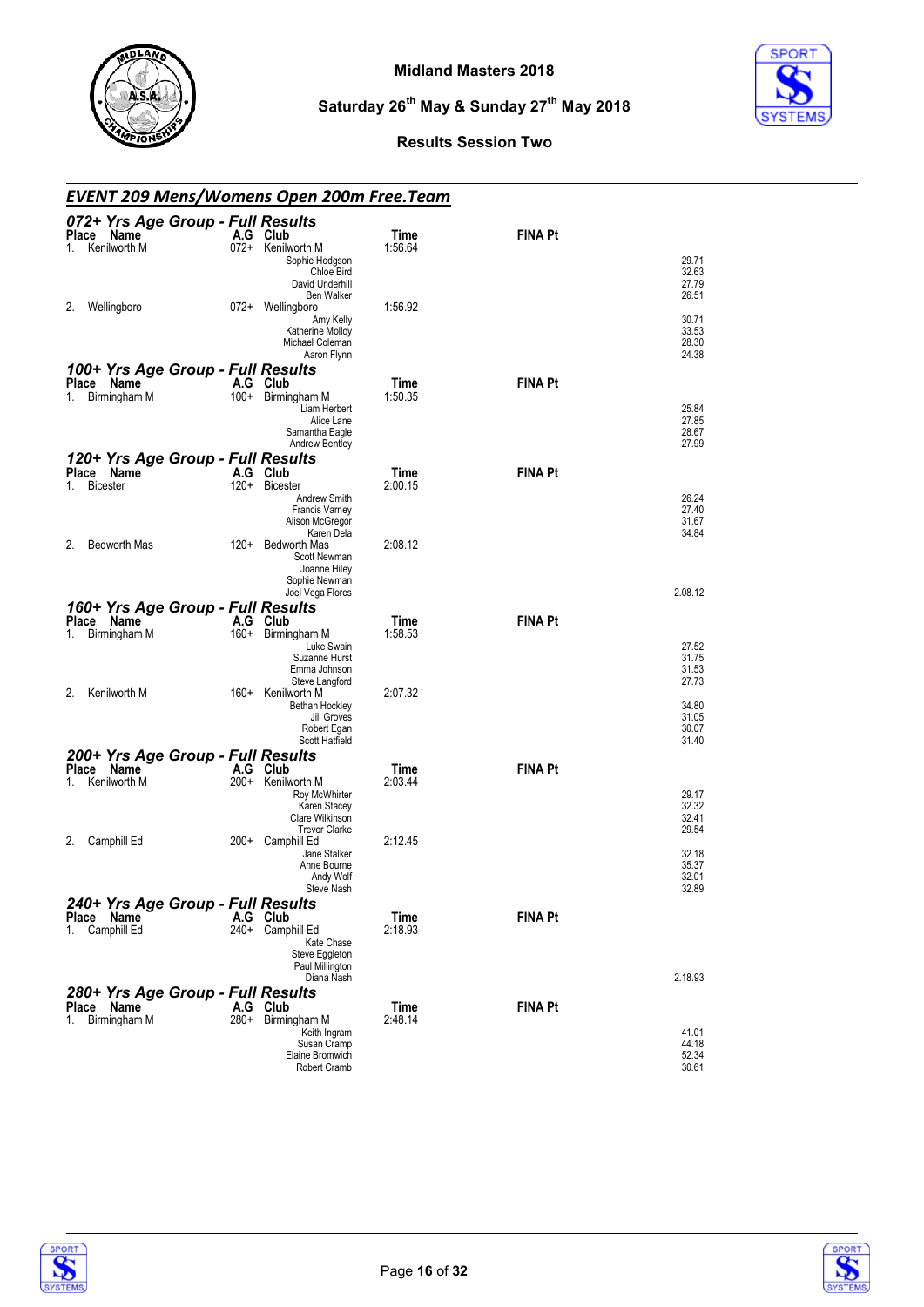



#### **Results Session Three**

# *EVENT 301 Mens Open 400m IM*

| 35/39 Yrs Age Group - Full Results                                                  |                         |                                                       |                                    |                                  |              |              |              |
|-------------------------------------------------------------------------------------|-------------------------|-------------------------------------------------------|------------------------------------|----------------------------------|--------------|--------------|--------------|
| Place Name<br>1. Joel Vega Flores<br>50m 42.58 100m 1:37.99                         |                         |                                                       | Time                               | <b>FINA Pt</b>                   |              |              |              |
|                                                                                     |                         | 39 Bedworth Mas<br>150m 2:35.85                       | 6:40.43<br>$200m$ 3:30.16          | 203<br>250m 4:19.66              | 300m 5:12.16 | 350m 5:56.67 | 400m 6:40.43 |
| 40/44 Yrs Age Group - Full Results                                                  |                         |                                                       |                                    |                                  |              |              |              |
| Place Name AaD Club                                                                 |                         |                                                       |                                    | <b>FINA Pt</b>                   |              |              |              |
| 1. David Bower                                                                      |                         | 40 BelperMarlin                                       | 5:18.62                            | 403                              |              |              |              |
| 50m 32.72 100m 1:11.23                                                              |                         | 150m 1:51.54                                          | 200m 2:32.64                       | 250m 3:17.14                     | 300m 4:03.10 | 350m 4:41.82 | 400m 5:18.62 |
| David Jardine                                                                       |                         | 42 Bicester                                           | <b>DNC</b>                         |                                  |              |              |              |
| 45/49 Yrs Age Group - Full Results                                                  |                         |                                                       |                                    |                                  |              |              |              |
| Place Name<br>1. Clive Smith                                                        | $\overline{A}$ a D Club | 49 Etwall                                             | Time<br>7:09.51                    | <b>FINA Pt</b><br>-- 164         |              |              |              |
|                                                                                     |                         | 150m 2:47.80                                          | 200m 3:47.43                       | 250m 4:44.37                     | 300m 5:38.70 | 350m 6:26.20 | 400m 7:09.51 |
| ء וויטסו 1:48.42 100m<br>her Morgan 1:48.42 100m 1:48.42 100m<br>Christopher Morgan |                         |                                                       | <b>DNC</b>                         |                                  |              |              |              |
| 50/54 Yrs Age Group - Full Results                                                  |                         |                                                       |                                    |                                  |              |              |              |
| Place Name <b>AaD</b> Club                                                          |                         |                                                       | <u>Time </u><br>$5:26.82*$         | <b>FINA Pt</b>                   |              |              |              |
| 1. Andrew Carr<br>50m 35.74 100m 1:17.01                                            |                         | 52 East Leeds<br>150m 2:00.19                         | 200m 2:42.68                       | 374<br>250m 3:27.58              | 300m 4:13.56 | 350m 4:50.96 | 400m 5:26.82 |
| 2. David Clarke                                                                     |                         | 54 Wrekin Coll                                        | 5:50.71                            | 302                              |              |              |              |
| 50m 35.40                                                                           | 100m 1:17.50            | 150m 2:02.77                                          | 200m 2:48.07                       | 250m 3:39.34                     | 300m 4:31.62 | 350m 5:11.68 | 400m 5:50.71 |
| 55/59 Yrs Age Group - Full Results                                                  |                         |                                                       |                                    |                                  |              |              |              |
| Place Name<br>Mark Jones<br>$1_{-}$                                                 | AaD Club                | 58 Warrington M                                       | <b>Time</b><br>5:57.60             | <b>FINA Pt</b><br>285            |              |              |              |
| 50m 39.04                                                                           | 100m 1:24.21            | 150m 2:12.57                                          | $5.57.60$<br>$200m$ $2.59.56$      | 250m 3:49.87                     | 300m 4:40.91 | 350m 5:19.57 | 400m 5:57.60 |
| 2. Alastair Gibb                                                                    |                         | 58 Team Luton                                         | 6:22.58                            | 233                              |              |              |              |
| 50m 39.69                                                                           | 100m 1:27.10            | 150m 2:18.86                                          | 200m 3:09.46                       | 250m 4:03.48                     | 300m 4:56.83 | 350m 5:39.68 | 400m 6:22.58 |
| 60/64 Yrs Age Group - Full Results                                                  |                         |                                                       |                                    |                                  |              |              |              |
| <b>Place Name</b><br>1. Trevor Clark<br>1. Trevor Clark<br>1. Trevor Clark          |                         | 64 Kenilworth M                                       | Time<br>6:06.13                    | <b>FINA Pt</b><br>266            |              |              |              |
| 50m 38.31                                                                           | 100m 1:25.52            | 150m 2:13.77                                          | 200m 3:00.65                       | 250m 3:51.02                     | 300m 4:43.07 | 350m 5:25.27 | 400m 6:06.13 |
| 65/69 Yrs Age Group - Full Results                                                  |                         |                                                       |                                    |                                  |              |              |              |
| Place Name<br>1. Paul Millington 66 Campl                                           |                         |                                                       | Time                               | <b>FINA Pt</b>                   |              |              |              |
| 50m 55.53 100m 1:57.41                                                              |                         | 66 Camphill Ed<br>:57.41 150m 3:01.69<br>150m 3:01.69 | 8:07.56<br>8:07.56<br>200m 4:04.89 | 112<br>250m 5:19.42 300m 6:32.62 |              | 350m 7:21.98 | 400m 8:07.56 |
|                                                                                     |                         |                                                       |                                    |                                  |              |              |              |
| <b>EVENT 302 Womens Open 400m IM</b>                                                |                         |                                                       |                                    |                                  |              |              |              |
|                                                                                     |                         |                                                       |                                    |                                  |              |              |              |
|                                                                                     |                         |                                                       |                                    |                                  |              |              |              |
| 18/24 Yrs Age Group - Full Results                                                  |                         |                                                       |                                    |                                  |              |              |              |
|                                                                                     |                         |                                                       | Time                               | <b>FINA Pt</b>                   |              |              |              |
| Place Name<br>1. Courtney Poxon<br>19 Walsa                                         |                         | 19 Walsall<br>150m 1:56.96                            | 5:28.10                            | 494<br>250m 3:25.22              | 300m 4:12.19 | 350m 4:51.27 | 400m 5:28.10 |
| $\frac{1}{2}$ 50m 34.25 100m 1:14.99<br>Tania Pearson                               |                         | 24 Birmingham M                                       | 5.26.10<br>200m 2:38.94<br>6:04.74 | 359                              |              |              |              |
| 50m 37.55                                                                           | 100m 1:23.63            | 150m 2:10.56                                          | 200m 2:57.81                       | 250m 3:47.86                     | 300m 4:38.54 | 350m 5:22.31 | 400m 6:04.74 |
| 3. Katherine Molloy<br>50m  44.28                                                   | 100m<br>100m 1:38.78    | 19 Wellingboro<br>150m 2:28.61                        | 6:38.89<br>200m 3:15.24            | 275<br>250m 4:12.07              | 300m 5:09.17 | 350m 5:55.25 | 400m 6:38.89 |
| 25/29 Yrs Age Group - Full Results                                                  |                         |                                                       |                                    |                                  |              |              |              |
| Place Name                                                                          | - AaD Club              |                                                       | Time                               | <b>FINA Pt</b>                   |              |              |              |
| 1. Natasha Mason                                                                    |                         | 28 South Beds                                         | 6:09.34                            | 346                              |              |              |              |
| 50m 36.99<br>2. Leona Hinds                                                         | 100m 1:20.01            | 150m 2:07.45<br>27 NottmLeander                       | $200m$ 2:54.20<br>6:41.21          | 250m 3:46.08<br>270              | 300m 4:40.19 | 350m 5:25.64 | 400m 6:09.34 |
| 50m 40.85                                                                           | 100m 1:30.47            | 150m 2:25.88                                          | 200m 3:20.61                       | 250m 4:16.34                     | 300m 5:12.39 | 350m 5:58.77 | 400m 6:41.21 |
| 30/34 Yrs Age Group - Full Results                                                  |                         |                                                       |                                    |                                  |              |              |              |
| Place Name AaD Club                                                                 |                         |                                                       | Time                               | <b>FINA Pt</b>                   |              |              |              |
| 1. Claire Hotchkiss                                                                 |                         | 31 Birmingham M                                       | 5:48.55                            | 412<br>250m 3:39.09              |              |              |              |
| 50m 37.97<br>2. Sara Gamble                                                         | 100m 1:22.71            | 150m 2:05.93<br>30 Birmingham M                       | 200m 2:48.65<br>5:56.70            | 384                              | 300m 4:29.33 | 350m 5:10.03 | 400m 5:48.55 |
| 50m 36.91                                                                           | 100m 1:22.27            | 150m 2:10.62                                          | 200m 2:58.24                       | 250m 3:46.79                     | 300m 4:36.03 | 350m 5:17.94 | 400m 5:56.70 |
| 40/44 Yrs Age Group - Full Results                                                  |                         |                                                       |                                    |                                  |              |              |              |
| Place Name<br>1.                                                                    | AaD Club                | 40 Bedworth Mas                                       | Time<br>5:41.46                    | <b>FINA Pt</b>                   |              |              |              |
| Sarah Collings<br>50m 38.27                                                         | 100m 1:21.95            | 150m 2:06.32                                          | 200m 2:48.78                       | 438<br>250m 3:38.19              | 300m 4:27.08 | 350m 5:05.14 | 400m 5:41.46 |
| Jill Groves<br>2.                                                                   |                         | 44 Kenilworth M                                       | 5:57.15                            | 383                              |              |              |              |
| 50m 36.98<br>3. Kristy Nicholls                                                     | 100m 1:18.70            | 150m 2:02.88<br>40 Melton M'bry                       | 200m 2:47.36<br>6:49.80            | 250m 3:39.26<br>253              | 300m 4:33.60 | 350m 5:16.71 | 400m 5:57.15 |
| 50m 47.11                                                                           | 100m 1:41.51            | 150m 2:36.91                                          | 200m 3:30.41                       | 250m 4:23.69                     | 300m 5:18.58 | 350m 6:05.37 | 400m 6:49.80 |
| 55/59 Yrs Age Group - Full Results                                                  |                         |                                                       |                                    |                                  |              |              |              |
| Place Name                                                                          | AaD Club                |                                                       | Time                               | <b>FINA Pt</b>                   |              |              |              |
| Elaine Seager<br>1.<br>50m 41.49                                                    | 100m 1:28.40            | 55 Loughborough<br>150m 2:16.64                       | 6:24.15<br>200m 3:04.75            | 308<br>250m 4:01.23              | 300m 4:58.80 | 350m 5:42.39 | 400m 6:24.15 |
| 60/64 Yrs Age Group - Full Results                                                  |                         |                                                       |                                    |                                  |              |              |              |
| Place Name                                                                          | AaD Club                |                                                       | Time                               | <b>FINA Pt</b>                   |              |              |              |
| 1. Christine Gillard<br>50m 51.41                                                   | 100m 1:52.90            | 62 Calv Bing<br>150m 2:57.04                          | 7:45.02<br>200m 3:58.97            | 173<br>250m 5:04.23              | 300m 6:08.95 | 350m 6:57.74 | 400m 7:45.02 |



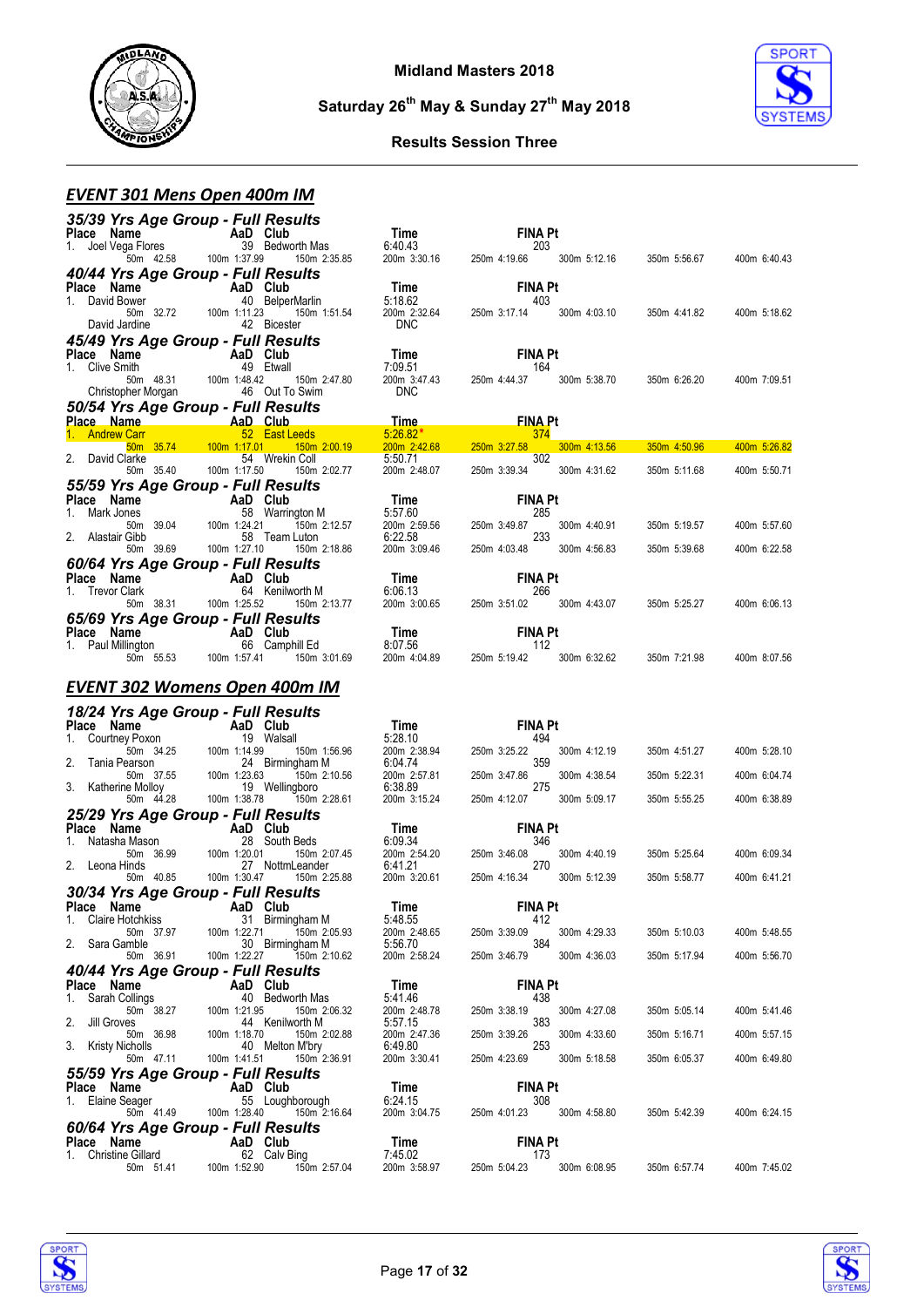



#### **Results Session Three**

#### *EVENT 303 Mens Open 200m Freestyle*

| 18/24 Yrs Age Group - Full Results<br>Place Name                       | AaD Club  |                                   | Time                  | <b>FINA Pt</b>        | 50             | 100                | 150                |
|------------------------------------------------------------------------|-----------|-----------------------------------|-----------------------|-----------------------|----------------|--------------------|--------------------|
| 1.<br>Alex Jenkins<br>Alex Mason<br>25/29 Yrs Age Group - Full Results |           | 24 Camphill Ed<br>22 Team Luton   | 2:19.22<br><b>DNC</b> | 363                   | 30.47          | 1:04.78            | 1:41.91            |
| Place<br>Name                                                          | AaD       | Club                              | Time                  | <b>FINA Pt</b>        | 50             | 100                | 150                |
| 1.<br>Matthew James<br>2.<br>Daniel Clarke                             | 25<br>28  | Birmingham M<br>Coalville         | 1:59.53<br>2:17.18    | 574<br>380            | 27.46<br>30.23 | 57.46<br>1:04.43   | 1:28.54<br>1:40.57 |
| 3.<br>Rory Kemp                                                        | 28        | South Beds                        | 2:23.47               | 332                   | 32.90          | 1:08.57            | 1:45.99            |
| 4.<br>Andrew Bentley                                                   |           | 26 Birmingham M                   | 2:34.28               | 267                   | 32.03          | 1:08.67            | 1:50.27            |
| 30/34 Yrs Age Group - Full Results                                     |           |                                   |                       |                       |                |                    |                    |
| Place<br>Name<br><b>Andrew Smith</b><br>1.                             | AaD Club  | 32 Bicester                       | Time<br>2:09.36       | <b>FINA Pt</b><br>453 | 50<br>28.00    | 100<br>59.80       | 150<br>1:34.02     |
| 2.<br><b>Richard Hinsley</b>                                           |           | 33 Lichfield                      | 2:32.15               | 278                   | 35.13          | 1:14.07            | 1:54.24            |
| 35/39 Yrs Age Group - Full Results                                     |           |                                   |                       |                       |                |                    |                    |
| Place<br>Name                                                          | AaD Club  |                                   | Time                  | <b>FINA Pt</b>        | 50             | 100                | 150                |
| 1. Matt Toogood<br>A Viloria Rodriguez                                 |           | 39 TelfordAqua<br>37 Boldmere     | 2:26.73<br><b>DNC</b> | 310                   | 32.51          | 1:09.08            | 1:48.04            |
| 40/44 Yrs Age Group - Full Results                                     |           |                                   |                       |                       |                |                    |                    |
| Place<br>Name                                                          | AaD       | Club                              | Time                  | <b>FINA Pt</b>        | 50             | 100                | 150                |
| Matt Leach<br>1.<br>2.<br>Neil Symons                                  |           | 42 NottmLeander<br>41 Co Coventry | 2:11.63<br>3:06.86    | 430<br>150            | 29.05<br>40.51 | 1:01.31<br>1:26.35 | 1:35.78<br>2:16.96 |
| John Smith                                                             |           | 42 Co Coventry                    | <b>DNC</b>            |                       |                |                    |                    |
| 45/49 Yrs Age Group - Full Results                                     |           |                                   |                       |                       |                |                    |                    |
| Place<br>Name                                                          | AaD Club  |                                   | Time                  | <b>FINA Pt</b>        | 50             | 100                | 150                |
| 1.<br>Nick White<br>2.<br>Desmond Burley                               | 48        | 47 Loughborough<br>Boldmere       | 2:24.08<br>2:36.82    | 328<br>254            | 33.25<br>36.46 | 1:10.20<br>1:16.86 | 1:47.01<br>1:57.98 |
| 3.<br>John Bishop                                                      |           | 47 Bedworth Mas                   | 2:41.95               | 231                   | 37.09          | 1:17.39            | 1:59.77            |
| 50/54 Yrs Age Group - Full Results                                     |           |                                   |                       |                       |                |                    |                    |
| Place<br>Name<br>Darran Redman-Dyke<br>1.                              | AaD<br>52 | Club<br>Camphill Ed               | Time<br>2:14.59       | <b>FINA Pt</b><br>402 | 50<br>31.84    | 100<br>1:06.74     | 150<br>1:42.10     |
| 2.<br>Colin Robbins                                                    | 54        | NottmLeander                      | 2:21.86               | 343                   | 32.68          | 1:08.32            | 1:45.81            |
| 3.<br>David Clarke                                                     |           | 54 Wrekin Coll                    | 2:23.80               | 329                   | 33.72          | 1:10.50            | 1:48.28            |
| 4.<br>lan Stones<br>55/59 Yrs Age Group - Full Results                 |           | 51 Kenilworth M                   | 2:40.29               | 238                   |                | 1:18.37            |                    |
| Place<br>Name                                                          | AaD       | Club                              | Time                  | <b>FINA Pt</b>        | 50             | 100                | 150                |
| Mark Jones<br>1.                                                       | 58        | Warrington M                      | 2:24.30               | 326                   | 34.44          | 1:11.39            | 1:48.50            |
| 2.<br>Gareth Parker<br>3.<br><b>Brian Armstrong</b>                    | 59        | Bedworth Mas<br>56 Gloucester M   | 2:33.61<br>2:38.26    | 270<br>247            | 35.55<br>36.77 | 1:15.21<br>1:16.39 | 1:55.77<br>1:57.63 |
| 60/64 Yrs Age Group - Full Results                                     |           |                                   |                       |                       |                |                    |                    |
| Place Name                                                             | AaD Club  |                                   | Time                  | <b>FINA Pt</b>        | 50             | 100                | 150                |
| David Bradford<br>1.                                                   |           | 60 Etwall                         | 2:36.13               | 257                   | 34.74          | 1:14.36            | 1:55.81            |
| 65/69 Yrs Age Group - Full Results                                     |           |                                   |                       | <b>FINA Pt</b>        |                |                    |                    |
| Place<br>Name<br>Peter lles<br>1.                                      | AaD<br>65 | Club<br>South Beds                | Time<br>2:41.57       | 232                   | 50<br>37.08    | 100<br>2:01.54     | 150                |
| 2.<br>Robert Cramb                                                     | 65        | Birmingham M                      | 2:47.52               | 208                   | 38.36          | 1:21.35            | 2:05.26            |
| 3.<br>Derek Lindsay<br>4.<br>Rodney Marks                              | 67<br>68  | Rugby<br>Deepings                 | 3:23.67<br>3:35.39    | 116<br>98             | 43.69<br>47.56 | 1:34.23<br>1:42.05 | 2:28.43<br>2:40.22 |
| <b>Clive Whittaker</b>                                                 | 68        | Birmingham M                      | <b>DNC</b>            |                       |                |                    |                    |
| 70/74 Yrs Age Group - Full Results                                     |           |                                   |                       |                       |                |                    |                    |
| Place<br>Name                                                          | AaD       | Club                              | Time                  | <b>FINA Pt</b>        | 50             | 100                | 150                |
| 1.<br>Peter Stephens<br>2.<br><b>Barry Davies</b>                      | 71<br>72  | Royal Navy<br>Rugby               | 2:59.82<br>3:02.68    | 168<br>160            | 40.98<br>40.62 | 1:26.59<br>1:26.29 | 2:14.94<br>2:16.77 |
| 3.<br>William Sampson                                                  | 73        | Melton M'bry                      | 3:26.37               | 111                   | 44.03          | 1:37.43            | 2:35.08            |
| <b>EVENT 304 Womens Open 200m Freestyle</b>                            |           |                                   |                       |                       |                |                    |                    |
| 18/24 Yrs Age Group - Full Results                                     |           |                                   |                       |                       |                |                    |                    |
| Place<br>Name                                                          | AaD Club  |                                   | Time                  | <b>FINA Pt</b>        | 50             | 100                | 150                |
| 1.<br><b>Elinor Bird</b><br>2.<br>Lucy Gale                            | 19<br>23  | Kenilworth M<br>Boldmere          | 2:13.44<br>2:22.44    | 572<br>470            | 30.46<br>32.21 | 1:04.01<br>1:08.37 | 1:38.88<br>1:45.78 |
| 3.<br><b>Emily Gordon</b>                                              | 22        | <b>Boldmere</b>                   | 2:25.06               | 445                   | 32.09          | 1:08.60            | 1:47.08            |
| 4.<br>Alexandra Dobell                                                 | 21<br>23  | Pershore                          | 2:27.76<br>2:39.20    | 421                   | 33.91          | 1:11.28            | 1:49.88            |
| 5.<br>Chloe Bird<br>6.<br>Hannah Mansfield                             | 24        | Kenilworth M<br><b>Bicester</b>   | 2:42.94               | 336<br>314            | 35.82<br>36.02 | 1:15.65<br>1:16.67 | 1:57.90<br>1:59.82 |
| 7.<br>Catherine Reekie                                                 |           | 22 Perry B & TS                   | 3:02.85               | 222                   | 41.70          | 1:28.45            | 2:16.78            |
| 25/29 Yrs Age Group - Full Results                                     |           |                                   |                       |                       |                |                    |                    |
| Place<br>Name<br>Katie Walker-Stabeler<br>1.                           | AaD<br>29 | Club<br>Birmingham M              | Time<br>2:14.07       | <b>FINA Pt</b><br>564 | 50<br>30.09    | 100<br>1:03.62     | 150<br>1:38.92     |
| 2.<br>Caroline Saxon                                                   | 27        | Birmingham M                      | 2:24.26               | 452                   | 32.35          | 1:08.33            | 1:46.40            |
| 3.<br>Rebecca Ewers<br>4.                                              | 27        | Co Coventry                       | 2:28.37               | 416<br>314            | 35.00          | 1:12.55            | 1:50.64            |
| Leona Hinds                                                            | 27        | NottmLeander                      | 2:42.89               |                       | 37.54          | 1:18.78            | 2:01.87            |

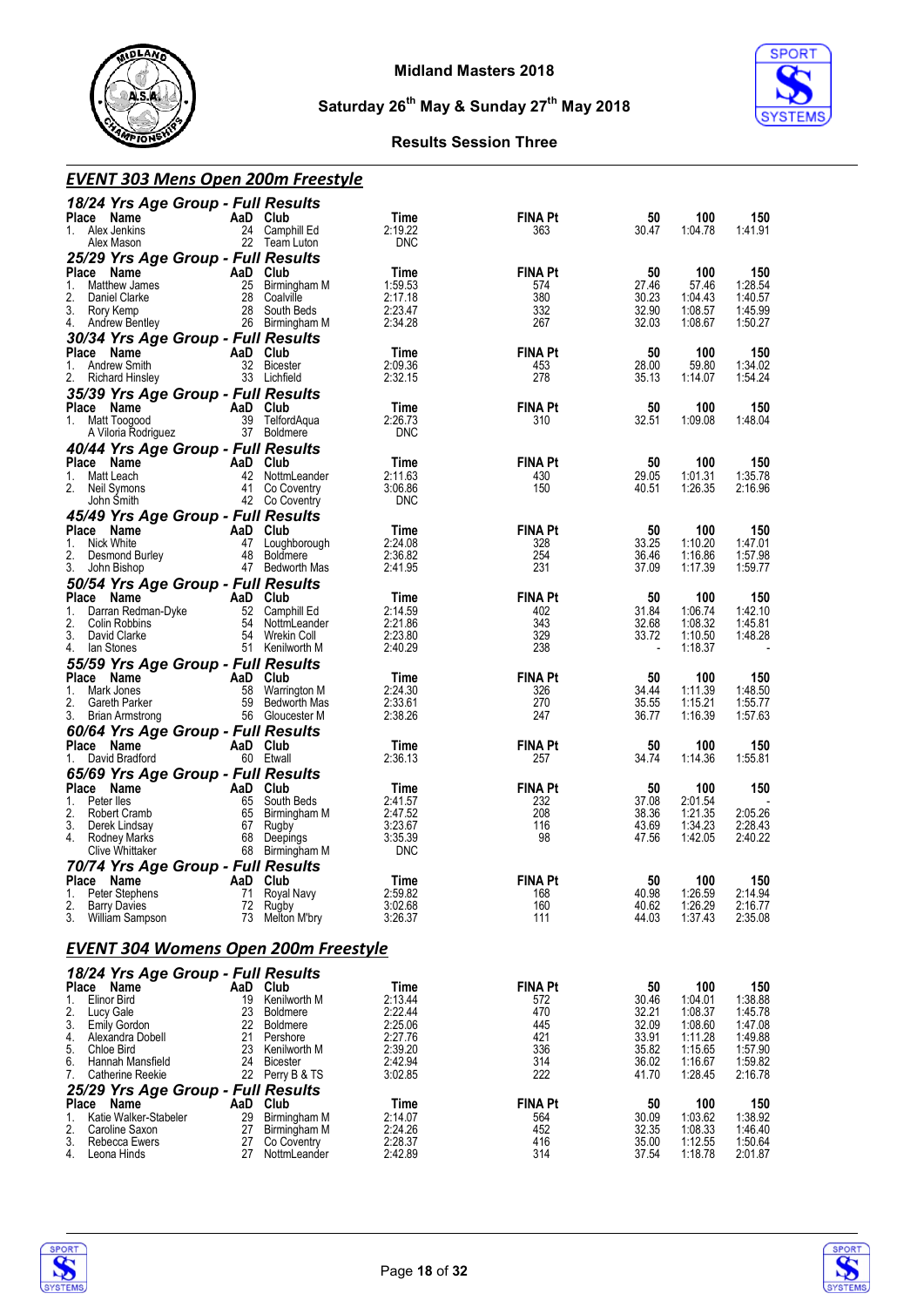



| 30/34 Yrs Age Group - Full Results               |                                      |                                    |                       |                |                    |                    |
|--------------------------------------------------|--------------------------------------|------------------------------------|-----------------------|----------------|--------------------|--------------------|
| Place Name<br>1.<br>Alice Lane                   | AaD Club<br>31                       | Time                               | <b>FINA Pt</b><br>540 | 50<br>31.24    | 100<br>1:05.43     | 150<br>1:40.97     |
| 2.<br>Leanne Atkins                              | 32<br>Long Eaton                     | Birmingham M<br>2:16.00<br>2:18.94 | 506                   | 31.55          | 1:06.20            | 1:42.13            |
| 3.<br>Jane Stalker                               | 33<br>Camphill Ed                    | 2:29.98                            | 402                   | 35.23          | 1:13.00            | 1:51.46            |
| 4. Ruth Pearce                                   | 33 Bedworth Mas                      | 2:35.16                            | 363                   | 36.89          | 1:16.02            | 1:56.59            |
| 5.<br>Carrie Power                               | 30 Durrington                        | 2:44.52                            | 305                   | 36.66          | 1:17.12            | 2:00.29            |
| 35/39 Yrs Age Group - Full Results               |                                      |                                    |                       |                |                    |                    |
| Place Name                                       | AaD<br>Club                          | Time                               | <b>FINA Pt</b>        | 50             | 100                | 150                |
| Janine Dickinson<br>1.                           | 37 Kenilworth M                      | 2:22.94                            | 465                   | 34.10          | 1:10.61            | 1:47.45            |
| 2.<br>Anne Turner<br>3.                          | 37 BC&PMast                          | 2:30.59                            | 398                   | 35.80          | 1:13.42            | 1:51.84<br>1:57.16 |
| Clare Pearce<br>4.<br>Karen Dela                 | 38<br>Shrewsbury<br>37 Bicester      | 2:37.64<br>2:44.73                 | 347<br>304            | 36.25<br>38.00 | 1:15.97<br>1:19.14 | 2:02.56            |
| 40/44 Yrs Age Group - Full Results               |                                      |                                    |                       |                |                    |                    |
| Place Name                                       | AaD Club                             | Time                               | <b>FINA Pt</b>        | 50             | 100                | 150                |
| 1.<br>Jessica Wooddisse                          | 43<br><b>Sub 160</b>                 | 2:18.20                            | 515                   | 33.22          | 1:08.48            | 1:43.75            |
| 2.<br>Sarah Collings                             | 40                                   | 2:19.27<br>Bedworth Mas            | 503                   | 33.27          | 1:08.84            | 1:44.46            |
| 3.<br>Laura Matkin                               | 42 Bedworth Mas                      | 2:48.67                            | 283                   | 38.41          | 1:21.63            | 2:07.16            |
| 4. Carolyn Dyall                                 | 41 Bedworth Mas                      | 2:49.95                            | 276                   | 38.38          | 1:21.73            | 2:07.27            |
| 45/49 Yrs Age Group - Full Results               |                                      |                                    |                       |                |                    |                    |
| Place Name                                       | AaD Club                             | Time                               | <b>FINA Pt</b>        | 50             | 100                | 150                |
| 1.<br>Nicola Latty<br>2.<br>Susan Geill          | 47 Sub 160<br>47<br>Co Coventry      | 2:16.55<br>2:27.82                 | 533<br>420            | 33.12<br>34.46 | 1:08.14<br>1:11.68 | 1:42.90<br>1:48.73 |
| 3.<br>Justine Doody                              | 46                                   | B C & P Mast<br>2:30.05            | 402                   | 34.27          | 1:11.89            | 1:51.00            |
| 4.<br>Helen Akers                                | 47 Long Eaton                        | 2:31.07                            | 394                   | 34.60          | 1:12.30            | 1:50.72            |
| 5.<br>Ali Skirvin                                | 49<br><b>Strat Sharks</b>            | 2:52.75                            | 263                   | 38.50          | 1:22.96            | 2:08.25            |
| Karen Woodhall                                   | 45 Boldmere                          | <b>DNC</b>                         |                       |                |                    |                    |
| 50/54 Yrs Age Group - Full Results               |                                      |                                    |                       |                |                    |                    |
| Place Name                                       | AaD Club                             | Time                               | <b>FINA Pt</b>        | 50             | 100                | 150                |
| Kathryn Hughes<br>1.                             | 51<br>Coalville                      | 2:42.05                            | 319                   | 36.72          | 1:17.13            | 1:59.81            |
| 2.<br>Kathryn Welland<br>3.                      | 51<br>Kenilworth M<br>52 Co Coventry | 2:47.12                            | 291<br>290            | 38.51          | 1:20.85            | 2:05.34<br>2:05.79 |
| Claire Coventry<br>4. Claire King                | 53                                   | 2:47.19<br>3:06.98<br>Bedworth Mas | 207                   | 39.32<br>43.46 | 1:22.51<br>1:30.28 | 2:18.79            |
| Julie Gibson                                     | 51 BelperMarlin                      | <b>DNC</b>                         |                       |                |                    |                    |
| Silvia Ferdin                                    | 53 Co Cambridge                      | <b>DNC</b>                         |                       |                |                    |                    |
| 55/59 Yrs Age Group - Full Results               |                                      |                                    |                       |                |                    |                    |
| Place Name                                       | AaD Club                             | Time                               | <b>FINA Pt</b>        | 50             | 100                | 150                |
| Susan Watt<br>1.                                 | 56 Evesham                           | 2:49.52                            | 279                   | 39.48          | 1:22.27            | 2:06.04            |
| 2.<br><b>Tracy Ellis</b>                         | 56<br>B C & P Mast                   | 2:51.69                            | 268                   | 39.77          | 1:22.82            | 2:07.70            |
| Susan Arrowsmith                                 | 56 NottmLeander                      | <b>DNC</b>                         |                       |                |                    |                    |
| 60/64 Yrs Age Group - Full Results               |                                      |                                    |                       |                |                    |                    |
| Place Name                                       | AaD<br>Club                          | Time                               | <b>FINA Pt</b>        | 50             | 100                | 150                |
| 1. Susan Cramb<br>Anne Bourne                    | 64 Birmingham M<br>64 Camphill Ed    | 3:31.83<br><b>DNC</b>              | 143                   | 48.42          | 1:39.99            | 2:34.93            |
|                                                  |                                      |                                    |                       |                |                    |                    |
| 65/69 Yrs Age Group - Full Results<br>Place Name | Club<br>AaD                          | Time                               | <b>FINA Pt</b>        | 50             | 100                | 150                |
| 1.<br>Jeanette Benn                              | 67<br>Co Lincoln P                   | 3:40.14                            | 127                   | 50.98          | 1:46.68            | 2:43.18            |
| 2.<br>Janice Appleton                            | 65<br>Banbury                        | 4:02.19                            | 95                    | 55.78          | 1:59.18            | 3:02.95            |
|                                                  |                                      |                                    |                       |                |                    |                    |
| <b>EVENT 305 Mens Open 50m Breaststroke</b>      |                                      |                                    |                       |                |                    |                    |
|                                                  |                                      |                                    |                       |                |                    |                    |
| 18/24 Yrs Age Group - Full Results               |                                      |                                    |                       |                |                    |                    |
| Place Name                                       | AaD Club                             | <b>Time</b>                        | <b>FINA Pt</b>        |                |                    |                    |
| Alexander Burrell<br>1.                          | 24 Birmingham M                      | 32.90                              | 452                   |                |                    |                    |
| 2.<br>Benjamin Walker<br>3.                      | 23 Kenilworth M<br>22 Coalville      | 35.57<br>35.64                     | 357<br>355            |                |                    |                    |
| Benjamin Nevill                                  |                                      |                                    |                       |                |                    |                    |
| 25/29 Yrs Age Group - Full Results<br>Place Name | AaD Club                             | Time                               | <b>FINA Pt</b>        |                |                    |                    |
| Aaron Flynn<br>1.                                | 28 Wellingboro                       | 31.38                              | 520                   |                |                    |                    |
| 2.<br>Joshua Patel                               | 25<br>Warwick Uni                    | 32.32                              | 476                   |                |                    |                    |
| 3.<br>Devesh Chohan                              | 26<br>Rugby                          | 33.69                              | 420                   |                |                    |                    |
| 4. Adam Henderson                                | 27 Rugby                             | 35.35                              | 364                   |                |                    |                    |
| 5. David Underhill                               | 28 Kenilworth M                      | 40.39                              | 244                   |                |                    |                    |
| 30/34 Yrs Age Group - Full Results               |                                      |                                    |                       |                |                    |                    |
| Place Name                                       | AaD Club                             | Time                               | <b>FINA Pt</b>        |                |                    |                    |
| 1. Francis Varney                                | 32 Bicester                          | 35.79                              | 351                   |                |                    |                    |
| 35/39 Yrs Age Group - Full Results               |                                      |                                    |                       |                |                    |                    |
| Place Name                                       | AaD Club                             | Time                               | <b>FINA Pt</b>        |                |                    |                    |
| <b>Phillip Burchell</b><br>1.<br>2.              | 38 Sub 160<br>39 TelfordAqua         | 33.70<br>36.73                     | 420<br>324            |                |                    |                    |
| Matt Toogood                                     |                                      |                                    |                       |                |                    |                    |
| 40/44 Yrs Age Group - Full Results<br>Place Name | AaD Club                             | Time                               | <b>FINA Pt</b>        |                |                    |                    |
| 1.<br>James Colvin                               | 42 NottmLeander                      | 34.71                              | 384                   |                |                    |                    |
| 2.<br>Robert Egan                                | 43 Kenilworth M                      | 36.41                              | 333                   |                |                    |                    |
| 3.<br>Jamie Driscoll                             | 40 Worcester                         | 36.60                              | 328                   |                |                    |                    |
| 4.<br>Neil Symons                                | 41<br>Co Coventry                    | 43.27                              | 198                   |                |                    |                    |
| David Jardine                                    | 42 Bicester                          | <b>DNC</b><br><b>DNC</b>           |                       |                |                    |                    |
| Ben Harkin                                       | 40 Warrington M                      |                                    |                       |                |                    |                    |



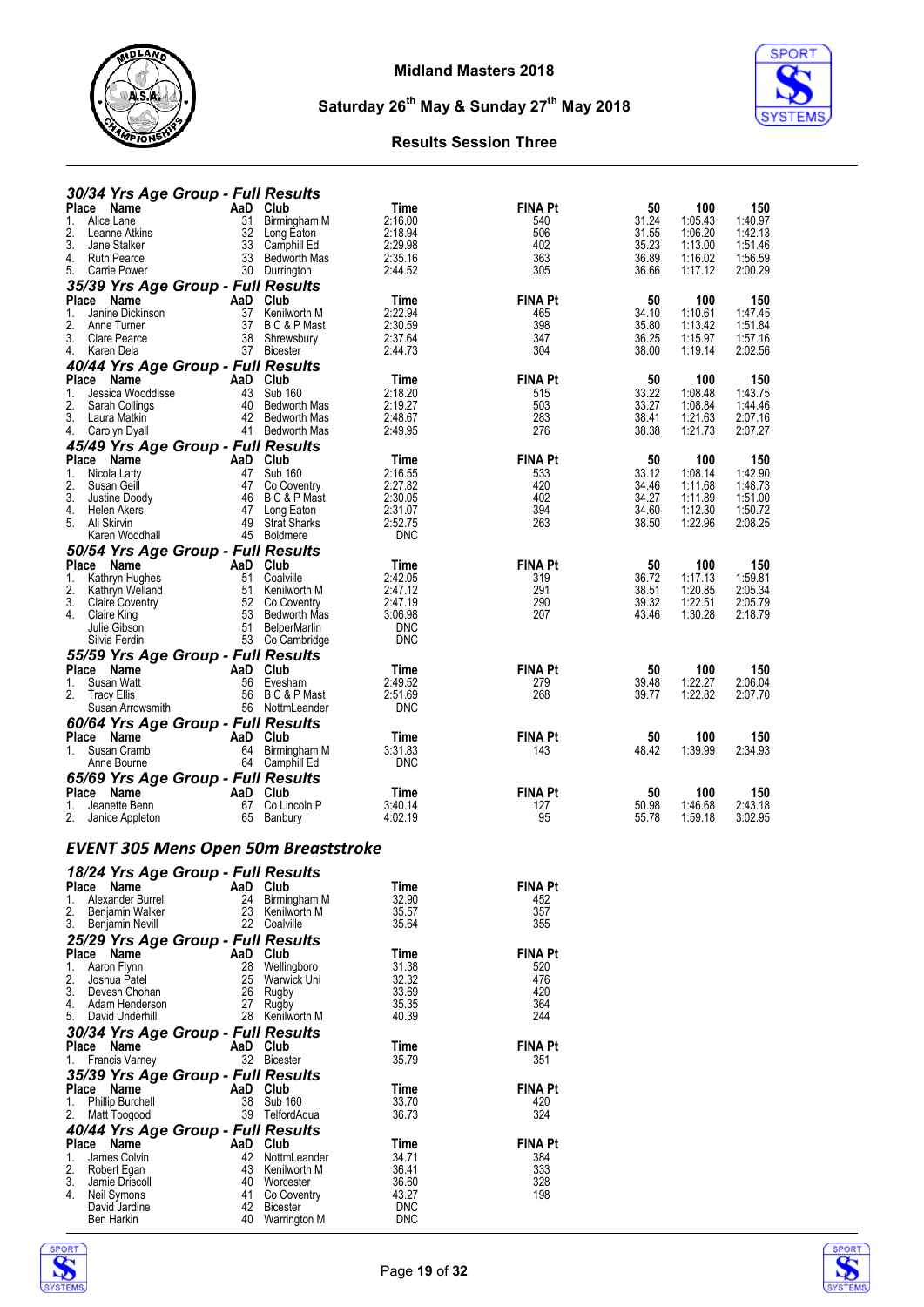



| <b>45/49 Yrs Age Group - Full Results<br/> Place Name AaD Club Time<br/> 1. Michael Fawkner 48 Camphill Ed 35.36<br/> 2. Nick White 47 Loughborough 37.58<br/> 3. Desmond Burley 48 Boldmere 38.27<br/> 4. Michael Wilks 49 Leamington 38.70<br/> 5. Gar</b>                                |           |                                   |                    |                       |
|---------------------------------------------------------------------------------------------------------------------------------------------------------------------------------------------------------------------------------------------------------------------------------------------|-----------|-----------------------------------|--------------------|-----------------------|
|                                                                                                                                                                                                                                                                                             |           |                                   |                    | <b>FINA Pt</b>        |
|                                                                                                                                                                                                                                                                                             |           |                                   |                    | 364<br>303            |
|                                                                                                                                                                                                                                                                                             |           |                                   |                    | 287                   |
|                                                                                                                                                                                                                                                                                             |           |                                   |                    | 277                   |
| 5. Gary Thomas 47 Corby 40.68<br>50/54 Yrs Age Group - Full Results<br>Place Name AaD Club Time<br>2. Simon Edwards 51 Regby 35.95<br>2. Simon Edwards 51 Carlton Forum 35.95<br>3. Stuart Pearce 54 Co Lincoln P 38.46<br>Richard Stock                                                    |           |                                   |                    | 239                   |
|                                                                                                                                                                                                                                                                                             |           |                                   |                    |                       |
|                                                                                                                                                                                                                                                                                             |           |                                   |                    | FINA Pt<br>374        |
|                                                                                                                                                                                                                                                                                             |           |                                   |                    | 346                   |
|                                                                                                                                                                                                                                                                                             |           |                                   |                    | 282                   |
|                                                                                                                                                                                                                                                                                             |           |                                   |                    |                       |
|                                                                                                                                                                                                                                                                                             |           |                                   |                    | <b>FINA Pt</b>        |
|                                                                                                                                                                                                                                                                                             |           |                                   |                    | 358                   |
|                                                                                                                                                                                                                                                                                             |           |                                   |                    | 225                   |
|                                                                                                                                                                                                                                                                                             |           |                                   |                    |                       |
|                                                                                                                                                                                                                                                                                             |           |                                   |                    | <b>FINA Pt</b>        |
|                                                                                                                                                                                                                                                                                             |           |                                   |                    | 289<br>259            |
|                                                                                                                                                                                                                                                                                             |           |                                   |                    | 248                   |
|                                                                                                                                                                                                                                                                                             |           |                                   |                    | 234                   |
|                                                                                                                                                                                                                                                                                             |           |                                   |                    | 203                   |
|                                                                                                                                                                                                                                                                                             |           |                                   |                    | 170                   |
| 65/69 Yrs Age Group - Full Results<br><b>65/69 Yrs Age Group - Full Results<br/> Place Name AaD Club Time</b><br>1. Rodney Marks 68 Deepings 42.44<br>2. Christopher Thorp 68 Etwall 44.28                                                                                                  |           |                                   |                    | <b>FINA Pt</b>        |
|                                                                                                                                                                                                                                                                                             |           |                                   |                    | 210                   |
|                                                                                                                                                                                                                                                                                             |           |                                   |                    | 185                   |
|                                                                                                                                                                                                                                                                                             |           |                                   |                    |                       |
| <b>70/74 Yrs Age Group - Full Results<br/>Place Name AaD Club<br/>1. Barry Davies 12 Rugby</b><br>Place Name<br>1. Barry Davies<br>1. Barry Davies<br>1. Carry Davies<br>1. Barry Davies                                                                                                    |           |                                   | $\frac{11}{46.30}$ | <b>FINA Pt</b>        |
|                                                                                                                                                                                                                                                                                             |           |                                   |                    | 162                   |
| 75/79 Yrs Age Group - Full Results<br>Place Name                                                                                                                                                                                                                                            |           |                                   | Time               | <b>FINA Pt</b>        |
| Place Name <b>AaD Club</b> Time<br>1. Keith Ingram <b>AaD Club</b> 78 Birmingham M 45.96                                                                                                                                                                                                    |           |                                   |                    | 165                   |
|                                                                                                                                                                                                                                                                                             |           |                                   |                    |                       |
| <u>EVENT 306 Womens Open 50m Breaststroke</u>                                                                                                                                                                                                                                               |           |                                   |                    |                       |
|                                                                                                                                                                                                                                                                                             |           |                                   |                    |                       |
|                                                                                                                                                                                                                                                                                             |           |                                   |                    |                       |
|                                                                                                                                                                                                                                                                                             |           |                                   |                    | <b>FINA Pt</b>        |
|                                                                                                                                                                                                                                                                                             |           |                                   |                    | 517                   |
|                                                                                                                                                                                                                                                                                             |           |                                   |                    | 492                   |
|                                                                                                                                                                                                                                                                                             |           |                                   |                    | 473<br>376            |
|                                                                                                                                                                                                                                                                                             |           |                                   |                    | 354                   |
|                                                                                                                                                                                                                                                                                             |           |                                   |                    | 350                   |
|                                                                                                                                                                                                                                                                                             |           |                                   |                    | 315                   |
|                                                                                                                                                                                                                                                                                             |           |                                   |                    | 250<br>245            |
|                                                                                                                                                                                                                                                                                             |           |                                   |                    |                       |
|                                                                                                                                                                                                                                                                                             |           |                                   |                    | <b>FINA Pt</b>        |
|                                                                                                                                                                                                                                                                                             |           |                                   |                    | 432                   |
| <b>EVENT 300 VVOLUED SPONSORING</b><br>18/24 Yrs Age Group - Full Results<br>Place Name AaD Club Time<br>1. Elinor Bird 19 Kenilworth M 35.68<br>2. Courtney Poxon 19 Walsall 36.26<br>3. Emily Gordon 22 Boldmere 36.75<br>5. Katherine Gilma<br>2.<br>Emma Fitzpatrick<br>3.<br>Olwyn Lee | 25        | NottmLeander<br>26 OadbyWigston   | 38.18<br>52.92     | 422<br>158            |
| 30/34 Yrs Age Group - Full Results                                                                                                                                                                                                                                                          |           |                                   |                    |                       |
| Place<br>Name                                                                                                                                                                                                                                                                               | AaD Club  |                                   | Time               | <b>FINA Pt</b>        |
| 1.<br>Sara Gamble                                                                                                                                                                                                                                                                           | 30        | Birmingham M                      | 37.52              | 444                   |
| 2.<br>Jane Stalker<br>3.                                                                                                                                                                                                                                                                    | 33<br>33  | Camphill Ed                       | 39.56              | 379                   |
| Katherine Loker<br>4.<br>Claire Evelyn                                                                                                                                                                                                                                                      | 31        | <b>Trafford Met</b><br>South Beds | 39.66<br>39.83     | 376<br>371            |
| 5.<br><b>Claire Hotchkiss</b>                                                                                                                                                                                                                                                               | 31        | Birmingham M                      | 39.93              | 368                   |
| 6.<br><b>Carrie Power</b>                                                                                                                                                                                                                                                                   |           | 30 Durrington                     | 48.03              | 212                   |
| 35/39 Yrs Age Group - Full Results                                                                                                                                                                                                                                                          |           |                                   |                    |                       |
| Place<br>Name<br>1.<br>Carla King                                                                                                                                                                                                                                                           | AaD<br>35 | Club<br>South Beds                | Time<br>35.13      | <b>FINA Pt</b><br>541 |
| 2.<br>Sarah Pearse                                                                                                                                                                                                                                                                          | 36        | South Beds                        | 36.54              | 481                   |
| 3.<br>Karen Dela                                                                                                                                                                                                                                                                            | 37        | <b>Bicester</b>                   | 45.43              | 250                   |
| <b>Claire Potter</b>                                                                                                                                                                                                                                                                        |           | 39 Birmingham M                   | <b>DNC</b>         |                       |
| 40/44 Yrs Age Group - Full Results<br>Place<br>Name                                                                                                                                                                                                                                         | AaD       | Club                              | Time               | <b>FINA Pt</b>        |
| Sarah Brooksbank<br>1.                                                                                                                                                                                                                                                                      | 41        | Leic Peng                         | 37.76              | 436                   |
| 2.<br>Emma Johnson                                                                                                                                                                                                                                                                          | 41        | Birmingham M                      | 38.45              | 413                   |
| 3.<br>Emma Anderson<br>4.<br><b>Ruth Rinze</b>                                                                                                                                                                                                                                              | 42<br>40  | Banbury<br>Kenilworth M           | 40.50<br>40.83     | 353<br>345            |
| 5.<br>Laura Matkin                                                                                                                                                                                                                                                                          | 42        | Bedworth Mas                      | 46.14              | 239                   |
| 6.<br>Joanne Beedham                                                                                                                                                                                                                                                                        | 40        | Leicester Ma                      | 49.81              | 190                   |
| 7.<br>Katherine Neustadt<br>8.<br>Eleanor Nouhov                                                                                                                                                                                                                                            | 43<br>43  | <b>Wyre Forest</b><br>Camphill Ed | 50.11<br>54.03     | 186<br>148            |



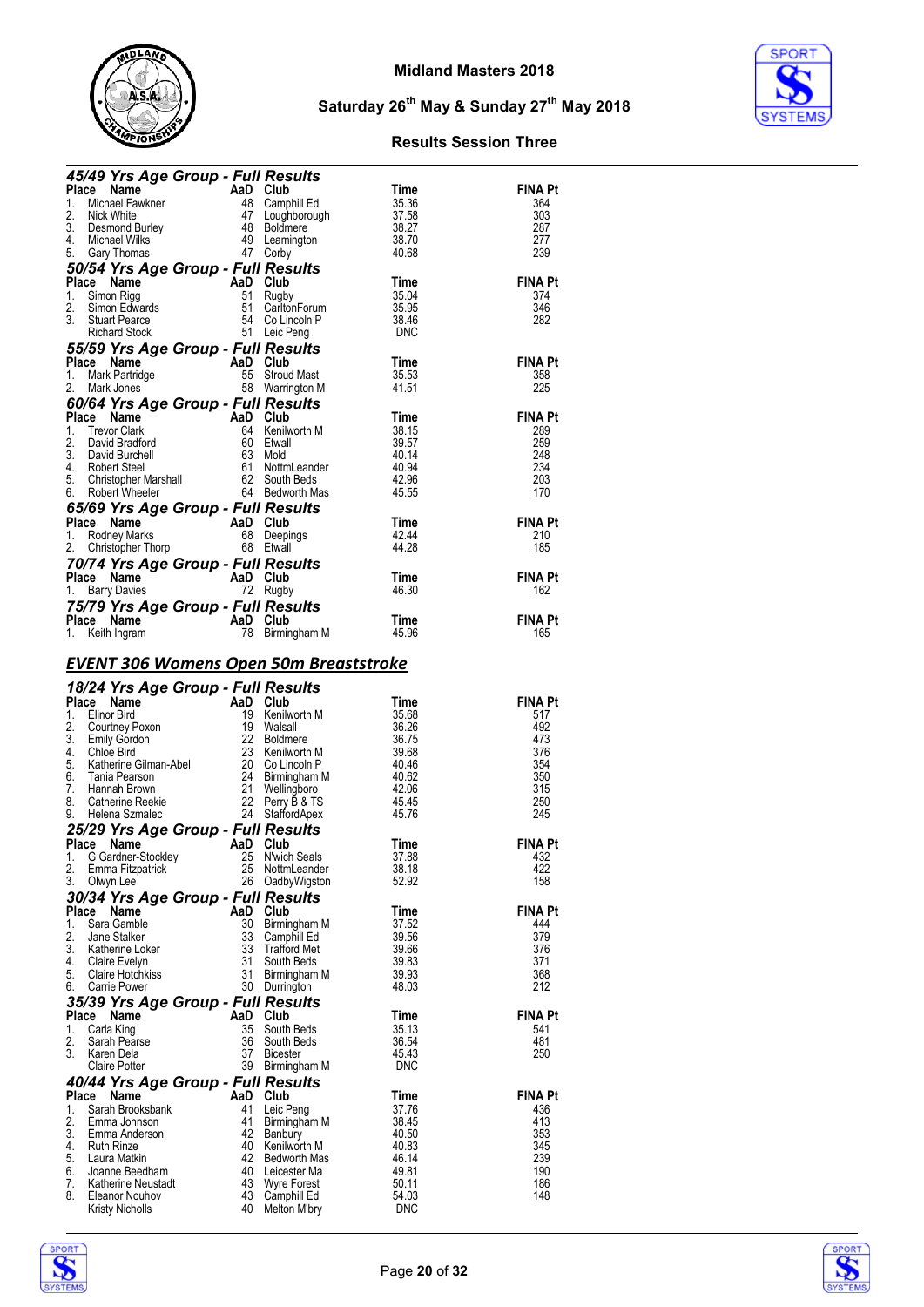



| 45/49 Yrs Age Group - Full Results                                                                                                                                                                                                                                               |          |                                                                                                |                    |                       |                |
|----------------------------------------------------------------------------------------------------------------------------------------------------------------------------------------------------------------------------------------------------------------------------------|----------|------------------------------------------------------------------------------------------------|--------------------|-----------------------|----------------|
| Place Name                                                                                                                                                                                                                                                                       |          | And Club<br>46 B C & P Mast<br>47 Birmingham M<br>49 Strat Sharks<br>49 Banbury<br>45 Roldmare | Time               | <b>FINA Pt</b>        |                |
| 1.<br>Justine Doody<br>2.<br>Ruth Krone                                                                                                                                                                                                                                          |          |                                                                                                | 40.65<br>41.04     | 349<br>339            |                |
| 3.<br>Ali Skirvin                                                                                                                                                                                                                                                                |          |                                                                                                | 41.86              | 320                   |                |
| 4.<br>Joanne Butler                                                                                                                                                                                                                                                              |          |                                                                                                | 49.75              | 190                   |                |
| Karen Woodhall                                                                                                                                                                                                                                                                   |          | 45 Boldmere                                                                                    | <b>DNC</b>         |                       |                |
| 50/54 Yrs Age Group - Full Results<br>Place Name                                                                                                                                                                                                                                 |          |                                                                                                | Time               | <b>FINA Pt</b>        |                |
| 1.<br>Hayley Bird                                                                                                                                                                                                                                                                |          | And Club<br>50 Leic Peng<br>51 Coalville<br>52 Co Coventry<br>50 Wyre Forest                   | 38.26              | 419                   |                |
| 2.<br>Kathryn Hughes                                                                                                                                                                                                                                                             |          |                                                                                                | 43.63              | 282                   |                |
| 3.<br>Claire Coventry                                                                                                                                                                                                                                                            |          |                                                                                                | 43.71              | 281                   |                |
| 4. Tracey Moore<br>5. Elizabeth Burley                                                                                                                                                                                                                                           |          | 50 Boldmere                                                                                    | 44.83<br>52.60     | 260<br>161            |                |
| 55/59 Yrs Age Group - Full Results                                                                                                                                                                                                                                               |          |                                                                                                |                    |                       |                |
| Place Name                                                                                                                                                                                                                                                                       |          |                                                                                                | Time               | <b>FINA Pt</b>        |                |
| Compared to the Hanne<br>Hannah Ueckermann<br>Tracy Ellis 56 B C & P Mast<br>Mary Nevill 57 Coalville<br>Julie Fisher 57 Boldmere<br>1.                                                                                                                                          |          |                                                                                                | 42.01              | 316                   |                |
| 2.                                                                                                                                                                                                                                                                               |          |                                                                                                | 47.53              | 218                   |                |
| 3.                                                                                                                                                                                                                                                                               |          |                                                                                                | 54.93              | 141<br>115            |                |
| Julie Fisher<br>4.<br>60/64 Yrs Age Group - Full Results                                                                                                                                                                                                                         |          | 57 Boldmere                                                                                    | 58.73              |                       |                |
| Place Name                                                                                                                                                                                                                                                                       | AaD Club |                                                                                                | Time               | <b>FINA Pt</b>        |                |
| Kristin Davidson                                                                                                                                                                                                                                                                 |          | 60 Boldmere                                                                                    | <b>DNC</b>         |                       |                |
| Anne Bourne                                                                                                                                                                                                                                                                      |          | 64 Camphill Ed                                                                                 | <b>DNC</b>         |                       |                |
| 65/69 Yrs Age Group - Full Results                                                                                                                                                                                                                                               |          |                                                                                                |                    |                       |                |
| Place Name<br>AaD Club                                                                                                                                                                                                                                                           |          |                                                                                                | Time               | <b>FINA Pt</b>        |                |
| 1.<br>2.                                                                                                                                                                                                                                                                         |          |                                                                                                | 47.46<br>53.54     | 219<br>153            |                |
| For the Hunnicliffe<br>Susan Cummings<br>Janice Appleton<br>Janice Appleton<br>Susan Cummings<br>Susan bury<br>Susan bury<br>Susan bury<br>Susan Cummings<br>Susan Cummings<br>Susan Cummings<br>Susan Cummings<br>Susan Cummings<br>Susan Cummings<br>Sus<br>3. Janice Appleton |          |                                                                                                | 1:07.10            | 77                    |                |
| 75/79 Yrs Age Group - Full Results                                                                                                                                                                                                                                               |          |                                                                                                |                    |                       |                |
| AaD Club<br>Place Name                                                                                                                                                                                                                                                           |          |                                                                                                | Time               | <b>FINA Pt</b>        |                |
| Elaine Bromwich<br>1.                                                                                                                                                                                                                                                            |          | 76 Birmingham M<br>75 Banbury                                                                  | 56.00              | 133                   |                |
| 2.<br>Barbara Legg                                                                                                                                                                                                                                                               |          |                                                                                                | 57.07              | 126                   |                |
| <b>EVENT 307 Mens Open 100m Butterfly</b>                                                                                                                                                                                                                                        |          |                                                                                                |                    |                       |                |
|                                                                                                                                                                                                                                                                                  |          |                                                                                                |                    |                       |                |
| 18/24 Yrs Age Group - Full Results                                                                                                                                                                                                                                               |          |                                                                                                |                    |                       |                |
|                                                                                                                                                                                                                                                                                  |          |                                                                                                | Time<br>1:02.47    | FINA Pt<br>455        | 50<br>29.13    |
|                                                                                                                                                                                                                                                                                  |          |                                                                                                |                    |                       |                |
|                                                                                                                                                                                                                                                                                  |          |                                                                                                | <b>DNC</b>         |                       |                |
| Frace <b>Name</b><br>1. Alexander Burrell <b>AaD Club</b><br>1. Alexander Burrell 24 Birmingham M<br>25/20 West CR 22 Wellingham                                                                                                                                                 |          |                                                                                                |                    |                       |                |
| 25/29 Yrs Age Group - Full Results<br>Place Name                                                                                                                                                                                                                                 |          |                                                                                                | Time               | FINA Pt               | 50             |
| 1.                                                                                                                                                                                                                                                                               |          |                                                                                                | 1:00.17            | 510                   | 29.51          |
| Ce Name<br>Matthew James<br>Rory Hollings<br>27 Birmingham M<br>27 Birmingham M<br>2.                                                                                                                                                                                            |          |                                                                                                | 1:00.38            | 504                   | 28.42          |
| 3.<br>Michael Procter<br>4.<br>Liam Herbert                                                                                                                                                                                                                                      |          | 25 Bicester                                                                                    | 1:01.37<br>1:02.91 | 480<br>446            | 28.69<br>28.32 |
|                                                                                                                                                                                                                                                                                  |          | 25 Birmingham M                                                                                |                    |                       |                |
| 30/34 Yrs Age Group - Full Results<br>Place Name                                                                                                                                                                                                                                 |          | AaD Club                                                                                       | Time               | FINA Pt               | 50             |
| <b>Richard Hinsley</b><br>1.                                                                                                                                                                                                                                                     |          | 33 Lichfield                                                                                   | 1:25.92            | 175                   | 39.69          |
| 35/39 Yrs Age Group - Full Results                                                                                                                                                                                                                                               |          |                                                                                                |                    |                       |                |
| AaD Club<br>Place Name                                                                                                                                                                                                                                                           |          |                                                                                                | Time               | <b>FINA Pt</b>        | 50             |
| 1. Michael Coleman                                                                                                                                                                                                                                                               |          | 39 Wellingboro                                                                                 | 1:09.90            | 325                   | 32.63          |
| 40/44 Yrs Age Group - Full Results                                                                                                                                                                                                                                               |          |                                                                                                |                    | <b>FINA Pt</b>        |                |
| Place<br>Name<br>John Smith<br>1.                                                                                                                                                                                                                                                | 42       | AaD Club<br>Co Coventry                                                                        | Time<br>1:04.91    | 406                   | 50<br>29.83    |
| 2.<br>Matt Leach                                                                                                                                                                                                                                                                 | 42       | NottmLeander                                                                                   | 1:07.96            | 354                   | 32.29          |
| David Jardine                                                                                                                                                                                                                                                                    | 42       | Bicester                                                                                       | <b>DNC</b>         |                       |                |
| 45/49 Yrs Age Group - Full Results                                                                                                                                                                                                                                               |          |                                                                                                |                    |                       |                |
| Place Name                                                                                                                                                                                                                                                                       | AaD      | Club                                                                                           | Time               | <b>FINA Pt</b>        | 50             |
| Nick White<br>1.<br>2.<br>Michael Wilks                                                                                                                                                                                                                                          | 47<br>49 | Loughborough<br>Leamington                                                                     | 1:23.57<br>1:25.94 | 190<br>175            | 37.95<br>39.61 |
| Christopher Morgan                                                                                                                                                                                                                                                               |          | 46 Out To Swim                                                                                 | <b>DNC</b>         |                       |                |
| 50/54 Yrs Age Group - Full Results                                                                                                                                                                                                                                               |          |                                                                                                |                    |                       |                |
| Place<br>Name                                                                                                                                                                                                                                                                    | AaD      | Club                                                                                           | Time               | <b>FINA Pt</b>        | 50             |
| Clive Keay<br>1.                                                                                                                                                                                                                                                                 | 52       | <b>Bilston</b>                                                                                 | 1:08.55            | 345                   | 31.64          |
| 2.<br>David Clarke<br>3.<br>John Hamilton                                                                                                                                                                                                                                        | 54       | Wrekin Coll<br>53 Kenilworth M                                                                 | 1:12.48<br>1:14.54 | 291<br>268            | 34.10<br>35.26 |
| 55/59 Yrs Age Group - Full Results                                                                                                                                                                                                                                               |          |                                                                                                |                    |                       |                |
| Place<br>Name                                                                                                                                                                                                                                                                    | AaD      | Club                                                                                           | Time               | <b>FINA Pt</b>        | 50             |
| Mark Jones<br>1.                                                                                                                                                                                                                                                                 | 58       | Warrington M                                                                                   | 1:23.72            | 189                   | 39.01          |
| 2.<br>Mark Shipston                                                                                                                                                                                                                                                              |          | 58 NottmLeander                                                                                | 1:31.57            | 144                   | 40.29          |
| 60/64 Yrs Age Group - Full Results                                                                                                                                                                                                                                               |          |                                                                                                |                    |                       |                |
| Place<br>Name                                                                                                                                                                                                                                                                    | 62       | AaD Club                                                                                       | Time<br>1:14.12    | <b>FINA Pt</b>        | 50             |
| Graham Powell<br>1.<br>2.<br><b>Martyn Finney</b>                                                                                                                                                                                                                                |          | Team Luton<br>60 Etwall                                                                        | 1:23.46            | 272<br>191            | 36.03<br>38.13 |
| 65/69 Yrs Age Group - Full Results                                                                                                                                                                                                                                               |          |                                                                                                |                    |                       |                |
| Place Name<br>Paul Millington<br>1.                                                                                                                                                                                                                                              | 66       | AaD Club<br>Camphill Ed                                                                        | Time<br>1:39.27    | <b>FINA Pt</b><br>113 | 50<br>46.10    |



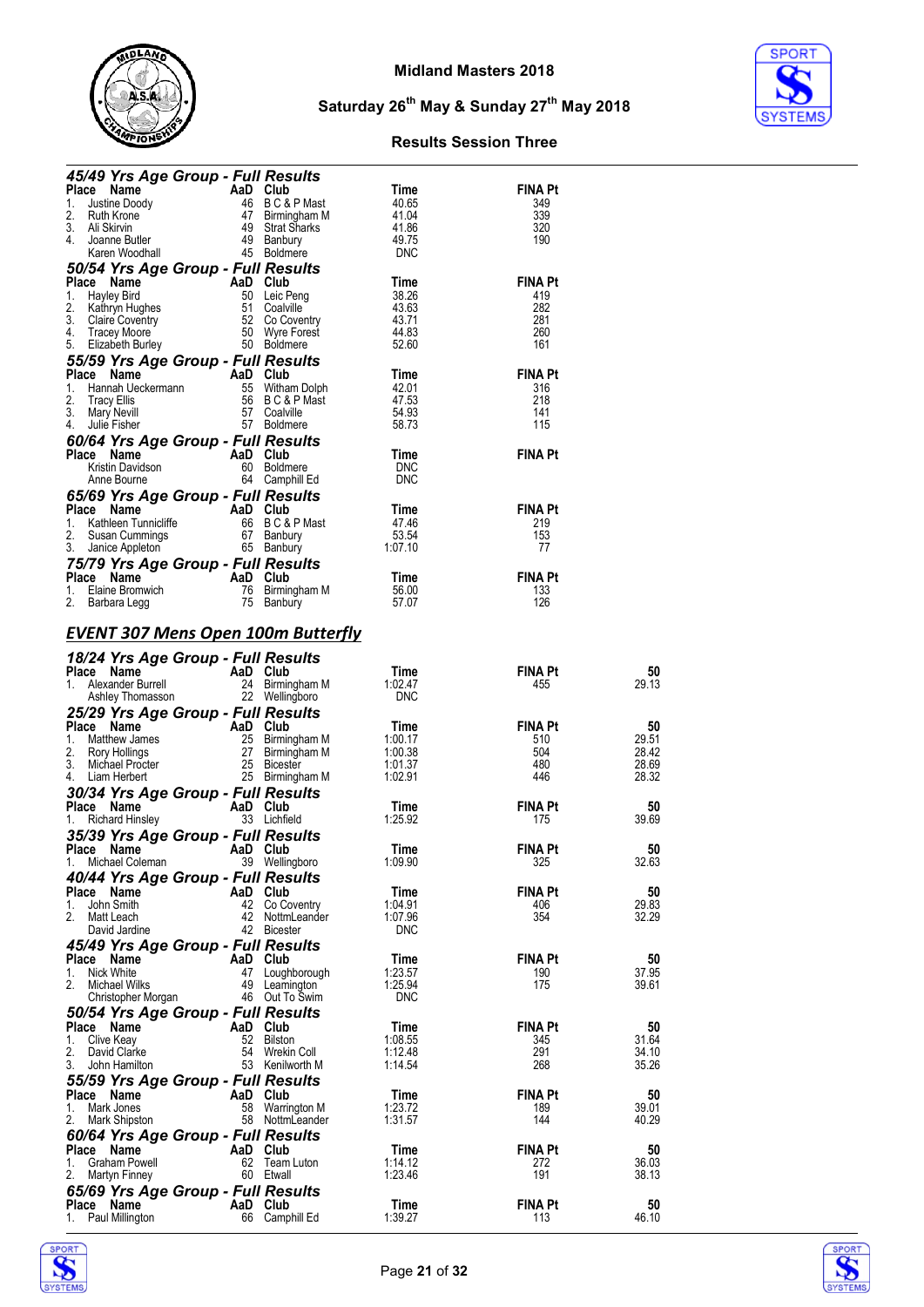



| 70/74 Yrs Age Group - Full Results               |                |                                |                    |                       |                |
|--------------------------------------------------|----------------|--------------------------------|--------------------|-----------------------|----------------|
| Place Name<br>Peter Stephens<br>1.               | AaD Club<br>71 | Royal Navy                     | Time<br>1:55.09    | <b>FINA Pt</b><br>72  | 50<br>52.90    |
| <b>EVENT 308 Womens Open 100m Butterfly</b>      |                |                                |                    |                       |                |
| 18/24 Yrs Age Group - Full Results               |                |                                |                    |                       |                |
| Place Name                                       | AaD Club       |                                | Time               | <b>FINA Pt</b>        | 50             |
| Emily Gordon<br>1.                               | 22             | <b>Boldmere</b>                | 1:14.65            | 391                   | 33.65          |
| 2.<br>Lucy Gale                                  | 23             | <b>Boldmere</b>                | 1:24.00            | 274                   | 38.57          |
| 3.<br>Katherine Molloy                           |                | 19 Wellingboro                 | 1:40.17            | 162                   | 44.42          |
| 25/29 Yrs Age Group - Full Results               |                |                                |                    |                       |                |
| Place Name<br>Katie Walker-Stabeler<br>1.        | AaD Club       | 29 Birmingham M                | Time<br>1:11.90    | <b>FINA Pt</b><br>438 | 50<br>33.63    |
| 2.<br>Leona Hinds                                |                | 27 NottmLeander                | 1:24.75            | 267                   | 39.52          |
| 30/34 Yrs Age Group - Full Results               |                |                                |                    |                       |                |
| Place Name                                       | AaD Club       |                                | Time               | <b>FINA Pt</b>        | 50             |
| Justine Clark<br>1.                              |                | 30 Kenilworth M                | 1:07.41            | 531                   | 32.10          |
| 2.<br>Alice Lane                                 |                | 31 Birmingham M                | 1:13.20            | 415                   | 33.89          |
| 35/39 Yrs Age Group - Full Results               |                |                                |                    |                       |                |
| Place Name                                       | AaD Club       |                                | Time               | <b>FINA Pt</b>        | 50             |
| Joy Ravenhall<br>1.                              |                | 39 Co Coventry                 | 1:13.42            | 411                   | 34.05          |
| 40/44 Yrs Age Group - Full Results               |                |                                |                    |                       |                |
| Place Name<br>1.<br>Emma Johnson                 | AaD<br>41      | Club                           | Time<br>1:16.33    | <b>FINA Pt</b><br>366 | 50<br>34.93    |
| 2.<br>Emma Anderson                              |                | Birmingham M<br>42 Banbury     | 1:18.45            | 337                   | 36.31          |
| 3.<br>Sarah Brooksbank                           |                | 41 Leic Peng                   | 1:26.52            | 251                   | 40.06          |
| 45/49 Yrs Age Group - Full Results               |                |                                |                    |                       |                |
| Place Name                                       | AaD Club       |                                | Time               | <b>FINA Pt</b>        | 50             |
| 1.<br>Nicola Latty                               | 47             | Sub 160                        | 1:11.90            | 438                   | 35.21          |
| 2.<br>Joanne Hilev<br>3. Karen Howells           | 48             | Bedworth Mas                   | 1:14.80<br>1:26.71 | 389<br>249            | 34.66          |
| Emma Klimowicz                                   |                | 47 Loughborough<br>47 Corby    | DQ                 |                       | 40.00          |
| 50/54 Yrs Age Group - Full Results               |                |                                |                    |                       |                |
| Place Name                                       | AaD Club       |                                | Time               | <b>FINA Pt</b>        | 50             |
| Amber Hunt<br>1.                                 | 51             | Brighton Dol                   | 2:27.18            | 51                    | 1:06.24        |
| Julie Gibson                                     | 51             | <b>BelperMarlin</b>            | <b>DNC</b>         |                       |                |
| Silvia Ferdin                                    |                | 53 Co Cambridge                | <b>DNC</b>         |                       |                |
| 55/59 Yrs Age Group - Full Results               |                |                                |                    |                       |                |
| Place Name                                       | AaD Club       |                                | Time               | <b>FINA Pt</b>        | 50             |
| 1.<br>Elaine Seager                              |                | 55 Loughborough                | 1:27.91            | 239                   | 41.63          |
| 60/64 Yrs Age Group - Full Results<br>Place Name | AaD Club       |                                | Time               | <b>FINA Pt</b>        | 50             |
| 1.<br>Lindsey Gowland                            |                | 61 BC&PMast                    | 1:32.72            | 204                   | 41.43          |
| 2.<br>Christine Gillard                          |                | 62 Calv Bing                   | 1:47.70            | 130                   | 50.99          |
| 65/69 Yrs Age Group - Full Results               |                |                                |                    |                       |                |
| Place Name                                       | AaD Club       |                                | Time               | <b>FINA Pt</b>        | 50             |
| Jeanette Benn<br>1.                              |                | 67 Co Lincoln P                | 2:34.75            | 43                    | 1:09.38        |
|                                                  |                |                                |                    |                       |                |
|                                                  |                |                                |                    |                       |                |
| <b>EVENT 308 Womens Open 100m Butterfly</b>      |                |                                |                    |                       |                |
| 18/24 Yrs Age Group - Full Results               |                |                                |                    |                       |                |
| Place Name                                       | AaD            | Club                           | Time               | <b>FINA Pt</b>        | 50             |
| <b>Emily Gordon</b><br>1.                        | 22             | <b>Boldmere</b>                | 1:14.65            | 391                   | 33.65          |
| 2.<br>Lucy Gale<br>3.<br>Katherine Molloy        | 23<br>19       | <b>Boldmere</b><br>Wellingboro | 1:24.00<br>1:40.17 | 274<br>162            | 38.57<br>44.42 |
|                                                  |                |                                |                    |                       |                |
| 25/29 Yrs Age Group - Full Results<br>Place Name | AaD            | Club                           | Time               | <b>FINA Pt</b>        | 50             |
| 1.<br>Katie Walker-Stabeler                      | 29             | Birmingham M                   | 1:11.90            | 438                   | 33.63          |
| 2.<br>Leona Hinds                                | 27             | NottmLeander                   | 1:24.75            | 267                   | 39.52          |
| 30/34 Yrs Age Group - Full Results               |                |                                |                    |                       |                |
| Place Name                                       | AaD            | Club                           | Time               | <b>FINA Pt</b>        | 50             |
| 1.<br>Justine Clark                              | 30             | Kenilworth M                   | 1:07.41            | 531                   | 32.10          |
| 2.<br>Alice Lane                                 | 31             | Birmingham M                   | 1:13.20            | 415                   | 33.89          |
| 35/39 Yrs Age Group - Full Results               | AaD Club       |                                | Time               | <b>FINA Pt</b>        | 50             |
| Place Name<br>Joy Ravenhall<br>1.                |                | 39 Co Coventry                 | 1:13.42            | 411                   | 34.05          |
| 40/44 Yrs Age Group - Full Results               |                |                                |                    |                       |                |
| Place<br>Name                                    | AaD            | Club                           | Time               | <b>FINA Pt</b>        | 50             |
| 1.<br>Emma Johnson                               | 41             | Birmingham M                   | 1:16.33            | 366                   | 34.93          |
| 2.<br>Emma Anderson                              | 42             | Banbury                        | 1:18.45            | 337                   | 36.31          |
| 3.<br>Sarah Brooksbank                           | 41             | Leic Peng                      | 1:26.52            | 251                   | 40.06          |



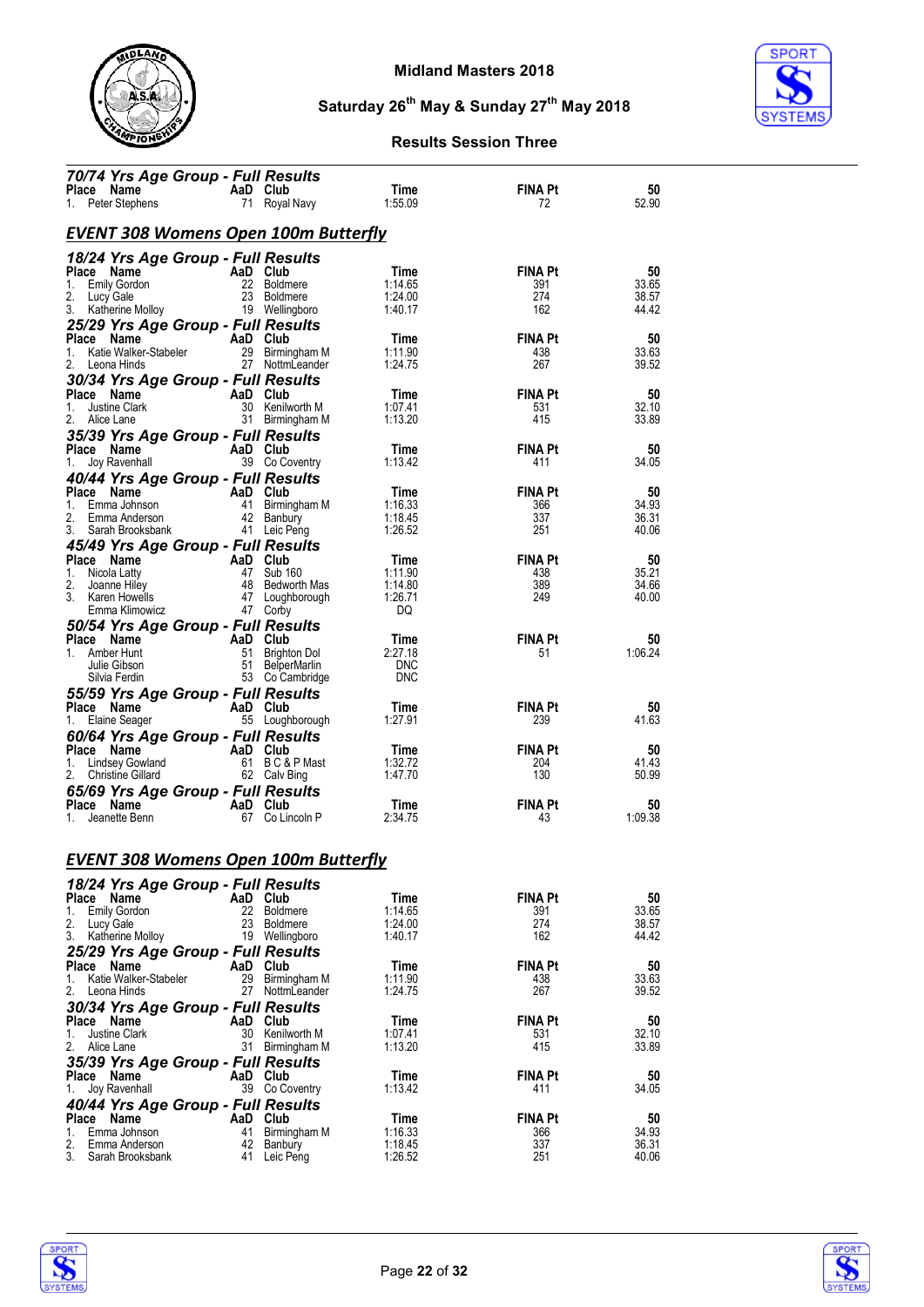



| 45/49 Yrs Age Group - Full Results               |          |                                         |                    |                |                  |
|--------------------------------------------------|----------|-----------------------------------------|--------------------|----------------|------------------|
| Place Name                                       | AaD Club |                                         | Time               | <b>FINA Pt</b> | 50               |
| Nicola Latty<br>1.<br>2.<br>Joanne Hiley         | 48       | 47 Sub 160<br>Bedworth Mas              | 1:11.90<br>1:14.80 | 438<br>389     | 35.21<br>34.66   |
| 3.<br>Karen Howells                              |          | 47 Loughborough                         | 1:26.71            | 249            | 40.00            |
| Emma Klimowicz                                   |          | 47 Corby                                | DQ                 |                |                  |
| 50/54 Yrs Age Group - Full Results               |          |                                         |                    |                |                  |
| Place Name                                       | AaD Club |                                         | Time               | <b>FINA Pt</b> | 50               |
| 1. Amber Hunt                                    | 51       | <b>Brighton Dol</b>                     | 2:27.18            | 51             | 1:06.24          |
| Julie Gibson                                     | 51       | BelperMarlin                            | <b>DNC</b>         |                |                  |
| Silvia Ferdin                                    |          | 53 Co Cambridge                         | <b>DNC</b>         |                |                  |
| 55/59 Yrs Age Group - Full Results               |          |                                         |                    |                |                  |
| Place Name                                       | AaD Club |                                         | Time               | <b>FINA Pt</b> | 50               |
| Elaine Seager<br>1.                              | 55       | Loughborough                            | 1:27.91            | 239            | 41.63            |
| 60/64 Yrs Age Group - Full Results               |          |                                         |                    |                |                  |
| Place Name                                       | AaD Club |                                         | Time               | <b>FINA Pt</b> | 50               |
| Lindsey Gowland<br>1.                            | 61       | B C & P Mast                            | 1:32.72            | 204            | 41.43            |
| <b>Christine Gillard</b><br>2.                   |          | 62 Calv Bing                            | 1:47.70            | 130            | 50.99            |
| 65/69 Yrs Age Group - Full Results               |          |                                         |                    |                |                  |
| Place Name                                       | AaD Club |                                         | Time               | <b>FINA Pt</b> | 50               |
| Jeanette Benn<br>1.                              | 67       | Co Lincoln P                            | 2:34.75            | 43             | 1:09.38          |
|                                                  |          |                                         |                    |                |                  |
| <u>EVENT 309 Womens Open 200m Freestyle Team</u> |          |                                         |                    |                |                  |
|                                                  |          |                                         |                    |                |                  |
| 072+ Yrs Age Group - Full Results                |          |                                         |                    |                |                  |
| Place Name                                       |          | A.G Club                                | Time               | <b>FINA Pt</b> |                  |
| 1. Boldmere                                      |          | 072+ Boldmere                           | 2:21.35            | 296            |                  |
|                                                  |          | <b>Rhianne Fisher</b><br>Julie Fisher   |                    |                | 31.99<br>48.02   |
|                                                  |          | Lucy Gale                               |                    |                | 30.66            |
|                                                  |          | <b>Emily Gordon</b>                     |                    |                | 30.68            |
| Kenilworth M                                     |          | 072+ Kenilworth M                       | <b>DNC</b>         |                |                  |
|                                                  |          |                                         |                    |                |                  |
| 100+ Yrs Age Group - Full Results                |          |                                         |                    |                |                  |
|                                                  |          |                                         |                    |                |                  |
| Place Name                                       |          | A.G Club                                | Time               | <b>FINA Pt</b> |                  |
| Birmingham M<br>1.                               |          | 100+ Birmingham M                       | 1:54.27            | 560            |                  |
|                                                  |          | <b>IAlice Lane</b>                      |                    |                | 27.98            |
|                                                  |          | Elizabeth Hannah                        |                    |                | 29.52            |
|                                                  |          | Caroline Saxon<br>Katie Walker-Stabeler |                    |                | 28.83<br>27.94   |
|                                                  |          |                                         |                    |                |                  |
| 120+ Yrs Age Group - Full Results<br>Place Name  |          | A.G Club                                | Time               | <b>FINA Pt</b> |                  |
| Kenilworth M<br>1.                               |          | 120+ Kenilworth M                       | 2:02.75            | 452            |                  |
|                                                  |          | Jill Groves                             |                    |                | 31.51            |
|                                                  |          | Justine Clark                           |                    |                | 27.16            |
|                                                  |          | Ruth Rimze                              |                    |                | 31.92            |
| 2.                                               |          | Kathryn Welland                         |                    |                | 32.16            |
| <b>Bedworth Mas</b>                              |          | 120+ Bedworth Mas<br>Sarah Collings     | 2:04.41            | 434            | 30.80            |
|                                                  |          | Julie Tucker                            |                    |                | 31.26            |
|                                                  |          | <b>Ruth Pearce</b>                      |                    |                | 32.10            |
|                                                  |          | Joanne Hiley                            |                    |                | 30.25            |
| <b>Bicester</b><br>3.                            | $120+$   | <b>Bicester</b>                         | 2:14.56            | 343            |                  |
|                                                  |          | Alison McGregor<br>Carol Kavanagh       |                    |                | 31.69<br>33.65   |
|                                                  |          | Rebecca Dalton                          |                    |                |                  |
|                                                  |          | Karen Dela                              |                    |                | 1.09.22          |
| 160+ Yrs Age Group - Full Results                |          |                                         |                    |                |                  |
| Place Name                                       |          | A.G Club                                | Time               | <b>FINA Pt</b> |                  |
| Birmingham M<br>1.                               |          | 160+ Birmingham M                       | 2:05.37            | 424            |                  |
|                                                  |          | Suzanne Hurst                           |                    |                |                  |
|                                                  |          | Sara Gamble<br><b>Ruth Krone</b>        |                    |                | 1.01.84<br>31.98 |
|                                                  |          | Emma Johnson                            |                    |                | 31.55            |
| Leic Peng<br>2.                                  | $160+$   | Leic Peng                               | 2:07.12            | 407            |                  |
|                                                  |          | <b>Hayley Bird</b>                      |                    |                | 31.45            |
|                                                  |          | Sarah Brooksbank<br>Nicola Burdett      |                    |                | 33.74<br>31.47   |
|                                                  |          | Lydia Anne Lock                         |                    |                | 30.46            |
| <b>Bedworth Mas</b><br>3.                        | 160+     | Bedworth Mas                            | 2:16.61            | 328            |                  |
|                                                  |          | Carolyn Dyall                           |                    |                | 32.39            |
|                                                  |          | Helen Fielder<br>Gemma Sailsbury        |                    |                | 35.28<br>35.70   |



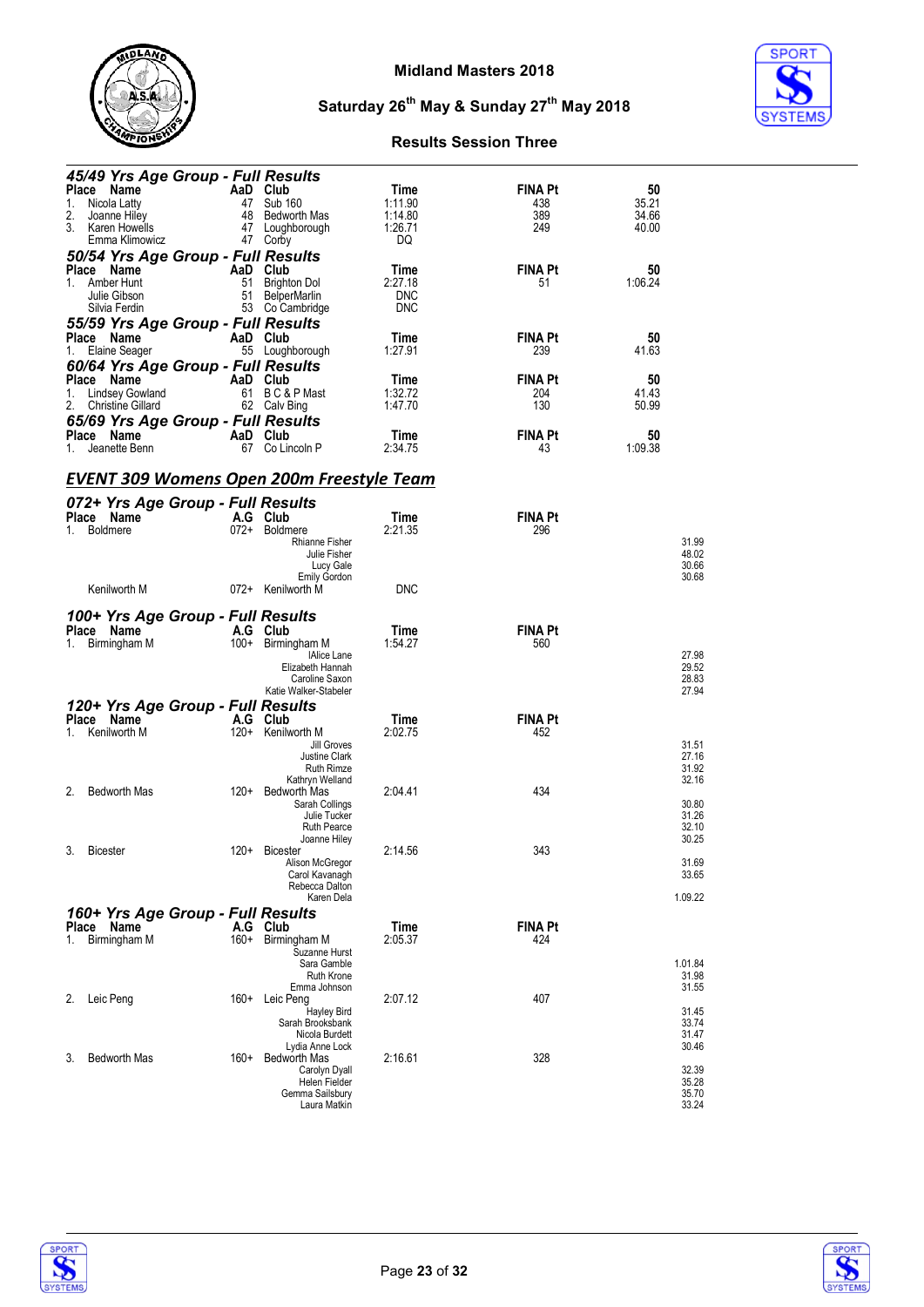



#### **Results Session Three**

| 200+ Yrs Age Group - Full Results |        |                    |         |                |       |  |  |
|-----------------------------------|--------|--------------------|---------|----------------|-------|--|--|
| Place Name                        |        | A.G Club           | Time    | <b>FINA Pt</b> |       |  |  |
| B C & P Mast<br>1.                |        | 200+ BC&PMast      | 2:14.29 | 345            |       |  |  |
|                                   |        | Justine Doody      |         |                | 32.61 |  |  |
|                                   |        | <b>Tracy Ellis</b> |         |                | 37.16 |  |  |
|                                   |        | Anne Turner        |         |                | 31.90 |  |  |
|                                   |        | Lindsey Gowland    |         |                | 32.62 |  |  |
| 2.<br>Banbury SC                  | $200+$ | Banbury            | 2:45.98 | 183            |       |  |  |
|                                   |        | Emma Anderson      |         |                | 31.17 |  |  |
|                                   |        | Janice Appleton    |         |                | 51.63 |  |  |
|                                   |        | Joanne Butler      |         |                | 41.08 |  |  |
|                                   |        |                    |         |                | 42.10 |  |  |
|                                   |        | Susan Cummings     |         |                |       |  |  |

#### *EVENT 310 Mens Open 200m Freestyle Team*

| 072+ Yrs Age Group - Full Results               |        |                                       |             |                |                |
|-------------------------------------------------|--------|---------------------------------------|-------------|----------------|----------------|
| Place Name                                      |        | A.G Club                              | Time        | <b>FINA Pt</b> |                |
| Birmingham M<br>1.                              |        | 072+ Birmingham M                     | 1:42.90     | 517            |                |
|                                                 |        | Liam Herbert                          |             |                | 27.15          |
|                                                 |        | Rory Hollings<br>Alexander Burrell    |             |                | 24.54<br>25.50 |
|                                                 |        | Matthew James                         |             |                | 25.71          |
|                                                 |        |                                       |             |                |                |
| 120+ Yrs Age Group - Full Results<br>Place Name |        | A.G Club                              | <b>Time</b> | <b>FINA Pt</b> |                |
| <b>Bicester</b><br>1.                           | $120+$ | <b>Bicester</b>                       | 1:43.42     | 509            |                |
|                                                 |        | Andrew Clarke                         |             |                | 29.05          |
|                                                 |        | <b>Ryan Steward</b>                   |             |                | 25.68          |
|                                                 |        | Andrew Smith                          |             |                | 24.01          |
|                                                 |        | <b>Michael Procter</b>                |             |                | 24.68          |
| Coalville<br>2.                                 | $120+$ | Coalville                             | 1:46.90     | 461            |                |
|                                                 |        | Stephen Crane<br>Daniel Clarke        |             |                |                |
|                                                 |        | <b>Robert Crane</b>                   |             |                |                |
|                                                 |        | Samuel Hickinbottom                   |             |                | 1.46.90        |
| Kenilworth M<br>3.                              | 120+   | Kenilworth M                          | 2:03.86     | 296            |                |
|                                                 |        | David Underhill                       |             |                | 28.95          |
|                                                 |        | lan Stones                            |             |                | 31.05<br>30.87 |
|                                                 |        | Robert Egan<br>Michael Wilks          |             |                | 32.99          |
| 200+ Yrs Age Group - Full Results               |        |                                       |             |                |                |
| Place Name                                      | A.G    | Club                                  | Time        | <b>FINA Pt</b> |                |
| Camphill Ed<br>1.                               | $200+$ | Camphill Ed                           | 1:59.39     | 331            |                |
|                                                 |        | Michael Fawkner                       |             |                | 26.63          |
|                                                 |        | Paul Millington                       |             |                | 30.26          |
|                                                 |        | Steve Nash                            |             |                | 27.98          |
| 2.<br>NottmLeander                              | 200+   | Darran Redman-Dyke<br>NottmLeander    | 2:01.78     | 312            | 34.52          |
|                                                 |        | <b>Robert Steel</b>                   |             |                | 32.72          |
|                                                 |        | Mark Shipston                         |             |                | 33.04          |
|                                                 |        | James Colvin                          |             |                | 27.56          |
|                                                 |        | <b>Colin Robbins</b>                  |             |                | 28.46          |
| <b>Bedworth Mas</b><br>3.                       | $200+$ | <b>Bedworth Mas</b>                   | 2:14.08     | 233            |                |
|                                                 |        | <b>Robert Wheeler</b><br>John Bishop  |             |                | 33.55<br>32.63 |
|                                                 |        | Andy Turner                           |             |                | 36.29          |
|                                                 |        | Gareth Parker                         |             |                | 31.61          |
| Kenilworth M                                    | $200+$ | Kenilworth M                          | DQ          |                |                |
|                                                 |        | Ben Walker                            |             |                | 27.24          |
|                                                 |        | John Hamilton                         |             |                | 28.99          |
|                                                 |        | Scott Hatfield<br><b>Trevor Clark</b> |             |                | 31.43          |
|                                                 |        |                                       |             |                |                |
| 240+ Yrs Age Group - Full Results<br>Place Name | A.G    | Club                                  | Time        | <b>FINA Pt</b> |                |
| Etwall                                          | 240+   | Etwall                                | <b>DNC</b>  |                |                |
|                                                 |        | David Bradford                        |             |                |                |
|                                                 |        | Christopher Thorp                     |             |                |                |
|                                                 |        | Martyn Finney                         |             |                |                |
|                                                 |        | Richard Woodall                       |             |                |                |



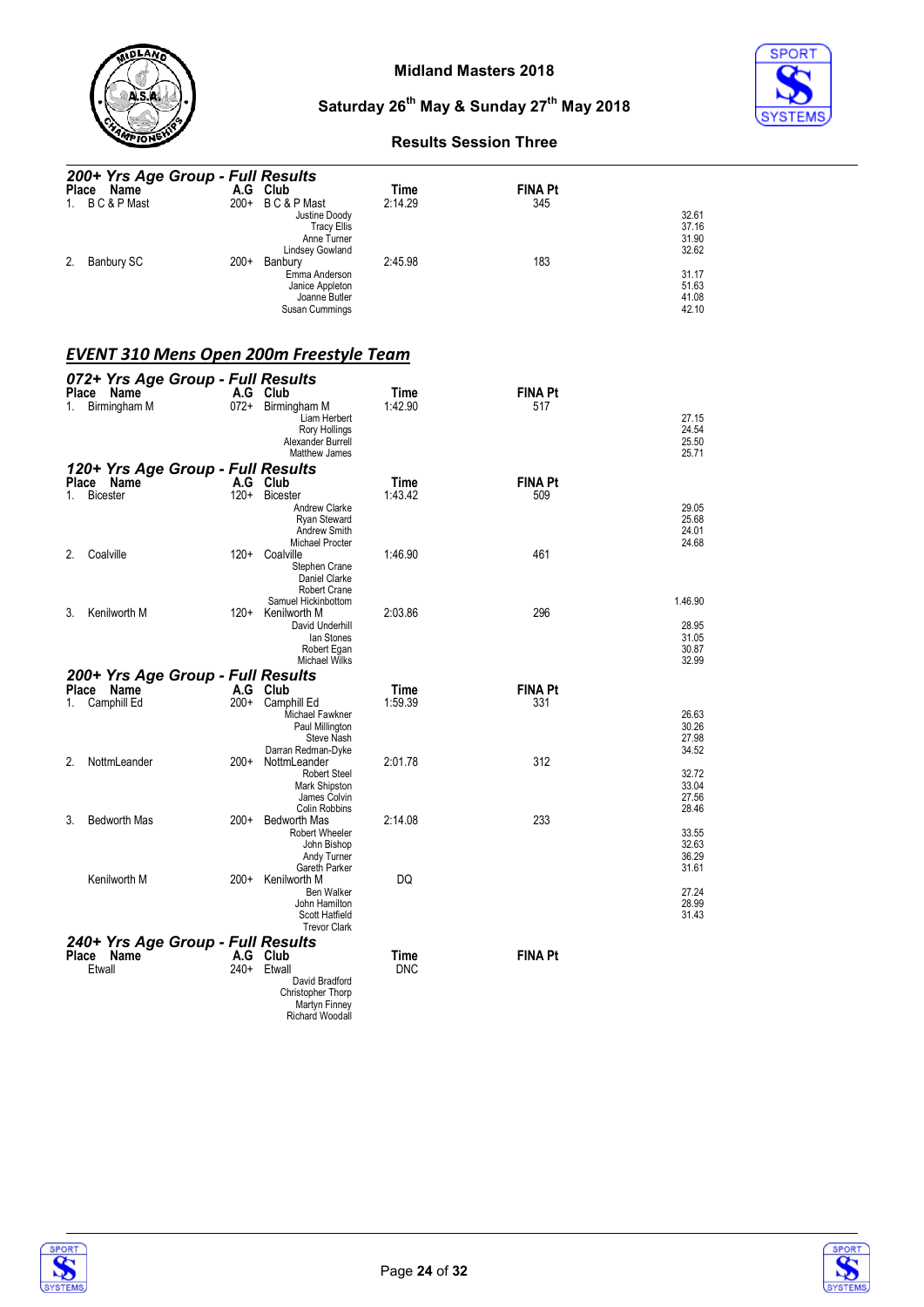



#### **Results Session Four**

## **EVENT 401 Mens Open 100m IM**

| 18/24 Yrs Age Group - Full Results               |                |                                    |                    |                       |                |
|--------------------------------------------------|----------------|------------------------------------|--------------------|-----------------------|----------------|
| Place<br>Name                                    | AaD Club       |                                    | Time               | <b>FINA Pt</b>        | 50             |
| Alexander Burrell<br>1.                          | 24             | Birmingham M                       | 1:04.63            | 471                   | 29.79          |
| 2.<br>David Jenkins<br>3.<br>Benjamin Nevill     |                | 20 Camphill Ed<br>22 Coalville     | 1:09.92<br>1:11.08 | 372<br>354            | 32.67<br>32.43 |
| 4.<br>Alex Jenkins                               |                | 24 Camphill Ed                     | 1.11.14            | 353                   | 32.66          |
| 5.<br>Joshua Sutherland                          |                | 24 Birmingham M                    | 1:22.22            | 228                   | 39.95          |
| Alex Mason                                       |                | 22 Team Luton                      | <b>DNC</b>         |                       |                |
| 25/29 Yrs Age Group - Full Results               |                |                                    |                    |                       |                |
| Place<br>Name                                    |                | AaD Club                           | Time               | <b>FINA Pt</b>        | 50             |
| 1.<br>Aaron Flynn                                | 28             | Wellingboro                        | 1:00.44            | 576                   | 28.87          |
| 2.<br>Matthew James                              | 25             | Birmingham M                       | 1:00.87            | 564                   | 29.90          |
| 3.<br>Michael Procter<br>4.<br>Rory Hollings     | 25<br>27       | Bicester                           | 1:02.86<br>1:04.58 | 512<br>472            | 28.58<br>30.18 |
| 5.<br>Joshua Patel                               | 25             | Birmingham M<br>Warwick Uni        | 1:07.17            | 419                   | 31.07          |
| 6.<br>Daniel Clarke                              | 28             | Coalville                          | 1.11.53            | 347                   | 32.78          |
| 7.<br>David Underhill                            |                | 28 Kenilworth M                    | 1:13.01            | 327                   | 34.63          |
| 30/34 Yrs Age Group - Full Results               |                |                                    |                    |                       |                |
| Place<br>Name                                    |                | AaD Club                           | Time               | <b>FINA Pt</b>        | 50             |
| Ryan Steward<br>1.                               | 31             | <b>Bicester</b>                    | 1:05.70            | 448                   | 30.33          |
| 2.<br>Mark Wilson                                |                | 34 NottmLeander                    | 1:09.11            | 385                   | 31.87          |
| 35/39 Yrs Age Group - Full Results               |                |                                    |                    |                       |                |
| Place<br>Name                                    | AaD            | Club                               | Time               | <b>FINA Pt</b>        | 50             |
| Matt Toogood<br>1.<br>2.<br>Joel Vega Flores     | 39             | TelfordAqua<br>39 Bedworth Mas     | 1:16.03<br>1:18.63 | 289<br>261            | 35.54<br>36.67 |
|                                                  |                |                                    |                    |                       |                |
| 40/44 Yrs Age Group - Full Results<br>Place Name | AaD Club       |                                    | Time               | <b>FINA Pt</b>        | 50             |
| David Jardine<br>1.                              |                | 42 Bicester                        | 1:05.87            | 445                   | 30.40          |
| 2.<br>Robert Crane                               |                | 42 Coalville                       | 1:08.89            | 389                   | 31.69          |
| 3.<br>David Bower                                |                | 40 BelperMarlin                    | 1:09.80            | 374                   | 31.88          |
| 4.<br>Robert Egan                                |                | 43 Kenilworth M                    | 1:16.46            | 284                   | 36.77          |
| 5.<br>Neil Symons                                |                | 41 Co Coventry                     | 1:45.72            | 107                   | 51.82          |
| James Colvin                                     |                | 42 NottmLeander                    | <b>DNC</b>         |                       |                |
| 45/49 Yrs Age Group - Full Results               |                |                                    |                    |                       |                |
| Place Name<br>Stephen Langtord<br>1.             | AaD Club<br>49 | Birmingham M                       | Time<br>1:13.77    | <b>FINA Pt</b><br>317 | 50<br>34.18    |
| 2.<br>Michael Fawkner                            |                | 48 Camphill Ed                     | 1:14.51            | 307                   | 34.34          |
| 3.<br>Nick White                                 |                | 47 Loughborough                    | 1:16.53            | 283                   | 36.48          |
| Christopher Morgan                               |                | 46 Out To Swim                     | <b>DNC</b>         |                       |                |
| 50/54 Yrs Age Group - Full Results               |                |                                    |                    |                       |                |
| Place Name                                       | AaD Club       |                                    | Time               | <b>FINA Pt</b>        | 50             |
| 1.<br>Stephen Crane                              | 53             | Coalville                          | 1:11.49            | 348                   | 32.15          |
| 2.<br>Simon Edwards                              | 51             | CarltonForum                       | 1:13.49            | 320                   | 34.39          |
| 3.<br>Colin Robbins<br>4.<br><b>Andrew Pryce</b> | 54             | 54 NottmLeander<br><b>Bicester</b> | 1:13.57<br>1:21.22 | 319<br>237            | 35.31<br>38.51 |
| 5.<br>lan Stones                                 | 51             | Kenilworth M                       | 1:23.15            | 221                   | 39.21          |
| Andy Turner                                      |                | 54 Bedworth Mas                    | DQ 1               |                       |                |
| 55/59 Yrs Age Group - Full Results               |                |                                    |                    |                       |                |
| Place Name                                       | AaD            | Club                               | Time               | <b>FINA Pt</b>        | 50             |
| Mark Partridge<br>1.                             | 55             | <b>Stroud Mast</b>                 | 1:17.30            | 275                   | 36.51          |
| 2.<br>Gareth Parker                              | 59             | Bedworth Mas                       | 1:19.22            | 255                   | 38.31          |
| 3.<br>Mark Jones                                 |                | 58 Warrington M                    | 1:20.80            | 241                   | 38.51          |
| 60/64 Yrs Age Group - Full Results               |                |                                    |                    |                       |                |
| Place Name<br><b>Trevor Clark</b><br>1.          |                | AaD Club<br>64 Kenilworth M        | Time<br>1:13.81    | <b>FINA Pt</b><br>316 | 50             |
| 2.<br>David Bradford                             |                | 60 Etwall                          | 1:20.99            | 239                   | 34.04<br>37.28 |
| 3. Christopher Marshall                          |                | 62 South Beds                      | 1:23.01            | 222                   | 39.20          |
| 4. David Burchell                                |                | 63 Mold                            | 1:29.19            | 179                   | 43.05          |
| 65/69 Yrs Age Group - Full Results               |                |                                    |                    |                       |                |
| Place Name                                       | AaD Club       |                                    | Time               | FINA Pt               | 50             |
| 1.<br>Christopher Thorp                          |                | 68 Etwall                          | 1:35.61            | 145                   | 44.87          |
| 2.<br>Paul Millington                            |                | 66 Camphill Ed                     | 1:37.16            | 138                   | 46.12          |
| 3. Derek Lindsay                                 |                | 67 Rugby                           | 1:47.39            | 102                   | 54.27          |
| 70/74 Yrs Age Group - Full Results               |                |                                    |                    |                       |                |
| Place Name                                       |                | AaD Club<br>72 Rugby               | Time<br>1:44.33    | FINA Pt<br>112        | 50<br>54.29    |
| 1. Barry Davies                                  |                |                                    |                    |                       |                |
| <u>EVENT 402 Womens Open 100m IM</u>             |                |                                    |                    |                       |                |





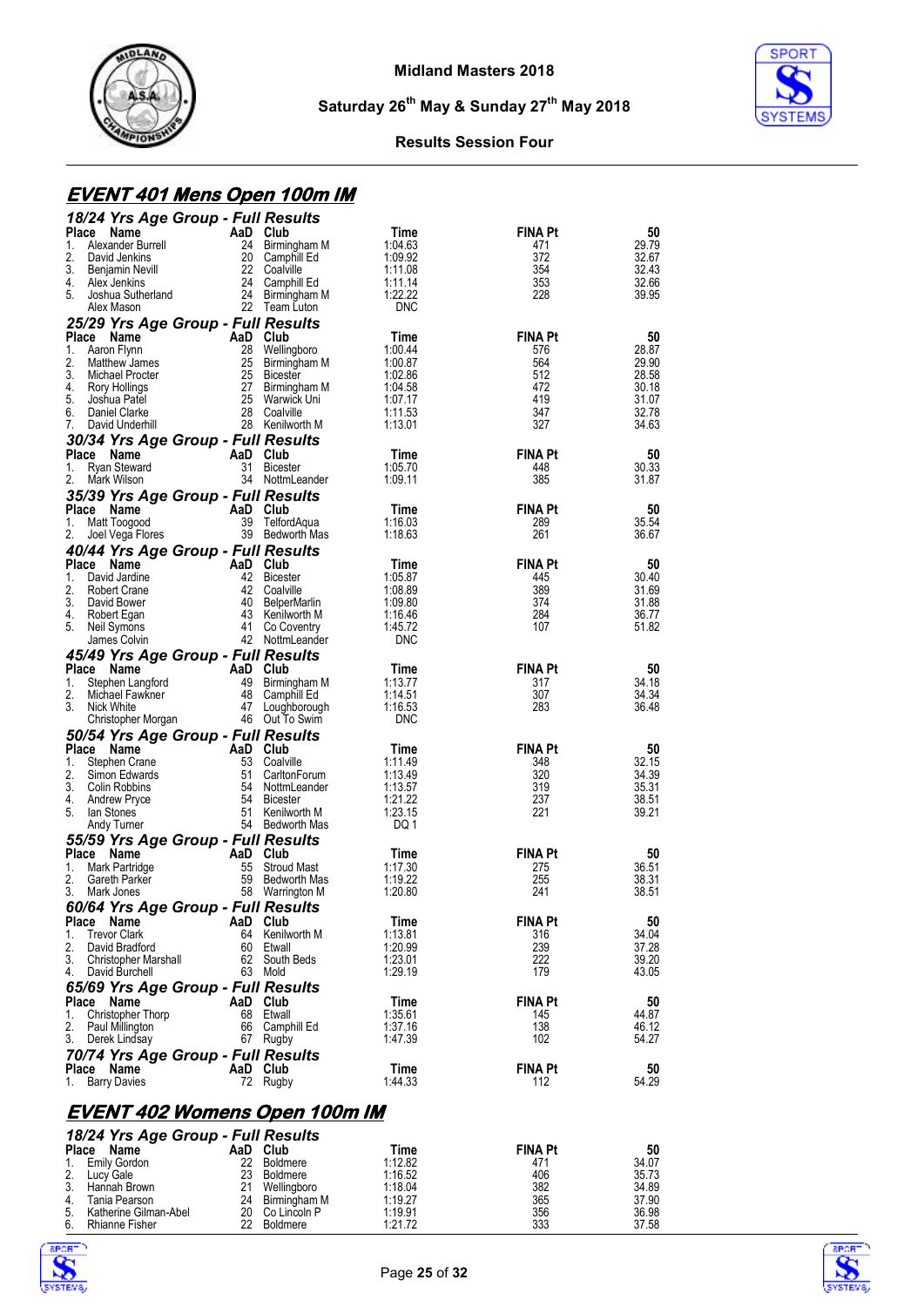



## **Results Session Four**

| Helena Szmalec<br>7.<br>8.<br>Alice Allen-Johnson        | 24             | StaffordApex<br>24 Bedworth Mas    | 1:25.59<br>1:32.33 | 290<br>231            | 39.96<br>43.08 |                |                    |
|----------------------------------------------------------|----------------|------------------------------------|--------------------|-----------------------|----------------|----------------|--------------------|
| 25/29 Yrs Age Group - Full Results                       |                |                                    |                    |                       |                |                |                    |
| Place Name                                               | AaD Club       |                                    | Time               | <b>FINA Pt</b>        | 50             |                |                    |
| Sian Breen<br>1.                                         |                | 29 NottmLeander                    | 1:09.64            | 538                   | 32.68          |                |                    |
| 2.<br>Elizabeth Hannah<br>3.                             |                | 26 Birmingham M<br>27 Birmingham M | 1:16.29<br>1:19.06 | 409<br>368            | 34.04<br>35.55 |                |                    |
| Caroline Saxon<br>4.<br>Leona Hinds                      |                | 27 NottmLeander                    | 1:26.36            | 282                   | 41.14          |                |                    |
| 5.<br>Nicola Ueckermann                                  |                | 28 Witham Dolph                    | 1:27.44            | 272                   | 38.23          |                |                    |
| 30/34 Yrs Age Group - Full Results                       |                |                                    |                    |                       |                |                |                    |
| Place Name<br>1.<br>Justine Clark                        | AaD Club<br>30 | Kenilworth M                       | Time<br>1:10.67    | <b>FINA Pt</b><br>515 | 50<br>32.85    |                |                    |
| 2.<br>Claire Evelyn                                      | 31             | South Beds                         | 1:12.18            | 483                   | 32.95          |                |                    |
| 3.<br>Sara Gamble                                        |                | 30 Birmingham M                    | 1:14.45            | 441                   | 34.83          |                |                    |
| 4.<br>Julie Tucker<br>5.<br>Carrie Power                 |                | 30 Bedworth Mas<br>30 Durrington   | 1:18.51<br>1:30.80 | 376<br>243            | 35.41<br>41.66 |                |                    |
| 35/39 Yrs Age Group - Full Results                       |                |                                    |                    |                       |                |                |                    |
| Place Name                                               | AaD Club       |                                    | Time               | <b>FINA Pt</b>        | 50             |                |                    |
| Joy Ravenhall<br>1.                                      |                | 39 Co Coventry                     | 1:17.36            | 393                   | 36.03          |                |                    |
| 2.<br>Clare Pearce<br>3. Gemma Sailsbury                 |                | 38 Shrewsbury<br>36 Bedworth Mas   | 1:23.52<br>1:33.60 | 312<br>221            | 39.42<br>42.98 |                |                    |
| 40/44 Yrs Age Group - Full Results                       |                |                                    |                    |                       |                |                |                    |
| Place Name                                               | AaD Club       |                                    | Time               | <b>FINA Pt</b>        | 50             |                |                    |
| 1.<br>Suzanne Hurst                                      |                | 44 Birmingham M                    | 1:18.88            | 370                   | 36.20          |                |                    |
| 2.<br>Emma Anderson                                      |                | 42 Banbury                         | 1:19.38            | 363<br>282            | 37.87          |                |                    |
| 3.<br>Carolyn Dyall<br>4.<br>Laura Matkin                |                | 41 Bedworth Mas<br>42 Bedworth Mas | 1:26.40<br>1:26.89 | 277                   | 39.85<br>40.58 |                |                    |
| 5.<br>Eleanor Nouhov                                     |                | 43 Camphill Ed                     | 1:41.24            | 175                   | 48.10          |                |                    |
| Katherine Neustadt                                       |                | 43 Wyre Forest                     | <b>DNC</b>         |                       |                |                |                    |
| 45/49 Yrs Age Group - Full Results<br>Place Name         |                |                                    |                    |                       |                |                |                    |
| 1.<br>Joanne Hiley                                       | AaD Club<br>48 | Bedworth Mas                       | Time<br>1:17.61    | <b>FINA Pt</b><br>389 | 50<br>36.28    |                |                    |
| 2.<br>Ruth Krone                                         |                | 47 Birmingham M                    | 1:25.83            | 287                   | 41.99          |                |                    |
| 3.<br>Karen Howells                                      |                | 47 Loughborough                    | 1:27.03            | 276                   | 40.93          |                |                    |
| 50/54 Yrs Age Group - Full Results                       |                |                                    |                    |                       |                |                |                    |
| Place Name<br>Kathryn Hughes<br>1.                       | AaD Club       | 51 Coalville                       | Time<br>1:23.57    | <b>FINA Pt</b><br>311 | 50<br>39.15    |                |                    |
| 2.<br>Claire King                                        |                | 53 Bedworth Mas                    | 1:38.55            | 190                   | 46.44          |                |                    |
| 3.<br>Amanda Kearney                                     |                | 54 Boldmere                        | 1:49.55            | 138                   | 51.01          |                |                    |
| 4. Amber Hunt                                            |                | 51 Brighton Dol                    | 1:58.79            | 108                   | 58.78          |                |                    |
| 55/59 Yrs Age Group - Full Results<br>Place Name         | AaD Club       |                                    | Time               | <b>FINA Pt</b>        | 50             |                |                    |
| 1.<br>Tracy Ellis                                        |                | 56 BC&PMast                        | 1:30.88            | 242                   | 43.01          |                |                    |
| 2. Carol Kavanagh                                        |                | 56 Bicester                        | 1:42.54            | 168                   | 48.97          |                |                    |
| <b>60/64 Yrs Age Group - Full Results</b>                |                |                                    |                    |                       |                |                |                    |
| Place Name<br>Anne Bourne                                | AaD Club       | 64 Camphill Ed                     | Time<br>DQ 2       | <b>FINA Pt</b>        | 50             |                |                    |
| 65/69 Yrs Age Group - Full Results                       |                |                                    |                    |                       |                |                |                    |
| Place Name                                               |                | AaD Club                           |                    |                       |                |                |                    |
| 1. Susan Cummings                                        |                |                                    | Time               | <b>FINA Pt</b>        | 50             |                |                    |
|                                                          |                | 67 Banbury                         | 1:48.12            | 143                   | 52.64          |                |                    |
|                                                          |                |                                    |                    |                       |                |                |                    |
| <u>EVENT 403 Mens Open 200m Breaststroke</u>             |                |                                    |                    |                       |                |                |                    |
| 25/29 Yrs Age Group - Full Results                       |                |                                    |                    |                       |                |                |                    |
| Place Name                                               | AaD Club       |                                    | <b>Time</b>        | <b>FINA Pt</b>        | 50             | 100            | 150                |
| 1.<br>Aaron Flynn                                        | 28             | Wellingboro                        | 2:22.08            | 609                   | 33.11          | 1:09.52        | 1:46.37            |
| Matthew James<br>2.                                      | 25             | Birmingham M                       | 2:24.55            | 578                   | 33.53          | 1:08.81        | 1:46.26            |
| 35/39 Yrs Age Group - Full Results<br>Place Name         | AaD            | Club                               | <b>Time</b>        | <b>FINA Pt</b>        | 50             | 100            | 150                |
| Phillip Burchell<br>1.                                   | 38             | Sub 160                            | 2:36.70            | 454                   | 35.92          | 1:15.12        | 1:55.34            |
| 2.<br>Ross Tumer                                         |                | 38 Rugby                           | 2:42.94            | 403                   | 33.97          | 1:14.11        | 1:57.81            |
| 40/44 Yrs Age Group - Full Results                       |                |                                    |                    |                       |                |                |                    |
| Place Name<br>1.<br>David Bower                          | AaD<br>40      | Club<br>BelperMarlin               | Time<br>2:46.91    | <b>FINA Pt</b><br>375 | 50<br>36.88    | 100<br>1:19.21 | 150<br>2:03.31     |
| 2.<br>James Colvin                                       |                | 42 NottmLeander                    | 2:54.06            | 331                   | 40.82          | 1:25.96        | 2:10.37            |
| Ben Harkin                                               |                | 40 Warrington M                    | <b>DNC</b>         |                       |                |                |                    |
| 45/49 Yrs Age Group - Full Results                       |                |                                    |                    |                       |                |                |                    |
| Place Name<br>1.<br>Nick White                           | AaD<br>47      | Club<br>Loughborough               | Time<br>2:51.12    | <b>FINA Pt</b><br>348 | 50<br>39.27    | 100<br>1:23.33 | 150<br>2:07.39     |
| 2.<br>Michael Fawkner                                    |                | 48 Camphill Ed                     | 2:59.51            | 302                   | 40.00          | 1:24.83        | 2:11.94            |
| 3.<br>Desmond Burley                                     |                | 48 Boldmere                        | 3:11.02            | 250                   | 44.91          | 1:34.41        | 2:24.26            |
| 4.<br>Michael Wilks<br>5.<br>Clive Smith                 | 49             | 49 Leamington<br>Etwall            | 3:11.33<br>3:24.55 | 249<br>204            | 44.03<br>46.49 | 1:34.59        | 2:24.78<br>2:31.73 |
| Christopher Morgan                                       |                | 46 Out To Swim                     | <b>DNC</b>         |                       |                | 1:38.56        |                    |
| 50/54 Yrs Age Group - Full Results                       |                |                                    |                    |                       |                |                |                    |
| Place Name                                               | AaD Club       |                                    | Time               | <b>FINA Pt</b>        | 50             | 100            | 150                |
| <b>Andrew Carr</b><br>55/59 Yrs Age Group - Full Results |                | 52 East Leeds                      | <b>DNC</b>         |                       |                |                |                    |



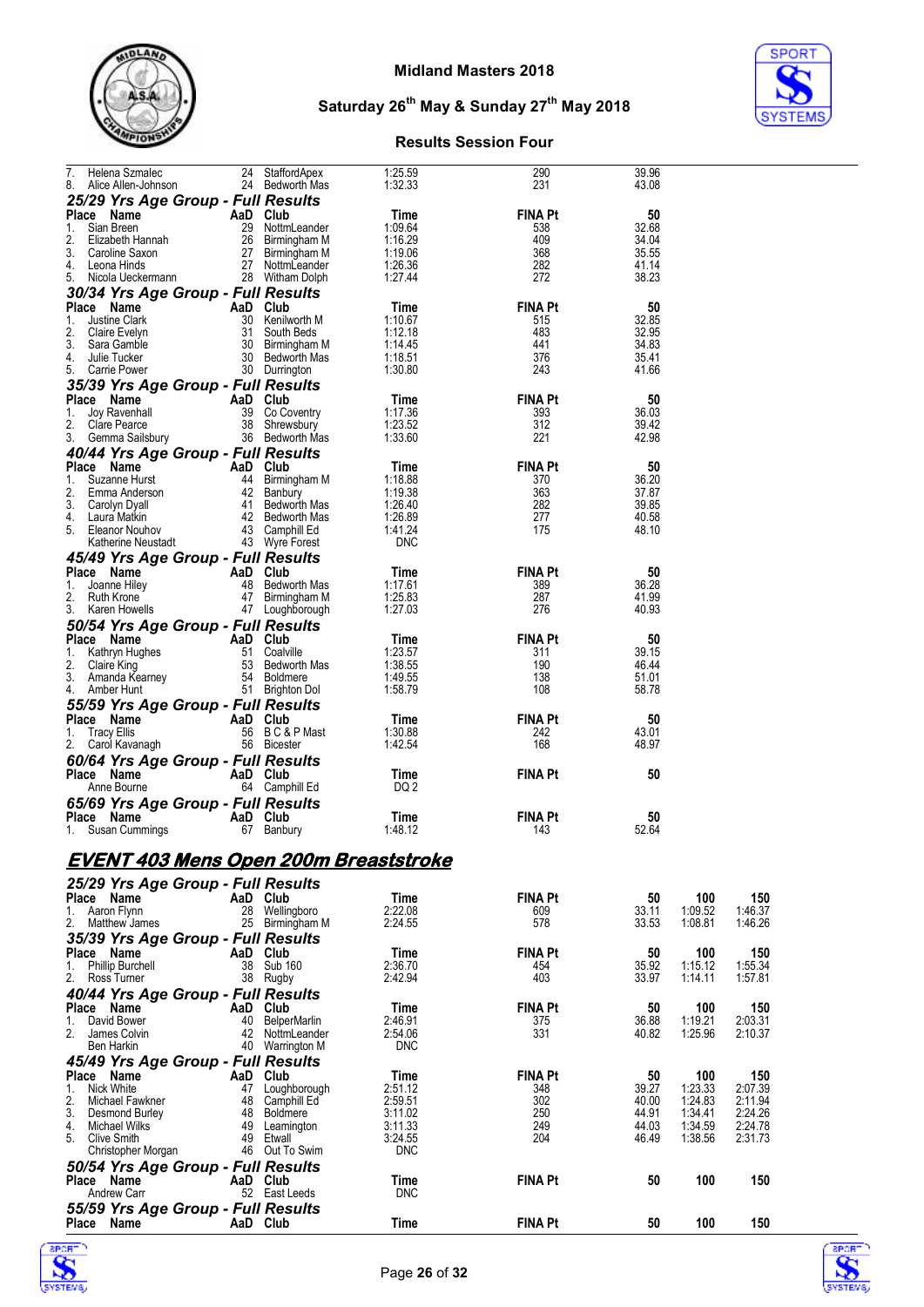



#### **Results Session Four**

| 1.<br>Mark Jones<br>2.<br>Alastair Gibb          | 58<br>58 | Warrington M<br>Team Luton         | 3:07.30<br>3:16.03    | 265<br>231            | 43.08<br>43.45 | 1:31.38<br>1:33.03 | 2:19.50<br>2:23.68 |
|--------------------------------------------------|----------|------------------------------------|-----------------------|-----------------------|----------------|--------------------|--------------------|
| 3.<br><b>Brian Armstrong</b>                     |          | 56 Gloucester M                    | 3:21.97               | 212                   | 44.88          | 1:36.04            | 2:28.91            |
| 60/64 Yrs Age Group - Full Results<br>Place Name | AaD      | Club                               | Time                  | <b>FINA Pt</b>        | 50             | 100                | 150                |
| 1.<br><b>Trevor Clark</b>                        | 64       | Kenilworth M                       | 3:11.08               | 250                   | 42.89          | 1:32.49            | 2:22.76            |
| 2.<br><b>Robert Steel</b>                        | 61       | NottmLeander                       | 3:20.78               | 215                   | 44.48          | 1:36.51            | 2:29.08            |
| 3.<br>Richard Woodall                            |          | 63 Etwall                          | 4:42.02               | 77                    | 58.18          | 2:04.94            | 3:18.33            |
| 65/69 Yrs Age Group - Full Results               |          |                                    |                       |                       |                |                    |                    |
| Place Name<br>Rodney Marks                       | AaD Club | 68 Deepings                        | Time<br>3:41.27       | <b>FINA Pt</b><br>161 | 50<br>49.91    | 100<br>1:44.04     | 150<br>2:42.53     |
| 1.                                               |          |                                    |                       |                       |                |                    |                    |
| 75/79 Yrs Age Group - Full Results<br>Place Name | AaD      | Club                               | Time                  | <b>FINA Pt</b>        | 50             | 100                | 150                |
| 1. Keith Ingram                                  | 78       | Birmingham M                       | 3:57.86               | 129                   | 54.12          | 1:55.04            | 2:57.72            |
|                                                  |          |                                    |                       |                       |                |                    |                    |
| <u>EVENT 404 Womens Open 200m Breaststroke</u>   |          |                                    |                       |                       |                |                    |                    |
| 18/24 Yrs Age Group - Full Results               |          |                                    |                       |                       |                |                    |                    |
| Place Name                                       |          | AaD Club                           | Time                  | <b>FINA Pt</b>        | 50             | 100                | 150                |
| 1.<br>Elinor Bird<br>2.<br><b>Emily Gordon</b>   | 22       | 19 Kenilworth M<br>Boldmere        | 2:42.85<br>2:48.59    | 564<br>508            | 36.60<br>37.94 | 1:18.94<br>1:21.31 | 2:00.85<br>2:04.61 |
| 3.<br>Courtney Poxon                             | 19       | Walsall                            | 2:50.99               | 487                   | 37.70          | 1:20.55            | 2:04.95            |
| 4.<br>Tania Pearson                              |          | 24 Birmingham M                    | 3:07.02               | 372                   | 42.20          | 1:29.12            | 2:17.70            |
| Catherine Reekie                                 |          | 22 Perry B & TS                    | DQ 3                  |                       |                |                    |                    |
| 25/29 Yrs Age Group - Full Results               |          |                                    |                       |                       |                |                    |                    |
| Place<br>Name<br>1.<br>Emma Fitzpatrick          |          | AaD Club<br>25 NottmLeander        | Time<br>3:08.82       | <b>FINA Pt</b><br>361 | 50<br>42.58    | 100<br>1:31.30     | 150<br>2:20.28     |
| 2.<br>Rebecca Ewers                              |          | 27 Co Coventry                     | 3:12.31               | 342                   | 44.70          | 1:33.75            | 2:23.37            |
| 30/34 Yrs Age Group - Full Results               |          |                                    |                       |                       |                |                    |                    |
| Place Name                                       | AaD Club |                                    | Time                  | <b>FINA Pt</b>        | 50             | 100                | 150                |
| 1. Katherine Loker                               |          | 33 Trafford Met                    | 3:08.71               | 362                   | 42.94          | 1:31.06            | 2:20.31            |
| 35/39 Yrs Age Group - Full Results               |          |                                    |                       |                       |                |                    |                    |
| Place Name                                       | AaD Club |                                    | Time                  | <b>FINA Pt</b>        | 50             | 100                | 150                |
| 1.<br>Sarah Pearse<br>2.<br>Helen Brittain       | 36<br>37 | South Beds<br>Rugby                | 3:04.98<br>3:14.71    | 385<br>330            | 40.76<br>44.16 | 1:28.23<br>1:34.15 | 2:17.03<br>2:24.79 |
| 3.<br><b>Claire Potter</b>                       |          | 39 Birmingham M                    | 3:18.15               | 313                   | 44.57          | 1:35.08            | 2:26.49            |
| 40/44 Yrs Age Group - Full Results               |          |                                    |                       |                       |                |                    |                    |
| Place Name                                       |          | AaD Club                           | Time                  | <b>FINA Pt</b>        | 50             | 100                | 150                |
| Jessica Wooddisse<br>1.                          |          | 43 Sub 160                         | 3:03.53               | 394                   | 42.39          | 1:29.13            | 2:16.60            |
| 2.<br>Emma Johnson<br>3.<br>Sarah Brooksbank     | 41       | Birmingham M<br>41 Leic Peng       | 3:03.64<br>3:25.30    | 393<br>281            | 41.01<br>44.78 | 1:28.04<br>1:37.25 | 2:16.40<br>2:31.19 |
| Kristy Nicholls                                  |          | 40 Melton M'bry                    | <b>DNC</b>            |                       |                |                    |                    |
| 45/49 Yrs Age Group - Full Results               |          |                                    |                       |                       |                |                    |                    |
| Place Name                                       | AaD Club |                                    | Time                  | <b>FINA Pt</b>        | 50             | 100                | 150                |
| 1.<br>Nicola Latty                               |          | 47 Sub 160                         | 2:58.38               | 429                   | 42.29          | 1:27.18            | 2:12.64            |
| 2.<br>Justine Doody                              |          | 46 BC&PMast                        | 3:06.59               | 375                   | 42.55          | 1:29.94            | 2:18.03            |
| 3. Ali Skirvin<br>Karen Woodhall                 | 49       | <b>Strat Sharks</b><br>45 Boldmere | 3:15.53<br><b>DNC</b> | 325                   | 45.35          | 1:35.33            | 2:25.70            |
| 50/54 Yrs Age Group - Full Results               |          |                                    |                       |                       |                |                    |                    |
| Place Name                                       |          | AaD Club                           | Time                  | <b>FINA Pt</b>        | 50             | 100                | 150                |
| 1. Tracey Moore                                  | 50       | <b>Wyre Forest</b>                 | 3:42.35               | 221                   | 49.56          | 1:46.33            | 2:45.90            |
| 55/59 Yrs Age Group - Full Results               |          |                                    |                       |                       |                |                    |                    |
| Place Name                                       |          | AaD Club                           | Time                  | FINA Pt               | 50             | 100                | 150                |
| Hannah Ueckermann<br>1.                          |          | 55 Witham Dolph                    | 3:10.11               | 354                   | 43.58          | 1:31.31            | 2:20.17            |
| 70/74 Yrs Age Group - Full Results<br>Place Name |          | AaD Club                           | Time                  | <b>FINA Pt</b>        | 50             | 100                | 150                |
| 1. Andrea Minor                                  |          | 70 South Beds                      | 4:14.68               | 147                   | 57.92          | 2:02.54            | 3:09.10            |
| 75/79 Yrs Age Group - Full Results               |          |                                    |                       |                       |                |                    |                    |
| Place Name                                       |          | AaD Club                           | Time                  | <b>FINA Pt</b>        | 50             | 100                | 150                |
| 1. Elaine Bromwich                               |          | 76 Birmingham M                    | 4:48.57               | 101                   | 1:04.76        | 2:20.59            | 3:36.51            |
|                                                  |          |                                    |                       |                       |                |                    |                    |
| FVFNT 405 Mens Onen 50m Freestyle                |          |                                    |                       |                       |                |                    |                    |

#### **EVENT 405 Mens Open 50m Freestyle** *18/24 Yrs Age Group - Full Results*

| $10/2$ and $113$ $\overline{)}$ by $\overline{)}$ by $\overline{)}$ and $\overline{)}$ by $\overline{)}$ |                                                                                                                     |  |                                                                                                                                      |                |  |  |  |  |
|----------------------------------------------------------------------------------------------------------|---------------------------------------------------------------------------------------------------------------------|--|--------------------------------------------------------------------------------------------------------------------------------------|----------------|--|--|--|--|
|                                                                                                          |                                                                                                                     |  | Time                                                                                                                                 | <b>FINA Pt</b> |  |  |  |  |
|                                                                                                          | 21                                                                                                                  |  | 23.98                                                                                                                                | 603            |  |  |  |  |
|                                                                                                          |                                                                                                                     |  | 25.37                                                                                                                                | 509            |  |  |  |  |
|                                                                                                          |                                                                                                                     |  | 26.78                                                                                                                                | 432            |  |  |  |  |
|                                                                                                          |                                                                                                                     |  | 27.50                                                                                                                                | 399            |  |  |  |  |
|                                                                                                          |                                                                                                                     |  | 32.81                                                                                                                                | 235            |  |  |  |  |
| Ashley Thomasson                                                                                         | 22                                                                                                                  |  | <b>DNC</b>                                                                                                                           |                |  |  |  |  |
| Dennam Carpenter                                                                                         |                                                                                                                     |  |                                                                                                                                      |                |  |  |  |  |
|                                                                                                          | Place Name<br>Brandon Hamilton<br>Alexander Burrell<br>3. Benjamin Walker<br>4. Conor Harrison<br>Joshua Sutherland |  | AaD Club<br>Kenilworth M<br>24 Birmingham M<br>23 Kenilworth M<br>19 Loughborough<br>24 Birmingham M<br>Wellingboro<br>22 Kidlington | <b>DNC</b>     |  |  |  |  |





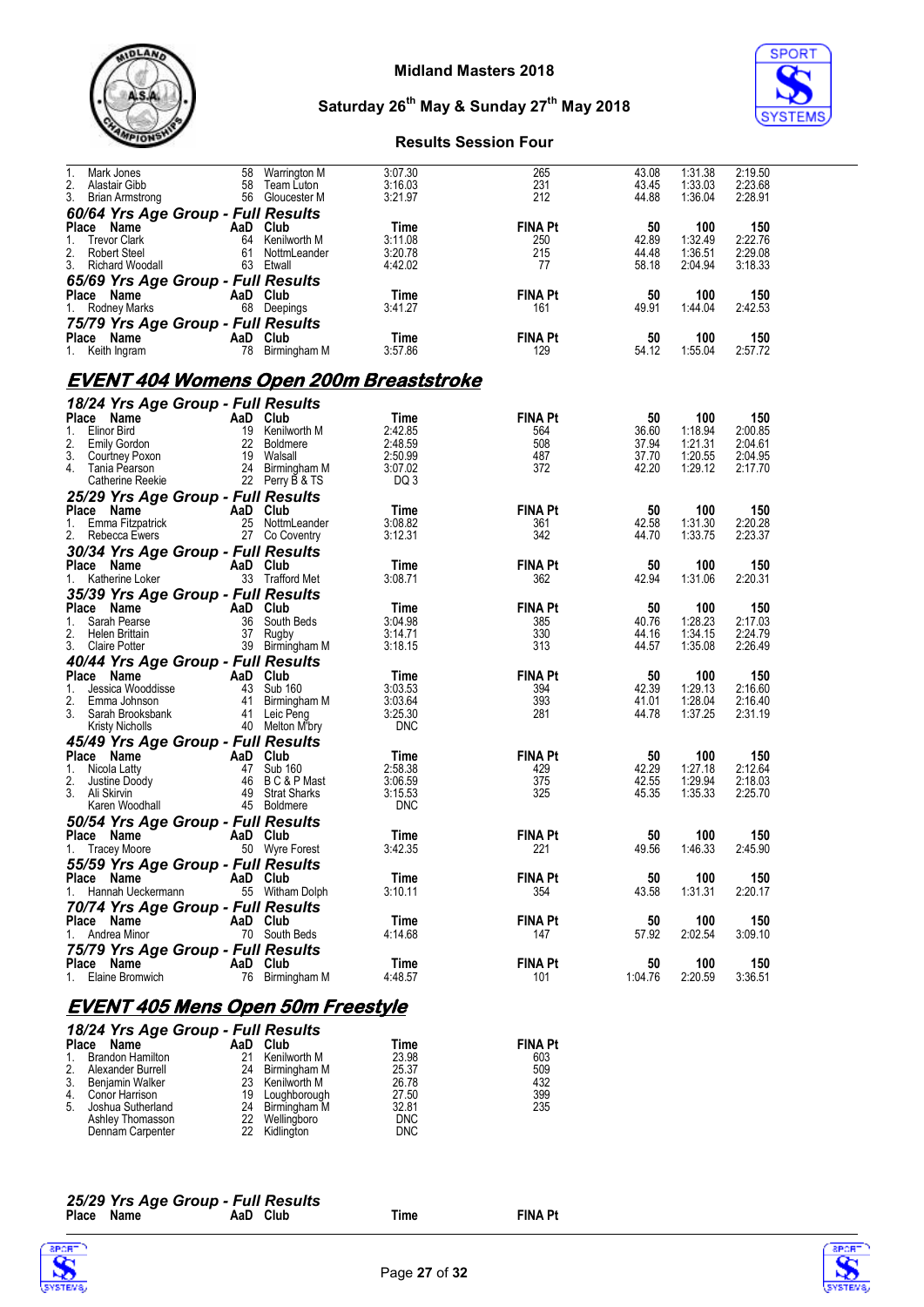



#### **Results Session Four**

|              | $\begin{tabular}{l c c c c c} \hline 1. & Michael Procter & $\color{red}25$ Bicester & $\color{red}24.51$ \\ \hline 2. & Roy Hollings & $\color{red}27$ Birmingham M & $\color{red}24.69$ \\ \hline 3. & Daniel Carke & $\color{red}28$ Coalville & $\color{red}26.85$ \\ \hline 4. & Adam Henderson & $\color{red}27$ Rugby & $\color{red}26.87$ \\ \hline 5. & Andrew Bentley & $\color{red}28$ Birmingham M & $\color{red}29.31$ \\ \hline 6. & David Underhill & $\color{red}28$ Keniworth M & $\color$ |          |                               |                        | 564                   |
|--------------|-------------------------------------------------------------------------------------------------------------------------------------------------------------------------------------------------------------------------------------------------------------------------------------------------------------------------------------------------------------------------------------------------------------------------------------------------------------------------------------------------------------|----------|-------------------------------|------------------------|-----------------------|
|              |                                                                                                                                                                                                                                                                                                                                                                                                                                                                                                             |          |                               |                        | 552                   |
|              |                                                                                                                                                                                                                                                                                                                                                                                                                                                                                                             |          |                               |                        | 429<br>376            |
|              |                                                                                                                                                                                                                                                                                                                                                                                                                                                                                                             |          |                               |                        | 330                   |
|              |                                                                                                                                                                                                                                                                                                                                                                                                                                                                                                             |          |                               |                        | 311                   |
|              |                                                                                                                                                                                                                                                                                                                                                                                                                                                                                                             |          |                               |                        |                       |
|              | Place Name<br>1. Andrew Smith<br>2. Mark Wilson<br>3. Francis Varney<br>3. Prancis Varney<br>3. Prancis Varney<br>3. Prancis Varney<br>3. Prancis Varney<br>3. Prancis Varney<br>3. Prancis Varney<br>3. Prancis Varney<br>3. Prancis Varney<br>3. Pra                                                                                                                                                                                                                                                      |          |                               | Time<br>25.92<br>26.29 | <b>FINA Pt</b>        |
|              |                                                                                                                                                                                                                                                                                                                                                                                                                                                                                                             |          |                               |                        | 477                   |
|              |                                                                                                                                                                                                                                                                                                                                                                                                                                                                                                             |          | 34 NottmLeander               |                        | 457                   |
|              |                                                                                                                                                                                                                                                                                                                                                                                                                                                                                                             |          |                               | 27.77                  | 388                   |
|              | 35/39 Yrs Age Group - Full Results<br>Place Name                                                                                                                                                                                                                                                                                                                                                                                                                                                            |          |                               |                        | <b>FINA Pt</b>        |
| 1.           |                                                                                                                                                                                                                                                                                                                                                                                                                                                                                                             |          |                               | Time<br>27.57<br>28.24 | 396                   |
| 2.           |                                                                                                                                                                                                                                                                                                                                                                                                                                                                                                             |          |                               |                        | 369                   |
| 3.           | Comment of the Mattropool Club<br>Mattrogood 30 TelfordAqua<br>Michael Coleman 39 Wellingboro<br>Joel Vega Flores 39 Bedworth Mas                                                                                                                                                                                                                                                                                                                                                                           |          |                               | -30.28                 | 299                   |
|              | 40/44 Yrs Age Group - Full Results                                                                                                                                                                                                                                                                                                                                                                                                                                                                          |          |                               |                        |                       |
|              |                                                                                                                                                                                                                                                                                                                                                                                                                                                                                                             |          |                               |                        | <b>FINA Pt</b>        |
|              |                                                                                                                                                                                                                                                                                                                                                                                                                                                                                                             |          |                               |                        | 574                   |
|              |                                                                                                                                                                                                                                                                                                                                                                                                                                                                                                             |          |                               |                        | 465<br>443            |
|              |                                                                                                                                                                                                                                                                                                                                                                                                                                                                                                             |          |                               |                        | 431                   |
|              |                                                                                                                                                                                                                                                                                                                                                                                                                                                                                                             |          |                               |                        | 430                   |
|              |                                                                                                                                                                                                                                                                                                                                                                                                                                                                                                             |          |                               |                        | 416                   |
|              |                                                                                                                                                                                                                                                                                                                                                                                                                                                                                                             |          |                               |                        | 363<br>353            |
|              |                                                                                                                                                                                                                                                                                                                                                                                                                                                                                                             |          |                               |                        | 160                   |
|              | <b>Place Name AaD Club</b><br>1. Neal Smith $^{24}$ Club Time<br>1. Neal Smith $^{24}$ Club $^{24}$ Club $^{24}$ Club $^{24}$ Club $^{24}$ Club $^{24}$ Club $^{24}$ Club $^{24}$ Club $^{24}$ Club $^{24}$ Club $^{24}$ Club $^{24}$ Club $^{24}$ C<br><sub>9. Neil Symons</sub><br><b>45/49 Yrs Age Group - Full Results</b><br>AaD Club                                                                                                                                                                  |          |                               |                        |                       |
|              | Compared to the Manne Company<br>Stephen Langford 49 Birmingham M 27.63<br>Desmond Burley 48 Boldmere 30.67<br>John Bishop 47 Bedworth Mas 33.42                                                                                                                                                                                                                                                                                                                                                            |          |                               |                        | <b>FINA Pt</b>        |
| 1.           |                                                                                                                                                                                                                                                                                                                                                                                                                                                                                                             |          |                               |                        | 394                   |
| 2.           |                                                                                                                                                                                                                                                                                                                                                                                                                                                                                                             |          |                               |                        | 288                   |
| 3.           |                                                                                                                                                                                                                                                                                                                                                                                                                                                                                                             |          |                               |                        | 222                   |
|              | 3. John Bishop<br><b>50/54 Yrs Age Group - Full Results</b><br><b>Frace Name Divide S2 Camphill Ed</b><br>1. Darran Redman-Dyke<br>2. Simon Edwards<br>3. Simon Rigg 51 Carlton Form<br>4. John Hamilton<br>53 Kenilworth M 29.02<br>4. John Hamilton<br>                                                                                                                                                                                                                                                   |          |                               |                        |                       |
|              |                                                                                                                                                                                                                                                                                                                                                                                                                                                                                                             |          |                               |                        | <b>FINA Pt</b><br>446 |
|              |                                                                                                                                                                                                                                                                                                                                                                                                                                                                                                             |          |                               |                        | 404                   |
|              |                                                                                                                                                                                                                                                                                                                                                                                                                                                                                                             |          |                               |                        | 393                   |
|              |                                                                                                                                                                                                                                                                                                                                                                                                                                                                                                             |          |                               |                        | 340                   |
|              |                                                                                                                                                                                                                                                                                                                                                                                                                                                                                                             |          |                               |                        | 336                   |
|              |                                                                                                                                                                                                                                                                                                                                                                                                                                                                                                             |          |                               |                        | 286<br>275            |
|              |                                                                                                                                                                                                                                                                                                                                                                                                                                                                                                             |          |                               |                        | 263                   |
|              |                                                                                                                                                                                                                                                                                                                                                                                                                                                                                                             |          |                               |                        |                       |
|              |                                                                                                                                                                                                                                                                                                                                                                                                                                                                                                             |          |                               |                        |                       |
|              | 8. Anton Carpenter<br>Richard Stock<br>55/59 Yrs Age Group - Full Results<br>Place Name AaD Club<br>55 Stroud Mast<br>55 Stroud Mast<br>55 Co Coventry                                                                                                                                                                                                                                                                                                                                                      |          |                               |                        |                       |
|              |                                                                                                                                                                                                                                                                                                                                                                                                                                                                                                             |          |                               | Time                   | <b>FINA Pt</b>        |
|              |                                                                                                                                                                                                                                                                                                                                                                                                                                                                                                             |          |                               | 29.08<br>30.31         | 338<br>298            |
|              | 60/64 Yrs Age Group - Full Results                                                                                                                                                                                                                                                                                                                                                                                                                                                                          |          |                               |                        |                       |
|              | Place Name                                                                                                                                                                                                                                                                                                                                                                                                                                                                                                  |          |                               |                        | <b>FINA Pt</b>        |
| 1.           | Compared to the Marine Company of the Marine Compared to the Marine Compared to the Marine Compared to the Marine Compared to the Marine Compared to the Marine Compared to the Marine Compared to Section 20.67<br>Compared to<br>Trevor Clark                                                                                                                                                                                                                                                             |          |                               |                        | 325                   |
| 2.           |                                                                                                                                                                                                                                                                                                                                                                                                                                                                                                             |          |                               |                        | 318                   |
| 3.           |                                                                                                                                                                                                                                                                                                                                                                                                                                                                                                             |          |                               |                        | 256                   |
| 4.<br>5.     | Martyn Finney                                                                                                                                                                                                                                                                                                                                                                                                                                                                                               | 60<br>64 | Etwall<br><b>Bedworth Mas</b> | 32.80                  | 235<br>221            |
| 6.           | Robert Wheeler<br>David Burchell                                                                                                                                                                                                                                                                                                                                                                                                                                                                            | 63       | Mold                          | 33.50<br>34.40         | 204                   |
|              | 65/69 Yrs Age Group - Full Results                                                                                                                                                                                                                                                                                                                                                                                                                                                                          |          |                               |                        |                       |
| Place        | Name                                                                                                                                                                                                                                                                                                                                                                                                                                                                                                        | AaD      | Club                          | Time                   | FINA Pt               |
| 1.           | Robert Cramb                                                                                                                                                                                                                                                                                                                                                                                                                                                                                                | 65       | Birmingham M                  | 30.40                  | 296                   |
| 2.           | Scot Hatfield                                                                                                                                                                                                                                                                                                                                                                                                                                                                                               | 66       | Kenilworth M                  | 32.07                  | 252                   |
| 3.           | Paul Millington                                                                                                                                                                                                                                                                                                                                                                                                                                                                                             | 66       | Camphill Ed                   | 35.37                  | 187                   |
| 4.<br>5.     | Derek Lindsay<br>Rodney Marks                                                                                                                                                                                                                                                                                                                                                                                                                                                                               | 67<br>68 | Rugby<br>Deepings             | 38.25<br>39.63         | 148<br>133            |
|              | 70/74 Yrs Age Group - Full Results                                                                                                                                                                                                                                                                                                                                                                                                                                                                          |          |                               |                        |                       |
| <b>Place</b> | Name                                                                                                                                                                                                                                                                                                                                                                                                                                                                                                        | AaD      | Club                          | Time                   | FINA Pt               |
| 1.           | <b>Barry Davies</b>                                                                                                                                                                                                                                                                                                                                                                                                                                                                                         | 72       | Rugby                         | 36.03                  | 177                   |
|              | William Sampson                                                                                                                                                                                                                                                                                                                                                                                                                                                                                             | 73       | Melton M'bry                  | <b>DNC</b>             |                       |
|              |                                                                                                                                                                                                                                                                                                                                                                                                                                                                                                             |          |                               |                        |                       |

# **EVENT 406 Womens Open 50m Freestyle**

|              | 18/24 Yrs Age Group - Full Results |     |              |       |                |
|--------------|------------------------------------|-----|--------------|-------|----------------|
| <b>Place</b> | Name                               | AaD | Club         | Time  | <b>FINA Pt</b> |
| 1.           | Elinor Bird                        | 19  | Kenilworth M | 29.86 | 471            |
| 2.           | Emily Gordon                       | 22  | Boldmere     | 29.89 | 470            |
| 3.           | Courtney Poxon                     | 19  | Walsall      | 29.93 | 468            |
| 4.           | Lucy Gale                          | 23  | Boldmere     | 30.03 | 463            |
| 5.           | Alexandra Dobell                   | 21  | Pershore     | 30.62 | 437            |
| 6.           | Katherine Gilman-Abel              | 20  | Co Lincoln P | 31.47 | 402            |
| 7.           | Hannah Brown                       | 21  | Wellingboro  | 31.55 | 399            |
| 8.           | <b>Rhianne Fisher</b>              | 22. | Boldmere     | 32.00 | 383            |
| 9.           | Chloe Bird                         | 23  | Kenilworth M | 32.43 | 368            |



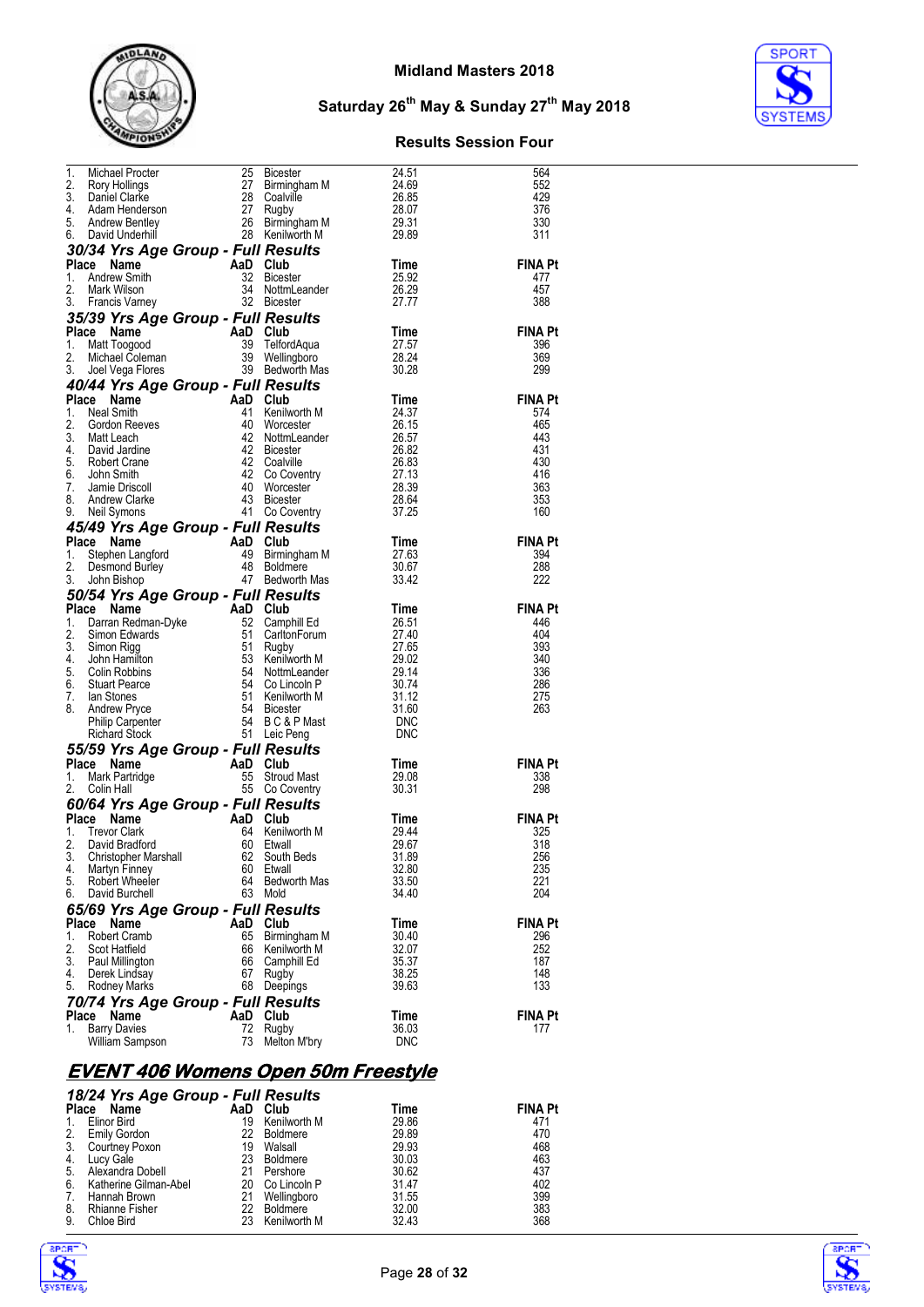



#### **Results Session Four**

|          | 10. Helena Szmalec 24 StaffordApex<br>11. Hannah Mansfield 24 Bicester<br>12. Katherine Molloy 19 Wellingboro<br>13. Alice Allen-Johnson 24 Bedworth Mas<br>14 Catherine Reekie 22 Perry B & TS                                                                                          |          |                                                                 | 32.53          | 364            |
|----------|------------------------------------------------------------------------------------------------------------------------------------------------------------------------------------------------------------------------------------------------------------------------------------------|----------|-----------------------------------------------------------------|----------------|----------------|
|          |                                                                                                                                                                                                                                                                                          |          |                                                                 | 34.02          | 318            |
|          |                                                                                                                                                                                                                                                                                          |          |                                                                 | 34.21          | 313            |
|          |                                                                                                                                                                                                                                                                                          |          |                                                                 | 34.66          | 301            |
|          |                                                                                                                                                                                                                                                                                          |          |                                                                 | 35.93          | 270            |
|          | 25/29 Yrs Age Group - Full Results                                                                                                                                                                                                                                                       |          |                                                                 |                |                |
|          | 25/29 Yrs Age Group - Full Nessure<br>1. Kate Walker-Stabeler<br>1. Kate Walker-Stabeler<br>2. G Gardner-Stockley<br>3. Caroline Saxon<br>3. Caroline Saxon<br>3. Caroline Saxon<br>4. Elizabeth Hannah<br>5. Alison McGregor<br>6. Leona Hinds<br>                                      |          |                                                                 | Time           | <b>FINA Pt</b> |
|          |                                                                                                                                                                                                                                                                                          |          |                                                                 | 28.58          | 537            |
|          |                                                                                                                                                                                                                                                                                          |          |                                                                 | 29.22          | 503            |
|          |                                                                                                                                                                                                                                                                                          |          |                                                                 | 29.60          | 483            |
|          |                                                                                                                                                                                                                                                                                          |          |                                                                 | 30.20          | 455            |
|          |                                                                                                                                                                                                                                                                                          |          |                                                                 | 31.30          | 409            |
|          |                                                                                                                                                                                                                                                                                          |          |                                                                 | 34.03          | 318            |
|          |                                                                                                                                                                                                                                                                                          |          |                                                                 | 34.20          | 313            |
|          |                                                                                                                                                                                                                                                                                          |          |                                                                 | 36.78          | 252            |
|          | 30/34 Yrs Age Group - Full Results                                                                                                                                                                                                                                                       |          |                                                                 |                |                |
|          | Place Name<br>Ce Name Add Club<br>Alice Lane Add Club<br>Alice Lane Atkins 32 Long Eaton<br>Julie Tucker 30 Bedworth Mas<br>Ruth Pearce 33 Bedworth Mas<br>Carrie Power 30 Durrington<br>Samantha Eagle 33 Bedworth Mas<br>32 Long Eaton<br>30 Bedworth Mas<br>                          |          |                                                                 | Time           | <b>FINA Pt</b> |
| 1.       |                                                                                                                                                                                                                                                                                          |          | <b>Club</b><br>Birmingham M<br>Long Eaton<br>Bedworth Mas       | 27.98          | 573            |
| 2.       |                                                                                                                                                                                                                                                                                          |          |                                                                 | 28.17          | 561            |
| 3.       |                                                                                                                                                                                                                                                                                          |          |                                                                 | -32.18         | 376            |
| 4.       |                                                                                                                                                                                                                                                                                          |          |                                                                 | 32.79          | 356            |
| 5.       |                                                                                                                                                                                                                                                                                          |          |                                                                 | 34.86          | 296            |
|          |                                                                                                                                                                                                                                                                                          |          |                                                                 | DNC            |                |
|          |                                                                                                                                                                                                                                                                                          |          |                                                                 |                |                |
|          | 35/39 Yrs Age Group - Full Results                                                                                                                                                                                                                                                       |          |                                                                 |                |                |
|          |                                                                                                                                                                                                                                                                                          |          |                                                                 | Time           | <b>FINA Pt</b> |
|          |                                                                                                                                                                                                                                                                                          |          | 35<br>36 South Beds<br>39 Co Coventry<br>29 Leic Peng           | 27.54          | 600            |
|          |                                                                                                                                                                                                                                                                                          |          |                                                                 | -30.91         | 425<br>419     |
|          |                                                                                                                                                                                                                                                                                          |          |                                                                 | 31.05<br>31.26 | 410            |
|          |                                                                                                                                                                                                                                                                                          |          |                                                                 | 31.75          | 392            |
|          |                                                                                                                                                                                                                                                                                          |          |                                                                 | 32.26          | 373            |
|          |                                                                                                                                                                                                                                                                                          |          |                                                                 | 32.72          | 358            |
|          |                                                                                                                                                                                                                                                                                          |          |                                                                 | 33.12          | 345            |
|          |                                                                                                                                                                                                                                                                                          |          | RUS B<br>B C & P Mast<br>Birmingham M<br>Shrewsbury<br>Bicester | 34.58          | 303            |
|          |                                                                                                                                                                                                                                                                                          |          |                                                                 | 36.26          | 263            |
|          | <b>Prince Name Can be all the Said Club</b><br><b>Place Name AaD Club</b><br>1. Carla King 35 South Beds<br>3. Joy Ravenhall 39 Co Coventry<br>4. Niciola Burdett 39 Leic Peng<br>6. Helen Brittain<br>6. Anne Turner 37 B C & P Mast<br>7. Claire Pot                                   |          |                                                                 |                |                |
|          | 40/44 Yrs Age Group - Full Results                                                                                                                                                                                                                                                       |          |                                                                 |                |                |
|          | Place Name                                                                                                                                                                                                                                                                               |          |                                                                 | Time           | <b>FINA Pt</b> |
| 1.       |                                                                                                                                                                                                                                                                                          |          |                                                                 | 30.70          | 433            |
| 2.       |                                                                                                                                                                                                                                                                                          |          |                                                                 | 32.79          | 356            |
| 3.       |                                                                                                                                                                                                                                                                                          |          |                                                                 | - 33.01        | 348            |
| 4.       |                                                                                                                                                                                                                                                                                          |          |                                                                 | 33.47          | 334            |
| 5.       |                                                                                                                                                                                                                                                                                          |          |                                                                 | 35.63          | 277            |
| 6.       |                                                                                                                                                                                                                                                                                          |          |                                                                 | 36.58          | 256            |
| 7.<br>8. |                                                                                                                                                                                                                                                                                          |          |                                                                 | 38.62<br>41.92 | 217<br>170     |
|          |                                                                                                                                                                                                                                                                                          |          |                                                                 | DNC            |                |
|          | <b>744 Yrs Age Group - Full Results<br/> Ce Name<br/> Emma Anderson<br/> Earn Anderson<br/> Carolyn Dyall<br/> Laura Matkin<br/> 141 Bedworth Mas<br/> Laura Matkin<br/> 141 Bedworth Mas<br/> Sarah Brooksbank<br/> 141 Leice Peng<br/> Seleanor Nouhov<br/> Joanne Beedham<br/> 14</b> |          |                                                                 |                |                |
|          | 45/49 Yrs Age Group - Full Results                                                                                                                                                                                                                                                       |          |                                                                 |                |                |
|          | Place Name                                                                                                                                                                                                                                                                               | AaD Club |                                                                 | Time           | <b>FINA Pt</b> |
| 1.       | Joanne Hiley                                                                                                                                                                                                                                                                             |          | Bedworth Mas                                                    | 31.08          | 418            |
| 2.       | <b>Ruth Krone</b>                                                                                                                                                                                                                                                                        | 47       | Birmingham M                                                    | 33.39          | 337            |
| 3.       | Karen Howells                                                                                                                                                                                                                                                                            |          | Loughborough                                                    | 33.43          | 335            |
| 4.       | Ali Skirvin                                                                                                                                                                                                                                                                              |          | <b>Strat Sharks</b>                                             | 34.56          | 304            |
| 5.       | $\begin{array}{r} \n\text{A} \text{AD} \\ 48 \\ 47 \\ 47 \\ 49 \\ 49 \\ 45\n\end{array}$<br>Joanne Butler                                                                                                                                                                                | 45       | Banbury<br>Boldmere                                             | 40.26          | 192            |
|          | Karen Woodhall                                                                                                                                                                                                                                                                           |          |                                                                 | <b>DNC</b>     |                |
|          | 50/54 Yrs Age Group - Full Results                                                                                                                                                                                                                                                       |          |                                                                 |                |                |
| Place    | Name                                                                                                                                                                                                                                                                                     | AaD      | Club                                                            | Time           | <b>FINA Pt</b> |
| 1.       | Kathryn Welland                                                                                                                                                                                                                                                                          | 51       | Kenilworth M                                                    | 32.84          | 354            |
| 2.       | Claire Coventry                                                                                                                                                                                                                                                                          | 52       | Co Coventry                                                     | 32.92          | 351            |
| 3.       | Kathryn Hughes                                                                                                                                                                                                                                                                           | 51       | Coalville                                                       | 33.16          | 344            |
| 4.       | Claire King                                                                                                                                                                                                                                                                              | 53       | Bedworth Mas                                                    | 36.98          | 248            |
| 5.       | <b>Tracey Moore</b>                                                                                                                                                                                                                                                                      | 50       | <b>Wyre Forest</b>                                              | 38.56          | 218            |
|          | Julie Gibson                                                                                                                                                                                                                                                                             | 51       | <b>BelperMarlin</b>                                             | <b>DNC</b>     |                |
|          | 55/59 Yrs Age Group - Full Results                                                                                                                                                                                                                                                       |          |                                                                 |                |                |
| Place    | Name                                                                                                                                                                                                                                                                                     | AaD⊣     | Club                                                            | Time           | <b>FINA Pt</b> |
| 1.       | Elaine Seager                                                                                                                                                                                                                                                                            | 55       | Loughborough                                                    | 34.45          | 307            |
| 2.       | <b>Mary Nevill</b>                                                                                                                                                                                                                                                                       | 57       | Coalville                                                       | 42.36          | 165            |
| 3.       | Julie Fisher                                                                                                                                                                                                                                                                             | 57       | <b>Boldmere</b>                                                 | 47.06          | 120            |
|          | Susan Arrowsmith                                                                                                                                                                                                                                                                         | 56       | NottmLeander                                                    | <b>DNC</b>     |                |
|          | Carol Kavanagh                                                                                                                                                                                                                                                                           | 56       | Bicester                                                        | DQ 5           |                |
|          | 60/64 Yrs Age Group - Full Results                                                                                                                                                                                                                                                       |          |                                                                 |                |                |
| Place    | Name                                                                                                                                                                                                                                                                                     | AaD      | Club                                                            | Time           | FINA Pt        |
| 1.       | <b>Lindsey Gowland</b>                                                                                                                                                                                                                                                                   | 61       | B C & P Mast                                                    | 31.86          | 388            |
| 2.       | Kristin Davidson                                                                                                                                                                                                                                                                         | 60       | <b>Boldmere</b>                                                 | 42.03          | 169            |
|          | Susan Cramb                                                                                                                                                                                                                                                                              | 64       | Birmingham M                                                    | <b>DNC</b>     |                |

#### *65/69 Yrs Age Group - Full Results*

| Place Name              | AaD Club    | Time  | <b>FINA Pt</b> |
|-------------------------|-------------|-------|----------------|
| 1. Kathleen Tunnicliffe | 66 BC&PMast | 34.10 | 316            |



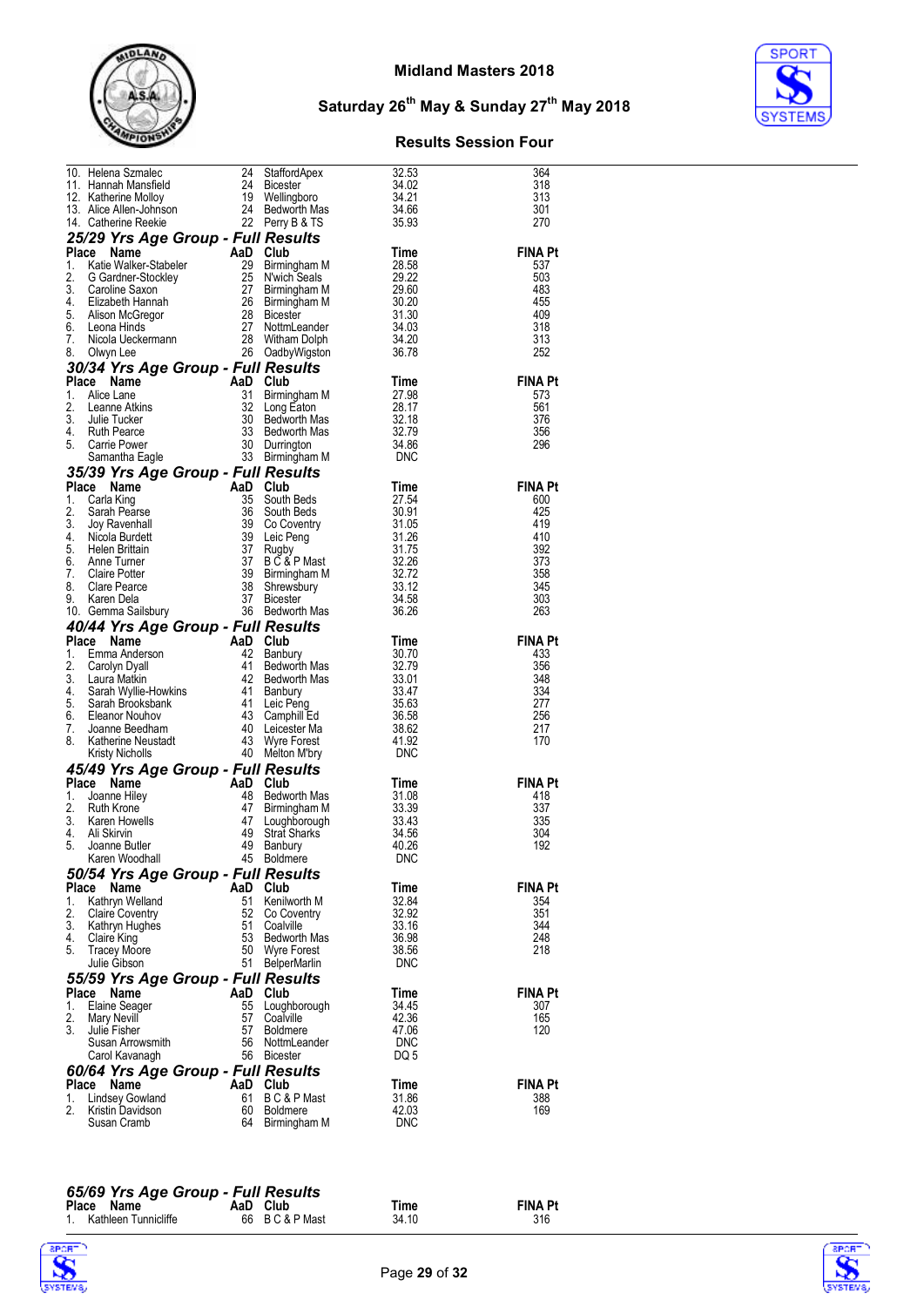



#### **Results Session Four**

| 2. Susan Cummings<br>2. Susan Cummings 67 Banbury<br>3. Janice Appleton 65 Banbury                                                                                           |                                       | 42.36              | 165                   |                |
|------------------------------------------------------------------------------------------------------------------------------------------------------------------------------|---------------------------------------|--------------------|-----------------------|----------------|
|                                                                                                                                                                              |                                       | 53.14              | 83                    |                |
| 70/74 Yrs Age Group - Full Results                                                                                                                                           |                                       |                    | <b>FINA Pt</b>        |                |
| <b>Place Name AaD Club</b><br>1. Andrea Minor 70 South Beds                                                                                                                  |                                       | Time<br>44.42      | 143                   |                |
| 75/79 Yrs Age Group - Full Results                                                                                                                                           |                                       |                    |                       |                |
| Place Name                                                                                                                                                                   | AaD Club<br>75 Banbury                | Time               | <b>FINA Pt</b>        |                |
| 1. Barbara Legg                                                                                                                                                              |                                       | 50.19              | 99                    |                |
|                                                                                                                                                                              |                                       |                    |                       |                |
| <u>EVENT 407 Mens Open 100m Backstroke</u>                                                                                                                                   |                                       |                    |                       |                |
| 18/24 Yrs Age Group - Full Results                                                                                                                                           |                                       |                    |                       |                |
| <b>Place Name AaD Club</b><br>1. David Jenkins 20 Camphill Ed<br>2. Conor Harrison 19 Loughborough<br>3. Alex Jenkins 24 Camphill Ed<br>4. Joshua Sutherland 24 Birmingham M |                                       | Time<br>1:09.99    | <b>FINA Pt</b><br>341 | 50<br>33.91    |
|                                                                                                                                                                              |                                       | 1:10.99            | 327                   | 35.68          |
|                                                                                                                                                                              |                                       | 1:12.70            | 304                   | 34.36          |
|                                                                                                                                                                              |                                       | 1:25.54            | 187                   | 41.76          |
| 25/29 Yrs Age Group - Full Results                                                                                                                                           |                                       |                    |                       |                |
|                                                                                                                                                                              |                                       | Time<br>1:02.33    | <b>FINA Pt</b><br>483 | 50<br>30.51    |
| <b>Place Name AaD Club</b><br>1. Aaron Flynn 28 Wellingboro<br>2. Liam Herbert 25 Birmingham M                                                                               |                                       | 1:03.37            | 460                   | 30.78          |
| 30/34 Yrs Age Group - Full Results                                                                                                                                           |                                       |                    |                       |                |
|                                                                                                                                                                              |                                       | Time               | <b>FINA Pt</b>        | 50             |
| <b>Place Name Care AaD Club</b><br>1. Andrew Smith Capaca 32 Bicester<br>2. Ryan Steward Capaca 31 Bicester                                                                  |                                       | 1:05.55            | 415                   | 31.18          |
|                                                                                                                                                                              |                                       | 1:08.61            | 362                   | 33.58          |
| 40/44 Yrs Age Group - Full Results                                                                                                                                           |                                       |                    |                       |                |
| Place Name<br>1. Gordon Reeves<br>2. David Jardine<br>3. Robert Crane<br>3. Robert Crane<br>2. Coalville                                                                     |                                       | Time<br>1:05.15    | <b>FINA Pt</b><br>423 | 50<br>31.02    |
|                                                                                                                                                                              |                                       | 1:08.54            | 363                   | 33.62          |
| 3. Robert Crane                                                                                                                                                              | 42 Coalville                          | 1:09.06            | 355                   | 33.93          |
| 45/49 Yrs Age Group - Full Results                                                                                                                                           |                                       |                    |                       |                |
| <b>Place Name Capacity And Club</b><br>1. Nick White <b>Capacity A</b> Loughborough                                                                                          |                                       | Time               | <b>FINA Pt</b>        | 50             |
|                                                                                                                                                                              |                                       | 1:20.02            | 228                   | 38.74          |
| 50/54 Yrs Age Group - Full Results                                                                                                                                           |                                       |                    |                       |                |
| Place Name<br>1.                                                                                                                                                             |                                       | Time<br>1:10.44    | <b>FINA Pt</b><br>334 | 50<br>33.96    |
| Compared to the Marine Contract Control Control Controller<br>Stephen Crane 53 Coalville<br>Simon Edwards 51 Carlton Forum<br>2. Simon Edwards                               |                                       | 1:14.32            | 285                   | 36.12          |
| 55/59 Yrs Age Group - Full Results                                                                                                                                           |                                       |                    |                       |                |
| Place Name<br>1. Gareth Parker<br>2. Mark Jones<br>2. Mark Jones<br>58 Warrington M                                                                                          |                                       | Time               | <b>FINA Pt</b>        | 50             |
|                                                                                                                                                                              |                                       | 1:22.73            | 206                   | 39.76          |
|                                                                                                                                                                              |                                       | 1:23.73            | 199                   | 41.17          |
| 60/64 Yrs Age Group - Full Results                                                                                                                                           |                                       |                    |                       |                |
|                                                                                                                                                                              |                                       | Time<br>1:16.02    | <b>FINA Pt</b><br>266 | 50<br>36.41    |
|                                                                                                                                                                              |                                       | <b>DNC</b>         |                       |                |
| Place Name<br>1. Graham Powell<br>1. Graham Powell<br>1. Graham Powell<br>1. Graham Powell<br>1. Graham 62 South Beds<br>Steve Burcham 61 Kenilworth M                       |                                       | <b>DNC</b>         |                       |                |
| <b>EVENT 408 Womens Open 100m Backstroke</b>                                                                                                                                 |                                       |                    |                       |                |
| 18/24 Yrs Age Group - Full Results                                                                                                                                           |                                       |                    |                       |                |
| Place Name AaD Club                                                                                                                                                          |                                       | Time               | FINA Pt               | 50             |
| 1.<br>Hannah Brown                                                                                                                                                           | 21<br>Wellingboro                     | 1:16.36            | 374                   | 37.12          |
| 2.<br><b>Rhianne Fisher</b>                                                                                                                                                  | 22<br><b>Boldmere</b>                 | 1:17.60            | 356                   | 37.23          |
| 3.<br>Chloe Bird<br>4.<br>Hannah Mansfield                                                                                                                                   | 23<br>Kenilworth M<br>24 Bicester     | 1:18.52<br>1:22.48 | 344<br>296            | 37.70<br>39.90 |
| 5.<br>Katherine Gilman-Abel                                                                                                                                                  | 20<br>Co Lincoln P                    | 1:22.71            | 294                   | 40.12          |
| 6.<br>Helena Szmalec                                                                                                                                                         | 24<br>StaffordApex                    | 1:24.77            | 273                   | 40.60          |
| Alice Allen-Johnson<br>7.                                                                                                                                                    | 24 Bedworth Mas                       | 1:36.20            | 187                   | 46.64          |
| 25/29 Yrs Age Group - Full Results                                                                                                                                           |                                       |                    |                       |                |
| Place Name                                                                                                                                                                   | AaD Club                              | Time               | <b>FINA Pt</b>        | 50             |
| Sian Breen<br>1.<br>2.<br>Elizabeth Hannah                                                                                                                                   | 29<br>NottmLeander<br>26 Birmingham M | 1:10.55<br>1:14.02 | 474<br>410            | 34.90<br>35.78 |
|                                                                                                                                                                              |                                       |                    |                       |                |

2. Elizabeth Hannah 26 Birmingham M 1:14.02 410 35.78

**Place Name 1. AaD Club 1.10.70 Time 1.10.70 FINA Pt 50**<br>1. Justine Clark 30 South M 1:10.70 471 34.61<br>2. Claire Evelyn 31 South Beds 1:11.57 454 34.34 3. Alice Lane 31 Birmingham M 1:12.36 439 36.13 4. Claire Hotchkiss 31 Birmingham M 1:12.55 436 35.53 Katherine Loker 33 Trafford Met DNC

**Place Name AaD Club Time FINA Pt 50**<br>1. Jill Groves 44 Kenilworth M 1:15.37 389 35.74 2. Suzanne Hurst 44 Birmingham M 1:19.13 336 38.69 3. Sarah Wyllie-Howkins 41 Banbury 1:25.34 268 41.79

**Place Name AaD Club Time FINA Pt 50**<br>1. Nicola Latty 47 Sub 160 41:13.33 422 422 36.36 2. Lydia Anne Lock 49 Leic Peng 1:13.39 421 35.29



*30/34 Yrs Age Group - Full Results*

*40/44 Yrs Age Group - Full Results*

*45/49 Yrs Age Group - Full Results*

Samantha Eagle 33 Birmingham M DNC

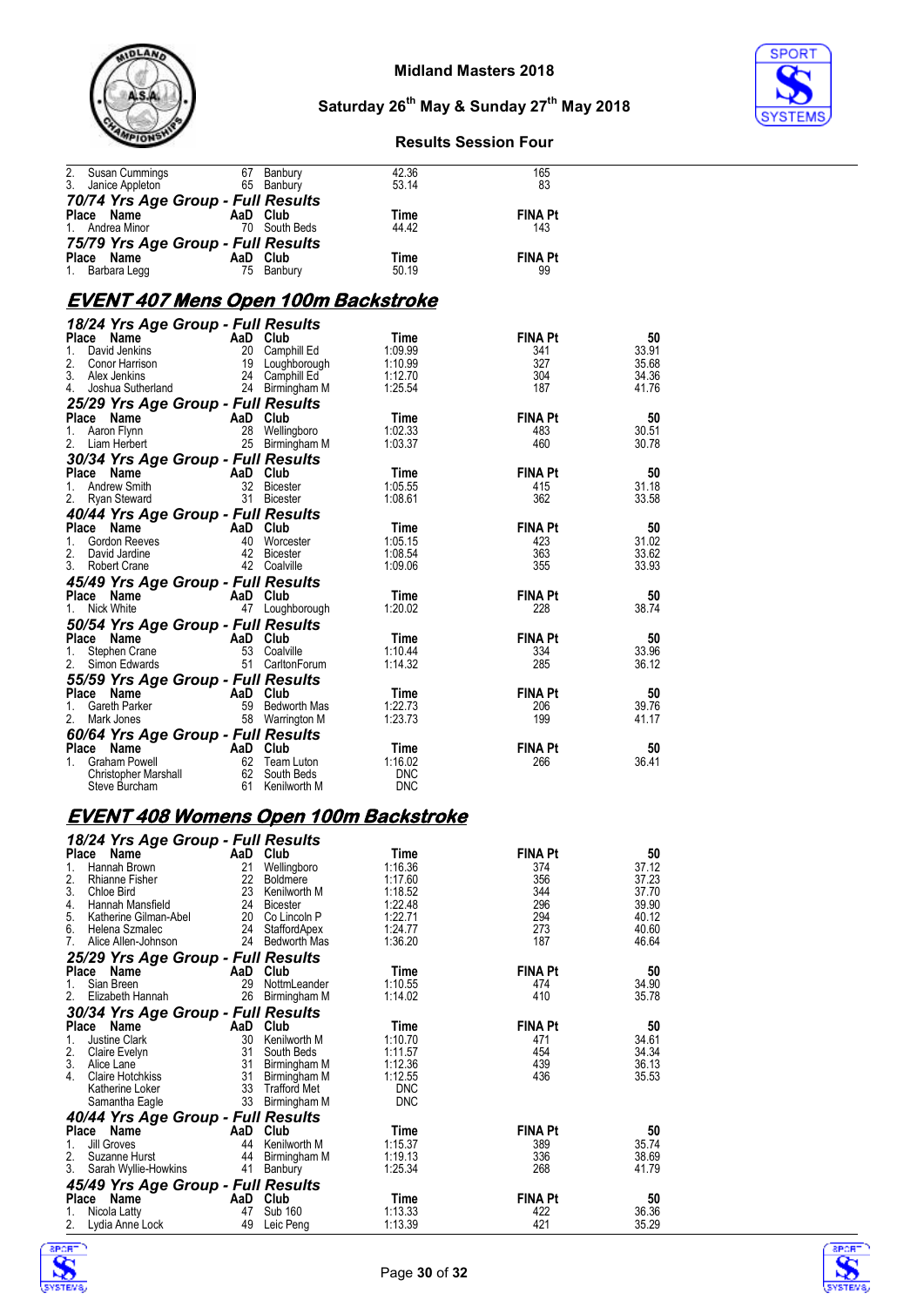

# **SPORT**

## **Saturday 26th May & Sunday 27th May 2018**

#### **Results Session Four**

|              | 3. Emma Klimowicz                  | 47 | Corby           | 1:19.65    | 329            | 38.18   |
|--------------|------------------------------------|----|-----------------|------------|----------------|---------|
|              | 55/59 Yrs Age Group - Full Results |    |                 |            |                |         |
|              | Place Name                         |    | AaD Club        | Time       | <b>FINA Pt</b> | 50      |
| $1_{\cdot}$  | Elaine Seager                      | 55 | Loughborough    | 1:27.16    | 251            | 43.35   |
|              | Susan Arrowsmith                   |    | 56 NottmLeander | <b>DNC</b> |                |         |
|              | 65/69 Yrs Age Group - Full Results |    |                 |            |                |         |
| <b>Place</b> | Name                               |    | AaD Club        | Time       | <b>FINA Pt</b> | 50      |
| 1.           | Kathleen Tunnicliffe               | 66 | B C & P Mast    | 1:29.32    | 233            | 44.20   |
|              | 2. Susan Cummings                  | 67 | Banbury         | 1:47.13    | 135            | 52.00   |
| 3.           | Janice Appleton                    | 65 | Banbury         | 2:19.36    | 61             | 1:08.82 |

#### **EVENT 409 Mens Open 200m Medley Team**

| Place<br>Name<br>Time<br><b>FINA Pt</b><br>$072+$<br>Birmingham M<br>Birmingham M<br>1:53.98<br>500<br>1.<br>30.49<br>Liam Herbert<br>31.59<br>Matthew James<br>26.97<br>Rory Hollings<br>24.93<br>Alexander Burrell<br>Camphill Ed<br>2:15.78<br>296<br>072+<br>Camphill Ed<br>2.<br>Alex Jenkins<br>David Jenkins<br>32.32<br>Michael Fawkner<br>34.80<br>Paul Millington<br>120+ Yrs Age Group - Full Results<br>Place Name<br>A.G<br>Time<br><b>FINA Pt</b><br>Club<br><b>Bicester</b><br>$120+$<br><b>Bicester</b><br>1:55.39<br>482<br>1.<br>32.12<br>David Jardine<br>31.17<br>Ryan Steward<br>25.85<br>Michael Procter<br>Andrew Smith<br>Kenilworth M<br>2.<br>$120+$<br>2:04.34<br>385<br>Kenilworth M<br><b>Neal Smith</b><br>36.45<br>Robert Egan<br>31.23<br>David Underhill<br>28.12<br>John Hamilton<br>377<br>2:05.21<br>3.<br>Coalville<br>120+ Coalville<br>Stephen Crane<br>Daniel Clarke<br>Samuel Hickinbottom<br>Stephen Crane<br>200+ Yrs Age Group - Full Results<br>Place Name<br>A.G Club<br>Time<br><b>FINA Pt</b> | 072+ Yrs Age Group - Full Results |                        |         |     |                |
|-----------------------------------------------------------------------------------------------------------------------------------------------------------------------------------------------------------------------------------------------------------------------------------------------------------------------------------------------------------------------------------------------------------------------------------------------------------------------------------------------------------------------------------------------------------------------------------------------------------------------------------------------------------------------------------------------------------------------------------------------------------------------------------------------------------------------------------------------------------------------------------------------------------------------------------------------------------------------------------------------------------------------------------------------|-----------------------------------|------------------------|---------|-----|----------------|
|                                                                                                                                                                                                                                                                                                                                                                                                                                                                                                                                                                                                                                                                                                                                                                                                                                                                                                                                                                                                                                               |                                   | A.G Club               |         |     |                |
|                                                                                                                                                                                                                                                                                                                                                                                                                                                                                                                                                                                                                                                                                                                                                                                                                                                                                                                                                                                                                                               |                                   |                        |         |     |                |
|                                                                                                                                                                                                                                                                                                                                                                                                                                                                                                                                                                                                                                                                                                                                                                                                                                                                                                                                                                                                                                               |                                   |                        |         |     |                |
|                                                                                                                                                                                                                                                                                                                                                                                                                                                                                                                                                                                                                                                                                                                                                                                                                                                                                                                                                                                                                                               |                                   |                        |         |     |                |
|                                                                                                                                                                                                                                                                                                                                                                                                                                                                                                                                                                                                                                                                                                                                                                                                                                                                                                                                                                                                                                               |                                   |                        |         |     |                |
|                                                                                                                                                                                                                                                                                                                                                                                                                                                                                                                                                                                                                                                                                                                                                                                                                                                                                                                                                                                                                                               |                                   |                        |         |     |                |
|                                                                                                                                                                                                                                                                                                                                                                                                                                                                                                                                                                                                                                                                                                                                                                                                                                                                                                                                                                                                                                               |                                   |                        |         |     | 33.02          |
|                                                                                                                                                                                                                                                                                                                                                                                                                                                                                                                                                                                                                                                                                                                                                                                                                                                                                                                                                                                                                                               |                                   |                        |         |     | 35.64          |
|                                                                                                                                                                                                                                                                                                                                                                                                                                                                                                                                                                                                                                                                                                                                                                                                                                                                                                                                                                                                                                               |                                   |                        |         |     |                |
|                                                                                                                                                                                                                                                                                                                                                                                                                                                                                                                                                                                                                                                                                                                                                                                                                                                                                                                                                                                                                                               |                                   |                        |         |     |                |
|                                                                                                                                                                                                                                                                                                                                                                                                                                                                                                                                                                                                                                                                                                                                                                                                                                                                                                                                                                                                                                               |                                   |                        |         |     |                |
|                                                                                                                                                                                                                                                                                                                                                                                                                                                                                                                                                                                                                                                                                                                                                                                                                                                                                                                                                                                                                                               |                                   |                        |         |     |                |
|                                                                                                                                                                                                                                                                                                                                                                                                                                                                                                                                                                                                                                                                                                                                                                                                                                                                                                                                                                                                                                               |                                   |                        |         |     |                |
|                                                                                                                                                                                                                                                                                                                                                                                                                                                                                                                                                                                                                                                                                                                                                                                                                                                                                                                                                                                                                                               |                                   |                        |         |     |                |
|                                                                                                                                                                                                                                                                                                                                                                                                                                                                                                                                                                                                                                                                                                                                                                                                                                                                                                                                                                                                                                               |                                   |                        |         |     |                |
|                                                                                                                                                                                                                                                                                                                                                                                                                                                                                                                                                                                                                                                                                                                                                                                                                                                                                                                                                                                                                                               |                                   |                        |         |     | 26.25          |
|                                                                                                                                                                                                                                                                                                                                                                                                                                                                                                                                                                                                                                                                                                                                                                                                                                                                                                                                                                                                                                               |                                   |                        |         |     |                |
|                                                                                                                                                                                                                                                                                                                                                                                                                                                                                                                                                                                                                                                                                                                                                                                                                                                                                                                                                                                                                                               |                                   |                        |         |     | 28.54          |
|                                                                                                                                                                                                                                                                                                                                                                                                                                                                                                                                                                                                                                                                                                                                                                                                                                                                                                                                                                                                                                               |                                   |                        |         |     |                |
|                                                                                                                                                                                                                                                                                                                                                                                                                                                                                                                                                                                                                                                                                                                                                                                                                                                                                                                                                                                                                                               |                                   |                        |         |     |                |
|                                                                                                                                                                                                                                                                                                                                                                                                                                                                                                                                                                                                                                                                                                                                                                                                                                                                                                                                                                                                                                               |                                   |                        |         |     |                |
|                                                                                                                                                                                                                                                                                                                                                                                                                                                                                                                                                                                                                                                                                                                                                                                                                                                                                                                                                                                                                                               |                                   |                        |         |     | 32.99          |
|                                                                                                                                                                                                                                                                                                                                                                                                                                                                                                                                                                                                                                                                                                                                                                                                                                                                                                                                                                                                                                               |                                   |                        |         |     | 36.97          |
|                                                                                                                                                                                                                                                                                                                                                                                                                                                                                                                                                                                                                                                                                                                                                                                                                                                                                                                                                                                                                                               |                                   |                        |         |     | 28.37          |
|                                                                                                                                                                                                                                                                                                                                                                                                                                                                                                                                                                                                                                                                                                                                                                                                                                                                                                                                                                                                                                               |                                   |                        |         |     | 26.88          |
|                                                                                                                                                                                                                                                                                                                                                                                                                                                                                                                                                                                                                                                                                                                                                                                                                                                                                                                                                                                                                                               |                                   |                        |         |     |                |
|                                                                                                                                                                                                                                                                                                                                                                                                                                                                                                                                                                                                                                                                                                                                                                                                                                                                                                                                                                                                                                               |                                   |                        |         |     |                |
|                                                                                                                                                                                                                                                                                                                                                                                                                                                                                                                                                                                                                                                                                                                                                                                                                                                                                                                                                                                                                                               | Kenilworth M<br>1.                | $200+$<br>Kenilworth M | 2:21.32 | 262 |                |
| <b>Trevor Clark</b>                                                                                                                                                                                                                                                                                                                                                                                                                                                                                                                                                                                                                                                                                                                                                                                                                                                                                                                                                                                                                           |                                   |                        |         |     | 34.65          |
| Michael Wilks                                                                                                                                                                                                                                                                                                                                                                                                                                                                                                                                                                                                                                                                                                                                                                                                                                                                                                                                                                                                                                 |                                   |                        |         |     | 38.39<br>36.35 |
| lan Stones<br>Scott Hatfield                                                                                                                                                                                                                                                                                                                                                                                                                                                                                                                                                                                                                                                                                                                                                                                                                                                                                                                                                                                                                  |                                   |                        |         |     | 31.93          |
| <b>Bedworth Mas</b><br>186<br>2.<br><b>Bedworth Mas</b><br>2:38.40<br>$200+$                                                                                                                                                                                                                                                                                                                                                                                                                                                                                                                                                                                                                                                                                                                                                                                                                                                                                                                                                                  |                                   |                        |         |     |                |
| Gareth Parker                                                                                                                                                                                                                                                                                                                                                                                                                                                                                                                                                                                                                                                                                                                                                                                                                                                                                                                                                                                                                                 |                                   |                        |         |     | 38.02          |
| <b>Robert Wheeler</b>                                                                                                                                                                                                                                                                                                                                                                                                                                                                                                                                                                                                                                                                                                                                                                                                                                                                                                                                                                                                                         |                                   |                        |         |     | 45.25          |
| Andy Turner                                                                                                                                                                                                                                                                                                                                                                                                                                                                                                                                                                                                                                                                                                                                                                                                                                                                                                                                                                                                                                   |                                   |                        |         |     | 42.92          |
| John Bishop                                                                                                                                                                                                                                                                                                                                                                                                                                                                                                                                                                                                                                                                                                                                                                                                                                                                                                                                                                                                                                   |                                   |                        |         |     | 32.21          |
| 240+ Yrs Age Group - Full Results                                                                                                                                                                                                                                                                                                                                                                                                                                                                                                                                                                                                                                                                                                                                                                                                                                                                                                                                                                                                             |                                   |                        |         |     |                |
| Place Name<br><b>FINA Pt</b><br>A.G<br>Club<br>Time                                                                                                                                                                                                                                                                                                                                                                                                                                                                                                                                                                                                                                                                                                                                                                                                                                                                                                                                                                                           |                                   |                        |         |     |                |
| $240+$<br>2:35.46<br>Etwall<br>Etwall<br>197<br>1.                                                                                                                                                                                                                                                                                                                                                                                                                                                                                                                                                                                                                                                                                                                                                                                                                                                                                                                                                                                            |                                   |                        |         |     |                |
| David Bradford                                                                                                                                                                                                                                                                                                                                                                                                                                                                                                                                                                                                                                                                                                                                                                                                                                                                                                                                                                                                                                |                                   |                        |         |     | 43.18<br>40.56 |
| Christopher Thorp<br>Martyn Finney                                                                                                                                                                                                                                                                                                                                                                                                                                                                                                                                                                                                                                                                                                                                                                                                                                                                                                                                                                                                            |                                   |                        |         |     | 35.96          |
| <b>Richard Woodall</b>                                                                                                                                                                                                                                                                                                                                                                                                                                                                                                                                                                                                                                                                                                                                                                                                                                                                                                                                                                                                                        |                                   |                        |         |     | 35.76          |

## **EVENT 410 Womens Open 200m Medley Team**

| <b>Place</b> | 072+ Yrs Age Group - Full Results<br>Name | A.G    | Club                | Time<br>2:12.28 | <b>FINA Pt</b><br>475 |       |
|--------------|-------------------------------------------|--------|---------------------|-----------------|-----------------------|-------|
| 1.           | Kenilworth M                              | $072+$ | Kenilworth M        |                 |                       |       |
|              |                                           |        | Chloe Bird          |                 |                       | 36.97 |
|              |                                           |        | Elinor Bird         |                 |                       | 35.64 |
|              |                                           |        | Justine Clark       |                 |                       | 30.24 |
|              |                                           |        | Sophie Hodgson      |                 |                       | 29.43 |
| 2.           | <b>Boldmere</b>                           | $072+$ | <b>Boldmere</b>     | 2:26.13         | 352                   |       |
|              |                                           |        | Julie Fisher        |                 |                       | 37.25 |
|              |                                           |        | Kristin Davidson    |                 |                       | 46.90 |
|              |                                           |        | <b>Emily Gordon</b> |                 |                       | 32.25 |
|              |                                           |        | Lucy Gale           |                 |                       | 29.73 |
|              | NottmLeander                              | 072+   | NottmLeander        | <b>DNC</b>      |                       |       |